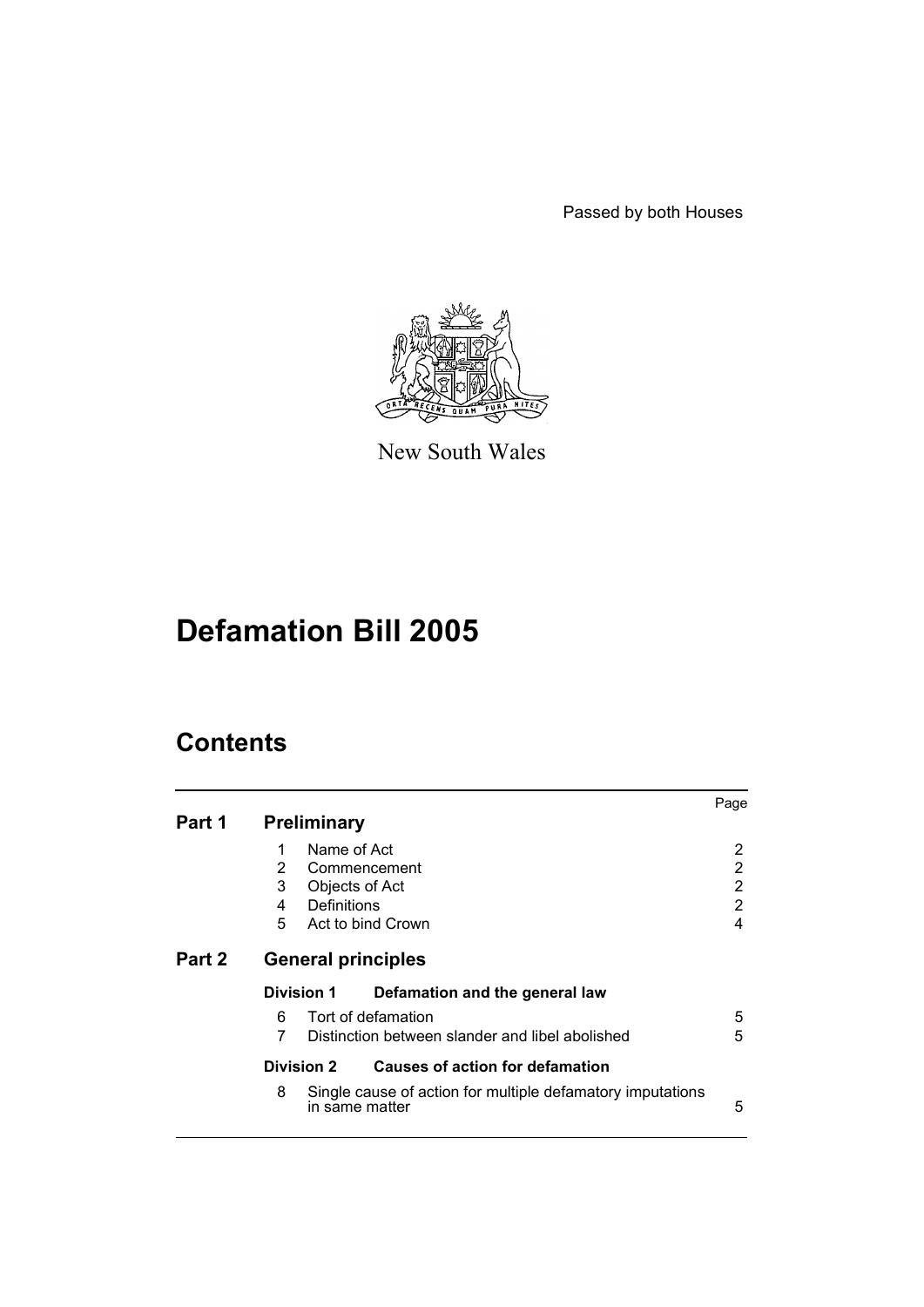Contents

|        |                                                    |                            |                                                                                                                                                                                                                                                                                                                                                                                        | Page                                                             |
|--------|----------------------------------------------------|----------------------------|----------------------------------------------------------------------------------------------------------------------------------------------------------------------------------------------------------------------------------------------------------------------------------------------------------------------------------------------------------------------------------------|------------------------------------------------------------------|
|        | 9                                                  | defamation                 | Certain corporations do not have cause of action for                                                                                                                                                                                                                                                                                                                                   | 5                                                                |
|        | 10                                                 | persons                    | No cause of action for defamation of, or against, deceased                                                                                                                                                                                                                                                                                                                             | 6                                                                |
|        |                                                    | <b>Division 3</b>          | <b>Choice of law</b>                                                                                                                                                                                                                                                                                                                                                                   |                                                                  |
|        | 11                                                 |                            | Choice of law for defamation proceedings                                                                                                                                                                                                                                                                                                                                               | 6                                                                |
| Part 3 |                                                    |                            | <b>Resolution of civil disputes without litigation</b>                                                                                                                                                                                                                                                                                                                                 |                                                                  |
|        |                                                    | <b>Division 1</b>          | Offers to make amends                                                                                                                                                                                                                                                                                                                                                                  |                                                                  |
|        | 12<br>13<br>14<br>15<br>16<br>17<br>18<br>19       | admissions                 | Application of Division<br>Publisher may make offer to make amends<br>When offer to make amends may be made<br>Content of offer to make amends<br>Withdrawal of offer to make amends<br>Effect of acceptance of offer to make amends<br>Effect of failure to accept reasonable offer to make amends<br>Inadmissibility of evidence of certain statements and                           | 8<br>8<br>8<br>9<br>10<br>11<br>11<br>$12 \overline{ }$          |
|        |                                                    | <b>Division 2</b>          | <b>Apologies</b>                                                                                                                                                                                                                                                                                                                                                                       |                                                                  |
|        | 20                                                 |                            | Effect of apology on liability for defamation                                                                                                                                                                                                                                                                                                                                          | 12 <sup>2</sup>                                                  |
| Part 4 |                                                    |                            | <b>Litigation of civil disputes</b>                                                                                                                                                                                                                                                                                                                                                    |                                                                  |
|        |                                                    | <b>Division 1</b>          | General                                                                                                                                                                                                                                                                                                                                                                                |                                                                  |
|        | 21<br>22<br>23                                     | proceedings                | Election for defamation proceedings to be tried by jury<br>Roles of judicial officers and juries in defamation<br>Leave required for further proceedings in relation to<br>publication of same defamatory matter                                                                                                                                                                       | 14<br>14<br>15                                                   |
|        |                                                    | <b>Division 2</b>          | <b>Defences</b>                                                                                                                                                                                                                                                                                                                                                                        |                                                                  |
|        | 24<br>25<br>26<br>27<br>28<br>29<br>30<br>31<br>32 | not limited<br>information | Scope of defences under general law and other law<br>Defence of justification<br>Defence of contextual truth<br>Defence of absolute privilege<br>Defence for publication of public documents<br>Defences of fair report of proceedings of public concern<br>Defence of qualified privilege for provision of certain<br>Defences of honest opinion<br>Defence of innocent dissemination | 15<br>15 <sub>15</sub><br>15<br>15<br>16<br>18<br>21<br>22<br>23 |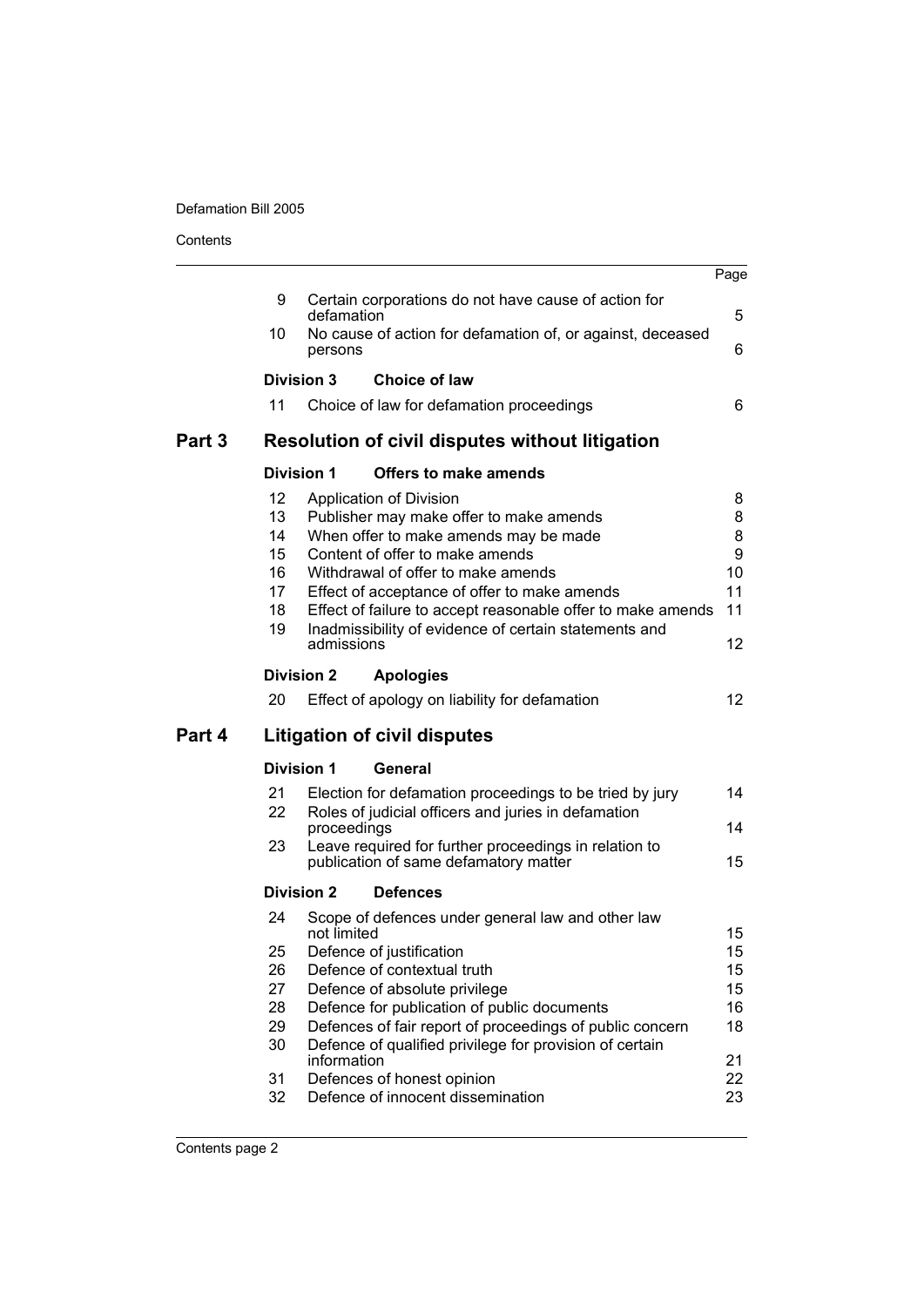Contents

|                   |                   |                                                                                  | Page |
|-------------------|-------------------|----------------------------------------------------------------------------------|------|
|                   | 33                | Defence of triviality                                                            | 24   |
|                   | <b>Division 3</b> | <b>Remedies</b>                                                                  |      |
|                   | 34                | Damages to bear rational relationship to harm                                    | 24   |
|                   | 35                | Damages for non-economic loss limited                                            | 24   |
|                   | 36                | State of mind of defendant generally not relevant to<br>awarding damages         | 25   |
|                   | 37                | Exemplary or punitive damages cannot be awarded                                  | 25   |
|                   | 38                | Factors in mitigation of damages                                                 | 26   |
|                   | 39                | Damages for multiple causes of action may be assessed<br>as single sum           | 26   |
|                   | <b>Division 4</b> | Costs                                                                            |      |
|                   | 40                | Costs in defamation proceedings                                                  | 26   |
| Part 5            |                   | <b>Miscellaneous</b>                                                             |      |
|                   | 41                | Proof of publication                                                             | 28   |
|                   | 42                | Proof of convictions for offences                                                | 28   |
|                   | 43                | Incriminating answers, documents or things                                       | 29   |
|                   | 44                | Giving of notices and other documents                                            | 29   |
|                   | 45                | Regulations                                                                      | 29   |
|                   | 46                | Repeal of Defamation Act 1974 No 18                                              | 30   |
|                   | 47                | Savings, transitional and other provisions                                       | 30   |
|                   | 48                | Amendment of other Acts                                                          | 30   |
|                   | 49                | Review of Act                                                                    | 30   |
| <b>Schedule 1</b> |                   | <b>Additional publications to which absolute</b>                                 |      |
|                   |                   | privilege applies                                                                | 31   |
| <b>Schedule 2</b> |                   | <b>Additional kinds of public documents</b>                                      | 44   |
| <b>Schedule 3</b> |                   | Additional proceedings of public concern                                         | 47   |
| <b>Schedule 4</b> |                   | Savings, transitional and other provisions                                       | 51   |
| <b>Schedule 5</b> |                   | Amendment of other Acts concerning criminal<br>defamation and limitation periods | 54   |
| <b>Schedule 6</b> |                   | <b>Consequential amendment of other Acts</b>                                     | 60   |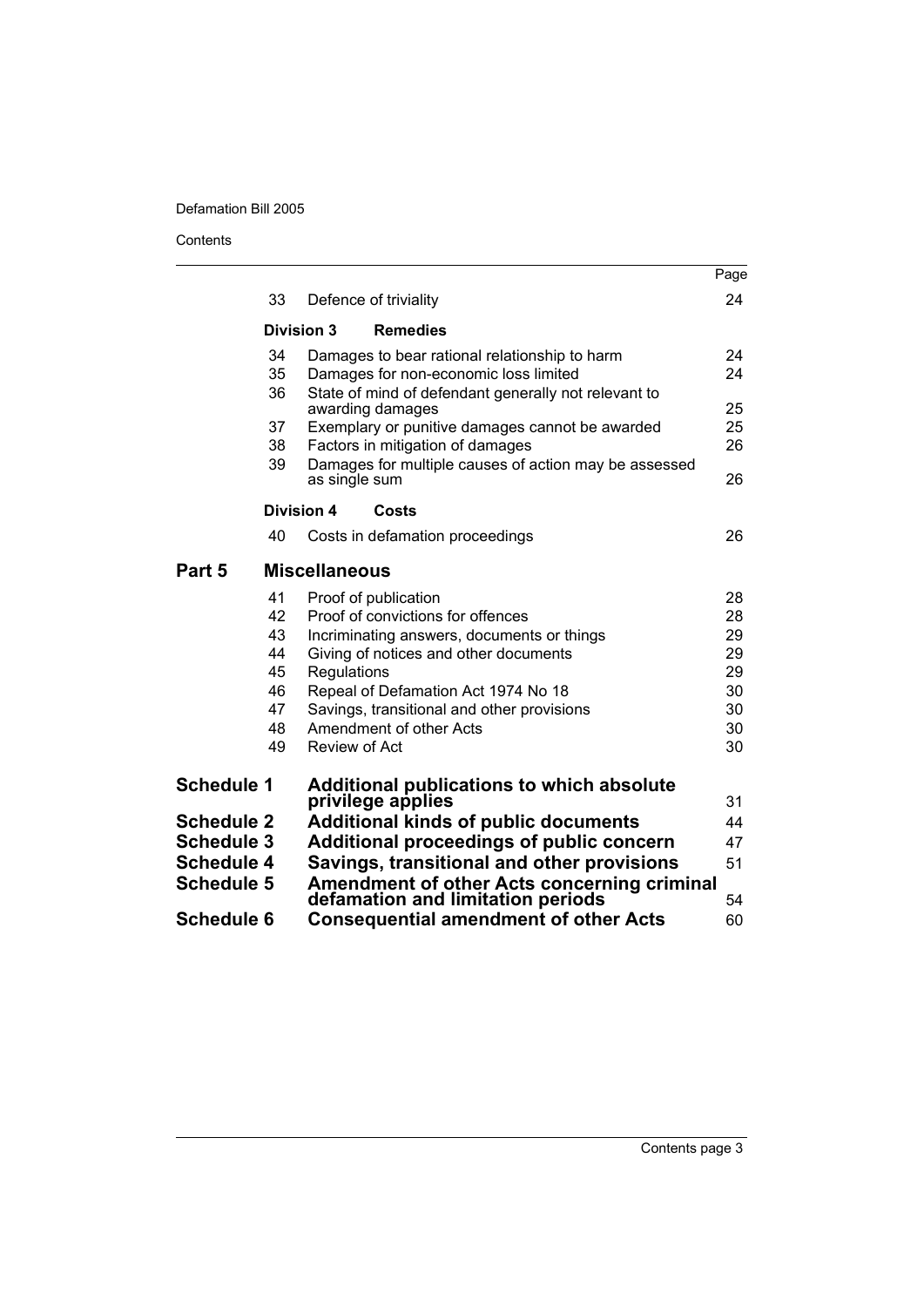*I certify that this PUBLIC BILL, which originated in the LEGISLATIVE ASSEMBLY, has finally passed the LEGISLATIVE COUNCIL and the LEGISLATIVE ASSEMBLY of NEW SOUTH WALES.*

> *Clerk of the Legislative Assembly. Legislative Assembly, Sydney, , 2005*



New South Wales

# **Defamation Bill 2005**

Act No , 2005

An Act to enact in New South Wales provisions to promote uniform laws of defamation in Australia; to repeal the *Defamation Act 1974*; to amend the *Crimes Act 1900* in relation to criminal defamation; to amend the *Limitation Act 1969* in relation to the limitation period for defamation actions; and for other purposes.

*I have examined this Bill, and find it to correspond in all respects with the Bill as finally passed by both Houses.*

*Chairman of Committees of the Legislative Assembly.*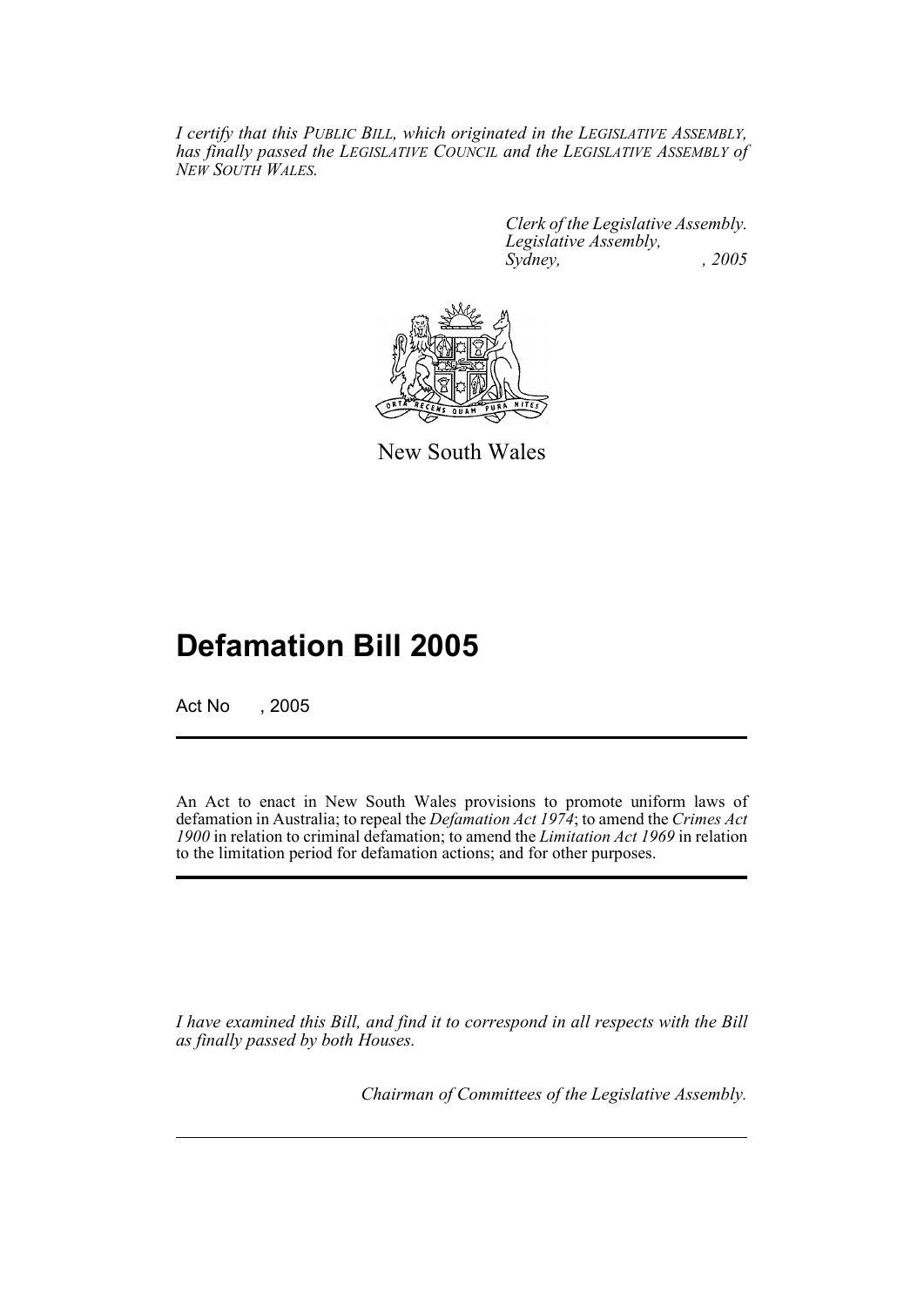Clause 1 Defamation Bill 2005

Part 1 Preliminary

**The Legislature of New South Wales enacts:**

# **Part 1 Preliminary**

# **1 Name of Act**

This Act is the *Defamation Act 2005*.

## **2 Commencement**

This Act commences on 1 January 2006.

# **3 Objects of Act**

The objects of this Act are:

- (a) to enact provisions to promote uniform laws of defamation in Australia, and
- (b) to ensure that the law of defamation does not place unreasonable limits on freedom of expression and, in particular, on the publication and discussion of matters of public interest and importance, and
- (c) to provide effective and fair remedies for persons whose reputations are harmed by the publication of defamatory matter, and
- (d) to promote speedy and non-litigious methods of resolving disputes about the publication of defamatory matter.

# **4 Definitions**

In this Act:

*Australian court* means any court established by or under a law of an Australian jurisdiction (including a court conducting committal proceedings for an indictable offence).

# *Australian jurisdiction* means:

- (a) a State, or
- (b) a Territory, or
- (c) the Commonwealth.

*Australian tribunal* means any tribunal (other than a court) established by or under a law of an Australian jurisdiction that has the power to take evidence from witnesses before it on oath or affirmation (including a Royal Commission or other special commission of inquiry).

*country* includes:

(a) a federation and a state, territory, province or other part of a federation, and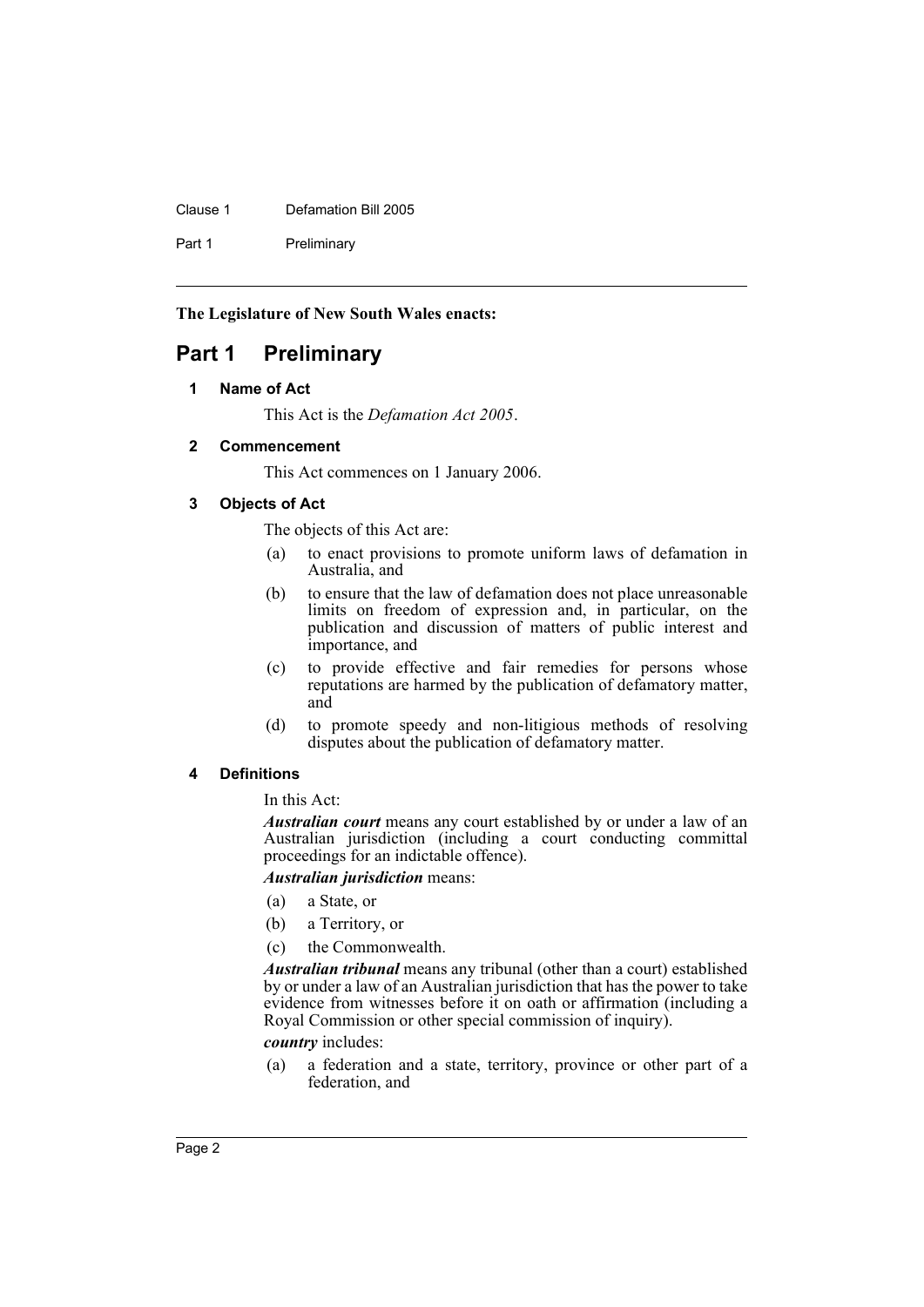Defamation Bill 2005 Clause 4

Preliminary **Preliminary** Part 1

(b) an Australian jurisdiction.

*document* means any record of information, and includes:

- (a) anything on which there is writing, and
- (b) anything on which there are marks, figures, symbols or perforations having a meaning for persons qualified to interpret them, and
- (c) anything from which sounds, images or writings can be reproduced with or without the aid of anything else, and
- (d) a map, plan, drawing or photograph.

*electronic communication* includes a communication of information in the form of data, text, images or sound (or any combination of these) by means of guided or unguided electromagnetic energy, or both.

*general law* means the common law and equity.

*matter* includes:

- (a) an article, report, advertisement or other thing communicated by means of a newspaper, magazine or other periodical, and
- (b) a program, report, advertisement or other thing communicated by means of television, radio, the Internet or any other form of electronic communication, and
- (c) a letter, note or other writing, and
- (d) a picture, gesture or oral utterance, and
- (e) any other thing by means of which something may be communicated to a person.

*offer to make amends* means an offer to make amends under Division 1 of Part 3.

*parliamentary body* means:

- (a) a parliament or legislature of any country, or
- (b) a house of a parliament or legislature of any country, or
- (c) a committee of a parliament or legislature of any country, or
- (d) a committee of a house or houses of a parliament or legislature of any country.

*substantially true* means true in substance or not materially different from the truth.

*Territory* means the Australian Capital Territory or the Northern Territory.

*this jurisdiction* means New South Wales.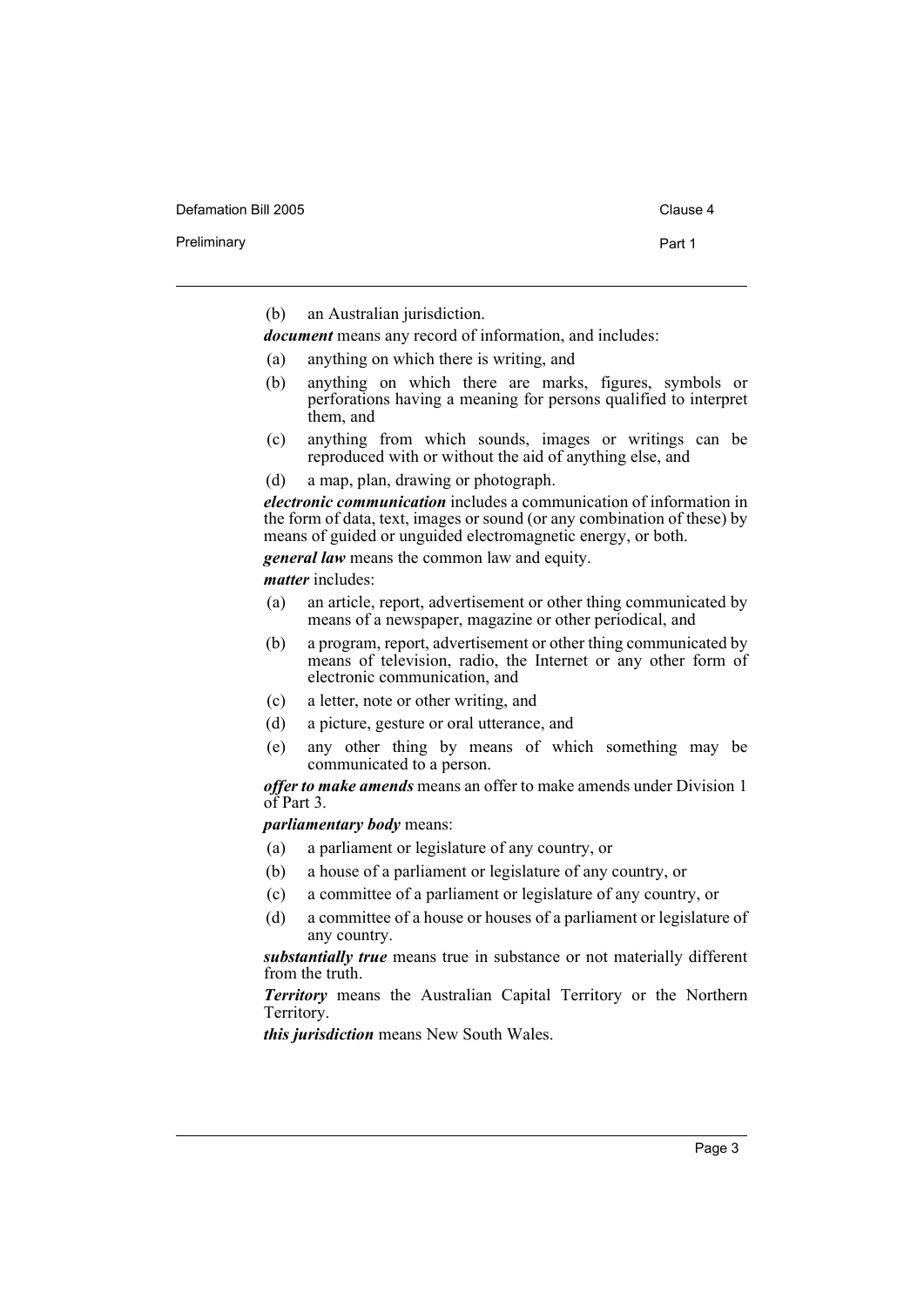### Clause 5 Defamation Bill 2005

Part 1 Preliminary

## **5 Act to bind Crown**

This Act binds the Crown in right of this jurisdiction and, in so far as the legislative power of the Parliament of this jurisdiction permits, the Crown in all its other capacities.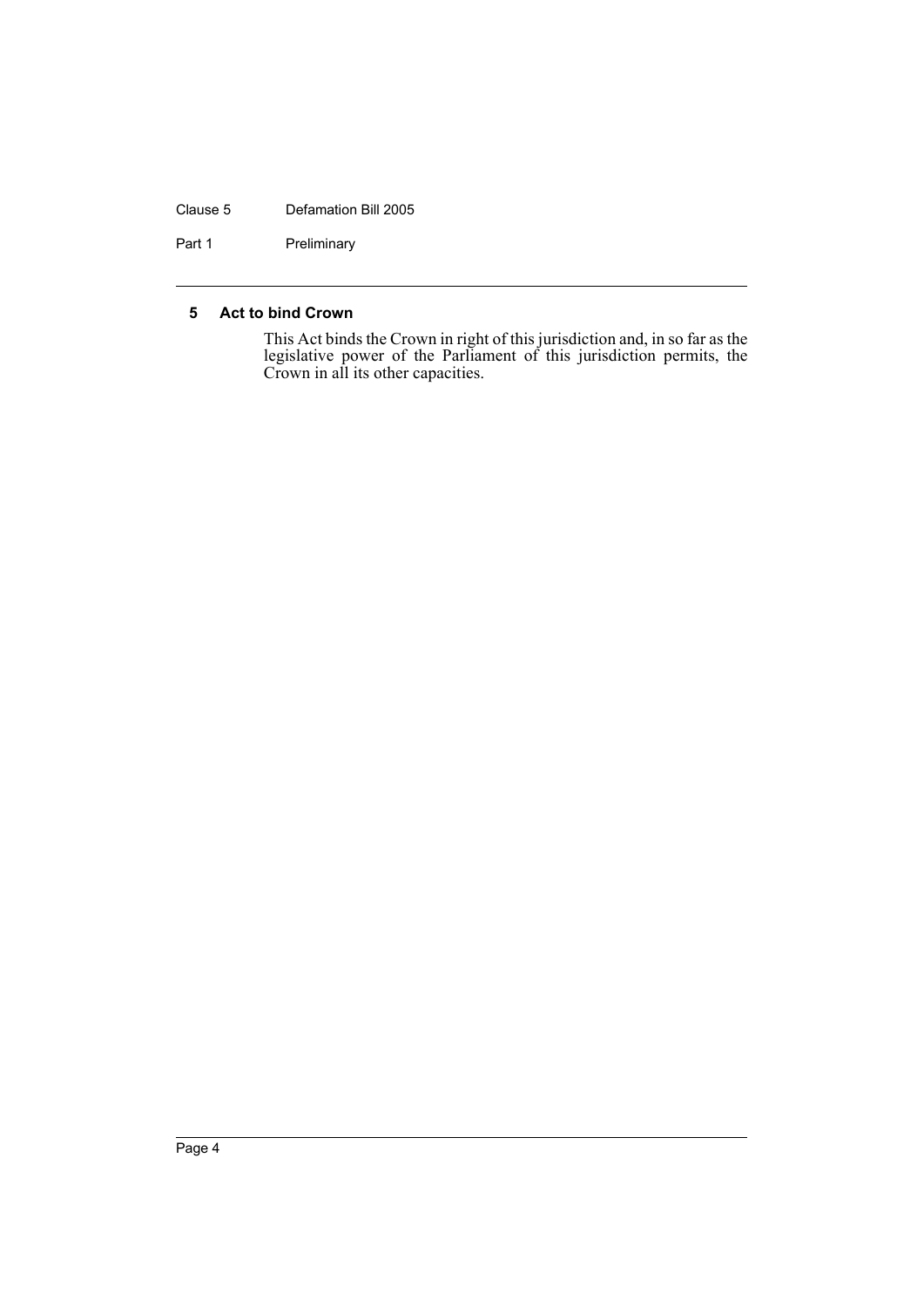Defamation Bill 2005 Clause 6

General principles **Part 2** 

# **Part 2 General principles**

# **Division 1 Defamation and the general law**

# **6 Tort of defamation**

- (1) This Act relates to the tort of defamation at general law.
- (2) This Act does not affect the operation of the general law in relation to the tort of defamation except to the extent that this Act provides otherwise (whether expressly or by necessary implication).
- (3) Without limiting subsection (2), the general law as it is from time to time applies for the purposes of this Act as if the following legislation had never been enacted:
	- (a) the *Defamation Act 1958*,
	- (b) the *Defamation Act 1974*.

# **7 Distinction between slander and libel abolished**

- (1) The distinction at general law between slander and libel is abolished.
- (2) Accordingly, the publication of defamatory matter of any kind is actionable without proof of special damage.

# **Division 2 Causes of action for defamation**

# **8 Single cause of action for multiple defamatory imputations in same matter**

A person has a single cause of action for defamation in relation to the publication of defamatory matter about the person even if more than one defamatory imputation about the person is carried by the matter.

# **9 Certain corporations do not have cause of action for defamation**

- (1) A corporation has no cause of action for defamation in relation to the publication of defamatory matter about the corporation unless it was an excluded corporation at the time of the publication.
- (2) A corporation is an excluded corporation if:
	- (a) the objects for which it is formed do not include obtaining financial gain for its members or corporators, or
	- (b) it employs fewer than 10 persons and is not related to another corporation,

and the corporation is not a public body.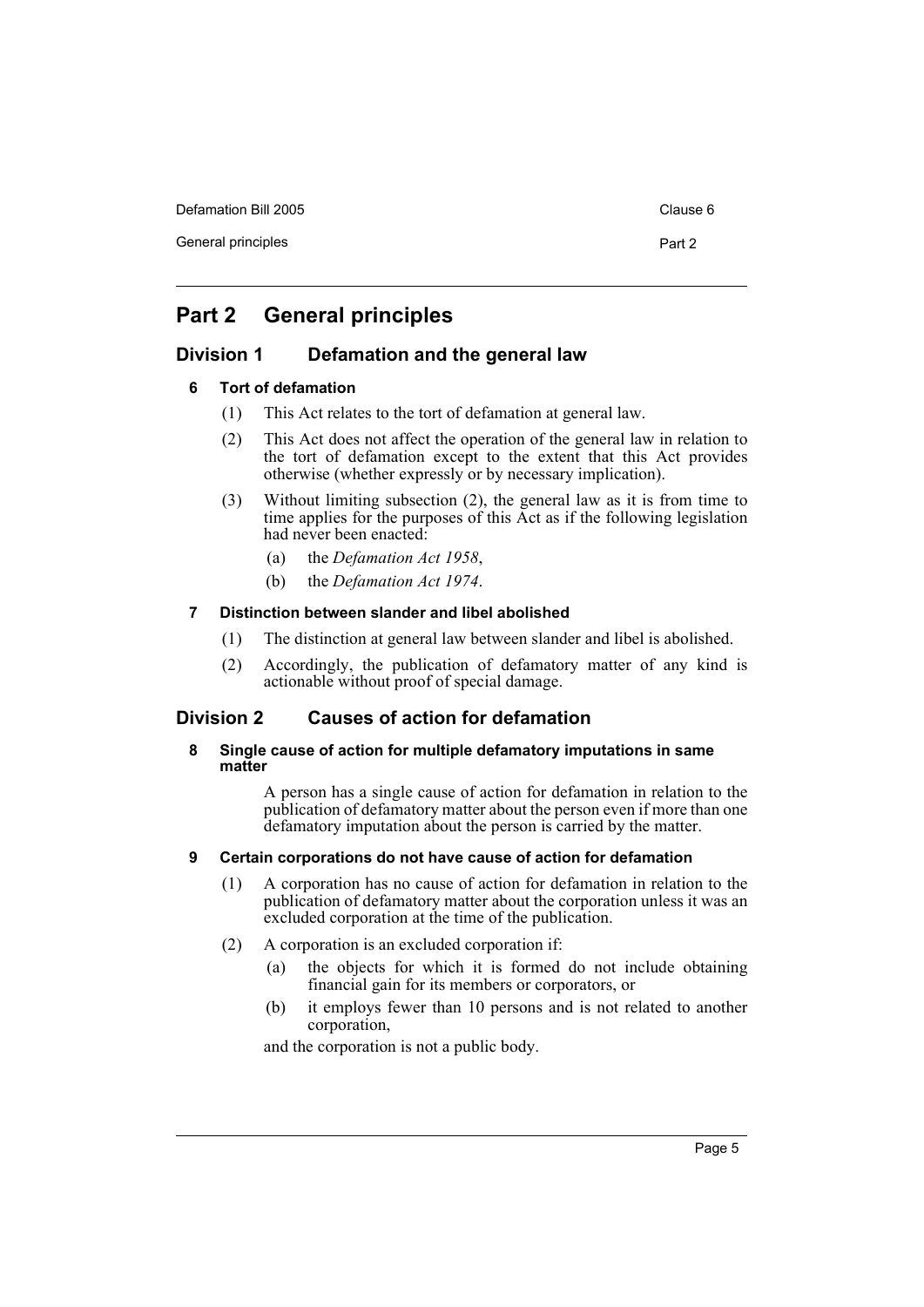#### Clause 10 Defamation Bill 2005

Part 2 General principles

- (3) In counting employees for the purposes of subsection (2) (b), part-time employees are to be taken into account as an appropriate fraction of a full-time equivalent.
- (4) In determining whether a corporation is related to another corporation for the purposes of subsection (2) (b), section 50 of the *Corporations Act 2001* of the Commonwealth applies as if references to bodies corporate in that section were references to corporations within the meaning of this section.
- (5) Subsection (1) does not affect any cause of action for defamation that an individual associated with a corporation has in relation to the publication of defamatory matter about the individual even if the publication of the same matter also defames the corporation.
- (6) In this section:

*corporation* includes any body corporate or corporation constituted by or under a law of any country (including by exercise of a prerogative right), whether or not a public body.

*public body* means a local government body or other governmental or public authority constituted by or under a law of any country.

## **10 No cause of action for defamation of, or against, deceased persons**

A person (including a personal representative of a deceased person) cannot assert, continue or enforce a cause of action for defamation in relation to:

- (a) the publication of defamatory matter about a deceased person (whether published before or after his or her death), or
- (b) the publication of defamatory matter by a person who has died since publishing the matter.

# **Division 3 Choice of law**

# **11 Choice of law for defamation proceedings**

- (1) If a matter is published wholly within a particular Australian jurisdictional area, the substantive law that is applicable in that area must be applied in this jurisdiction to determine any cause of action for defamation based on the publication.
- (2) If there is a multiple publication of matter in more than one Australian jurisdictional area, the substantive law applicable in the Australian jurisdictional area with which the harm occasioned by the publication as a whole has its closest connection must be applied in this jurisdiction to determine each cause of action for defamation based on the publication.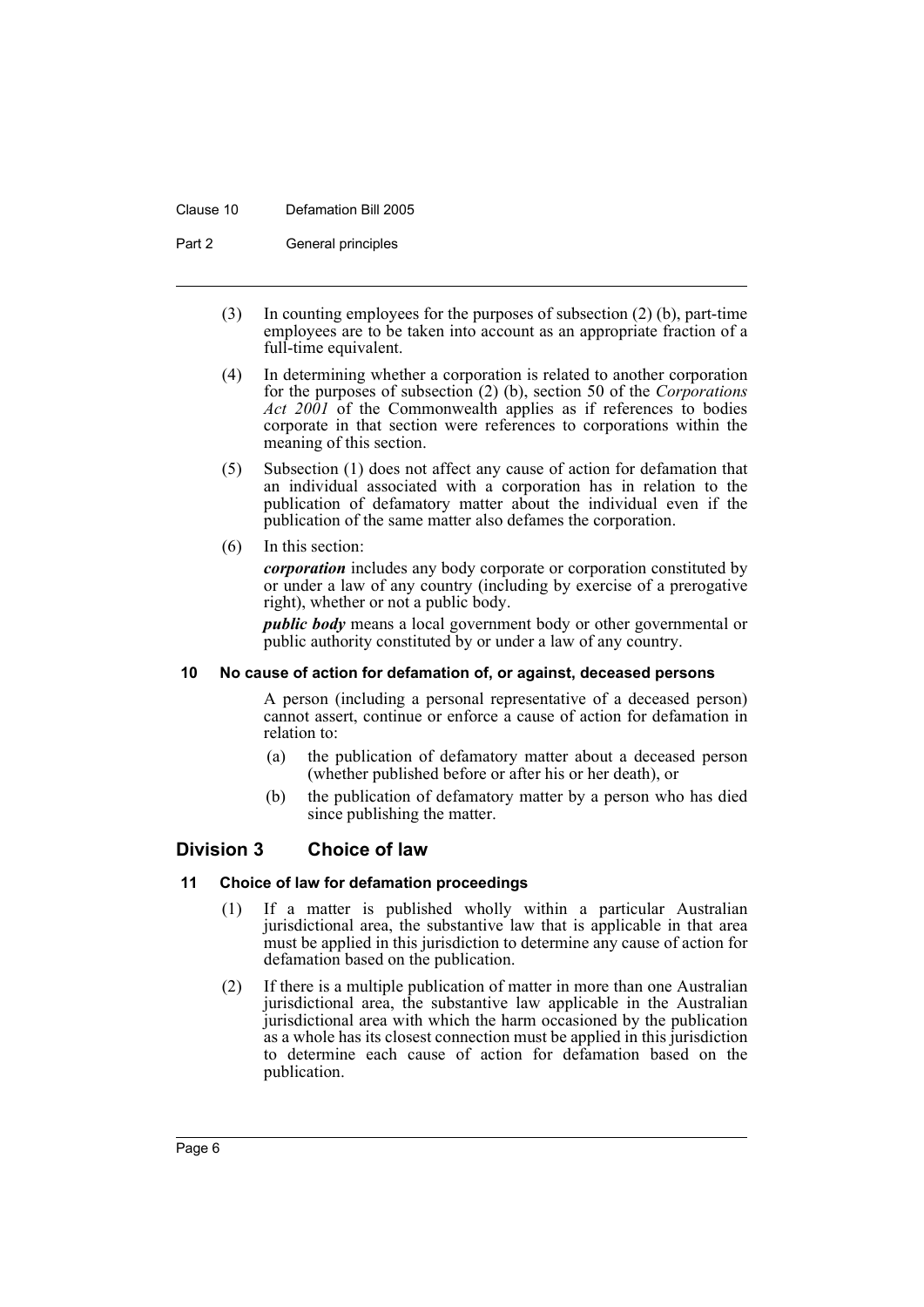| Defamation Bill 2005 | Clause 11 |
|----------------------|-----------|
| General principles   | Part 2    |

- (3) In determining the Australian jurisdictional area with which the harm occasioned by a publication of matter has its closest connection, a court may take into account:
	- (a) the place at the time of publication where the plaintiff was ordinarily resident or, in the case of a corporation that may assert a cause of action for defamation, the place where the corporation had its principal place of business at that time, and
	- (b) the extent of publication in each relevant Australian jurisdictional area, and
	- (c) the extent of harm sustained by the plaintiff in each relevant Australian jurisdictional area, and
	- (d) any other matter that the court considers relevant.
- (4) For the purposes of this section, the *substantive law* applicable in an Australian jurisdictional area does not include any law prescribing rules for choice of law that differ from the rules prescribed by this section.
- (5) In this section:

## *Australian jurisdictional area* means:

- (a) the geographical area of Australia that lies within the territorial limits of a particular State (including its coastal waters), but not including any territory, place or other area referred to in paragraph (c), or
- (b) the geographical area of Australia that lies within the territorial limits of a particular Territory (including its coastal waters), but not including any territory, place or other area referred to in paragraph (c), or
- (c) any territory, place or other geographical area of Australia over which the Commonwealth has legislative competence but over which no State or Territory has legislative competence.

*geographical area of Australia* includes:

- (a) the territorial sea of Australia, and
- (b) the external Territories of the Commonwealth.

*multiple publication* means publication by a particular person of the same, or substantially the same, matter in substantially the same form to 2 or more persons.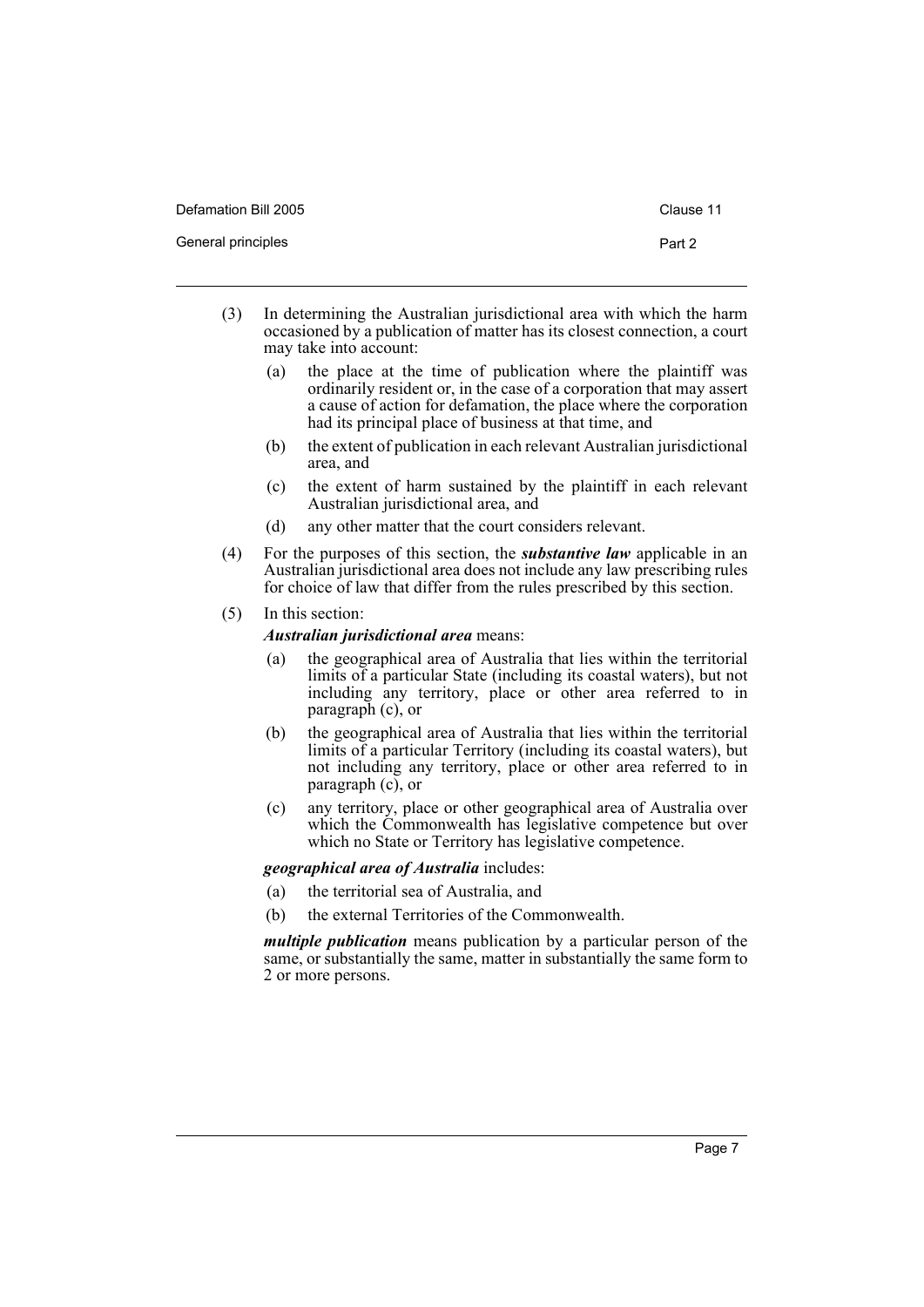Clause 12 Defamation Bill 2005

# **Part 3 Resolution of civil disputes without litigation**

# **Division 1 Offers to make amends**

## **12 Application of Division**

- (1) This Division applies if a person (the *publisher*) publishes matter (the *matter in question*) that is, or may be, defamatory of another person (the *aggrieved person*).
- (2) The provisions of this Division may be used instead of the provisions of any rules of court or any other law in relation to payment into court or offers of compromise.
- (3) Nothing in this Division prevents a publisher or aggrieved person from making or accepting a settlement offer in relation to the publication of the matter in question otherwise than in accordance with the provisions of this Division.

#### **13 Publisher may make offer to make amends**

- (1) The publisher may make an offer to make amends to the aggrieved person.
- (2) The offer may be:
	- (a) in relation to the matter in question generally, or
	- (b) limited to any particular defamatory imputations that the publisher accepts that the matter in question carries.
- (3) If 2 or more persons published the matter in question, an offer to make amends by one or more of them does not affect the liability of the other or others.
- (4) An offer to make amends is taken to have been made without prejudice, unless the offer provides otherwise.

#### **14 When offer to make amends may be made**

- (1) An offer to make amends cannot be made if:
	- (a) 28 days have elapsed since the publisher was given a concerns notice by the aggrieved person, or
	- (b) a defence has been served in an action brought by the aggrieved person against the publisher in relation to the matter in question.
- (2) A notice is a *concerns notice* for the purposes of this section if the notice:
	- (a) is in writing, and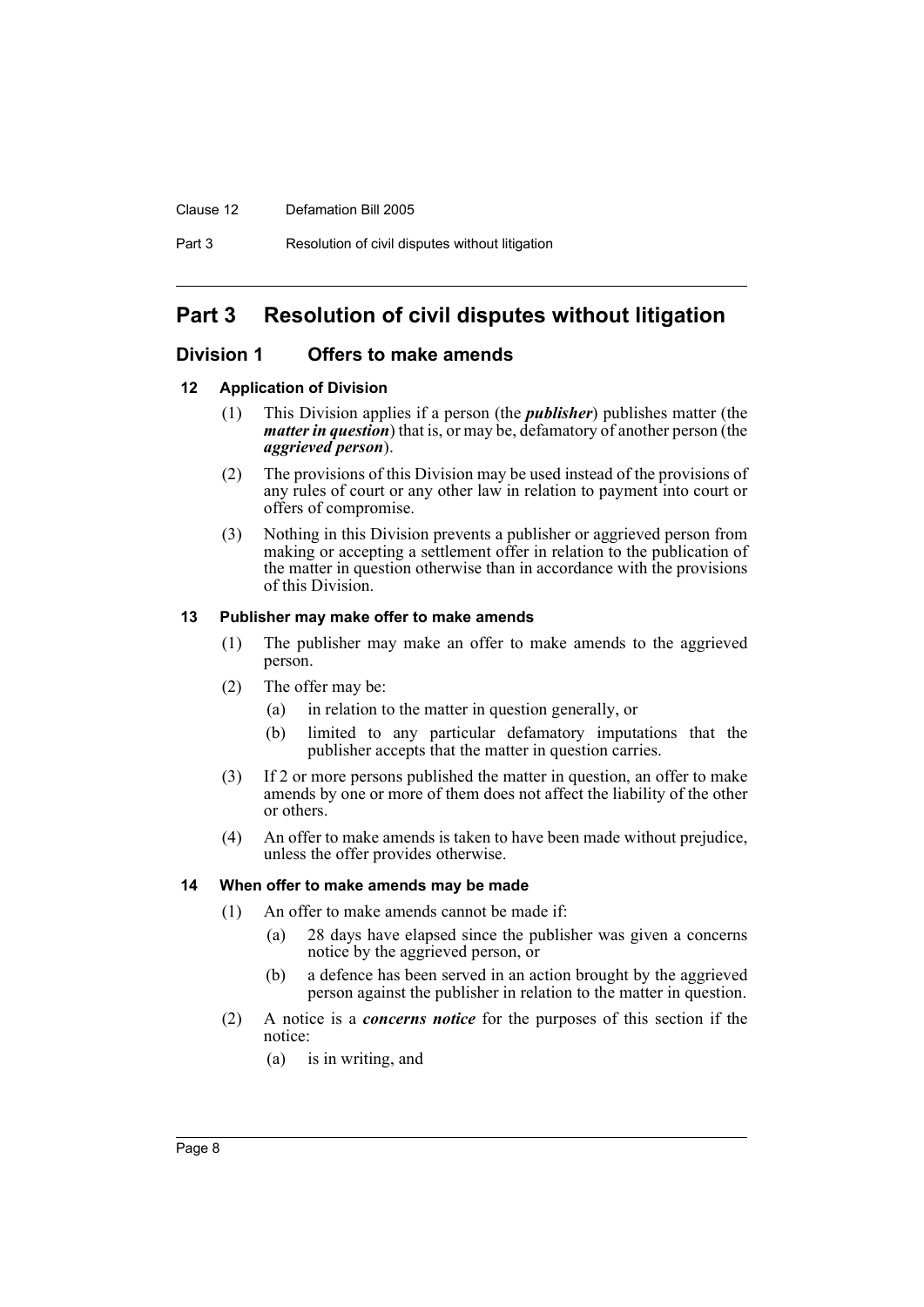| Defamation Bill 2005                            | Clause 15 |
|-------------------------------------------------|-----------|
| Resolution of civil disputes without litigation | Part 3    |

- (b) informs the publisher of the defamatory imputations that the aggrieved person considers are or may be carried about the aggrieved person by the matter in question (the *imputations of concern*).
- (3) If an aggrieved person gives the publisher a concerns notice, but fails to particularise the imputations of concern adequately, the publisher may give the aggrieved person a written notice (a *further particulars notice*) requesting the aggrieved person to provide reasonable further particulars about the imputations of concern as specified in the further particulars notice.
- (4) An aggrieved person to whom a further particulars notice is given must provide the reasonable further particulars specified in the notice within 14 days (or any further period agreed by the publisher and aggrieved person) after being given the notice.
- (5) An aggrieved person who fails to provide the reasonable further particulars specified in a further particulars notice within the applicable period is taken not to have given the publisher a concerns notice for the purposes of this section.

# **15 Content of offer to make amends**

- (1) An offer to make amends:
	- (a) must be in writing, and
	- (b) must be readily identifiable as an offer to make amends under this Division, and
	- (c) if the offer is limited to any particular defamatory imputations must state that the offer is so limited and particularise the imputations to which the offer is limited, and
	- (d) must include an offer to publish, or join in publishing, a reasonable correction of the matter in question or, if the offer is limited to any particular defamatory imputations, the imputations to which the offer is limited, and
	- (e) if material containing the matter has been given to someone else by the publisher or with the publisher's knowledge—must include an offer to take, or join in taking, reasonable steps to tell the other person that the matter is or may be defamatory of the aggrieved person, and
	- (f) must include an offer to pay the expenses reasonably incurred by the aggrieved person before the offer was made and the expenses reasonably incurred by the aggrieved person in considering the offer, and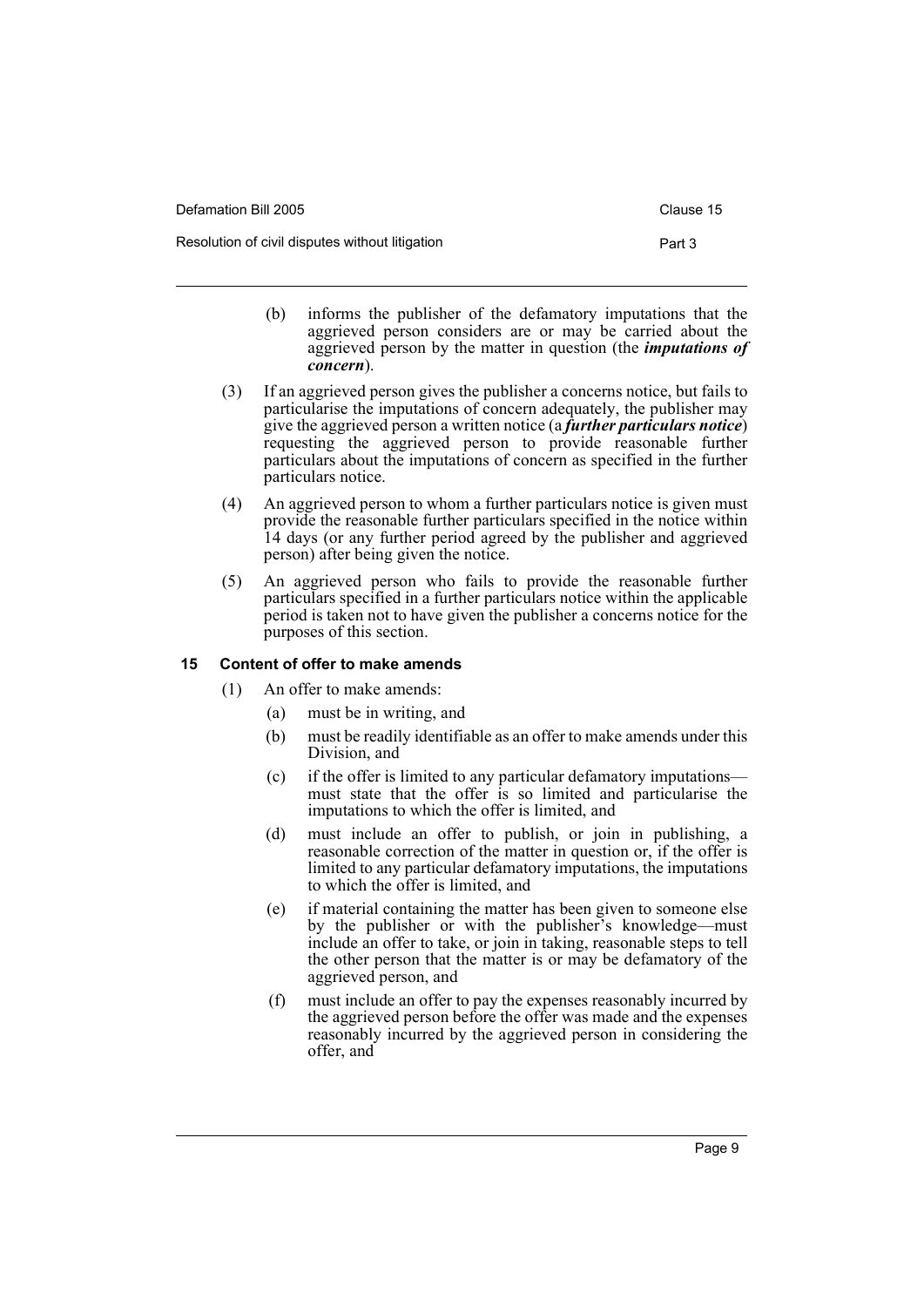#### Clause 16 Defamation Bill 2005

Part 3 Resolution of civil disputes without litigation

- (g) may include any other kind of offer, or particulars of any other action taken by the publisher, to redress the harm sustained by the aggrieved person because of the matter in question, including (but not limited to):
	- (i) an offer to publish, or join in publishing, an apology in relation to the matter in question or, if the offer is limited to any particular defamatory imputations, the imputations to which the offer is limited, or
	- (ii) an offer to pay compensation for any economic or non-economic loss of the aggrieved person, or
	- (iii) the particulars of any correction or apology made, or action taken, before the date of the offer.
- (2) Without limiting subsection (1) (g) (ii), an offer to pay compensation may comprise or include any one or more of the following:
	- (a) an offer to pay a stated amount,
	- (b) an offer to pay an amount to be agreed between the publisher and the aggrieved person,
	- (c) an offer to pay an amount determined by an arbitrator appointed, or agreed on, by the publisher and the aggrieved person,
	- (d) an offer to pay an amount determined by a court.
- (3) If an offer to make amends is accepted, a court may, on the application of the aggrieved person or publisher, determine:
	- (a) if the offer provides for a court to determine the amount of compensation payable under the offer—the amount of compensation to be paid under the offer, and
	- (b) any other question that arises about what must be done to carry out the terms of the offer.
- (4) The powers conferred on a court by subsection (3) are exercisable:
	- (a) if the aggrieved person has brought proceedings against the publisher in any court for defamation in relation to the matter in question, by that court in those proceedings, and
	- (b) except as provided in paragraph (a), by the Supreme Court.

#### **16 Withdrawal of offer to make amends**

- (1) An offer to make amends may be withdrawn before it is accepted by notice in writing given to the aggrieved person.
- (2) A publisher who has withdrawn an offer to make amends may make a renewed offer.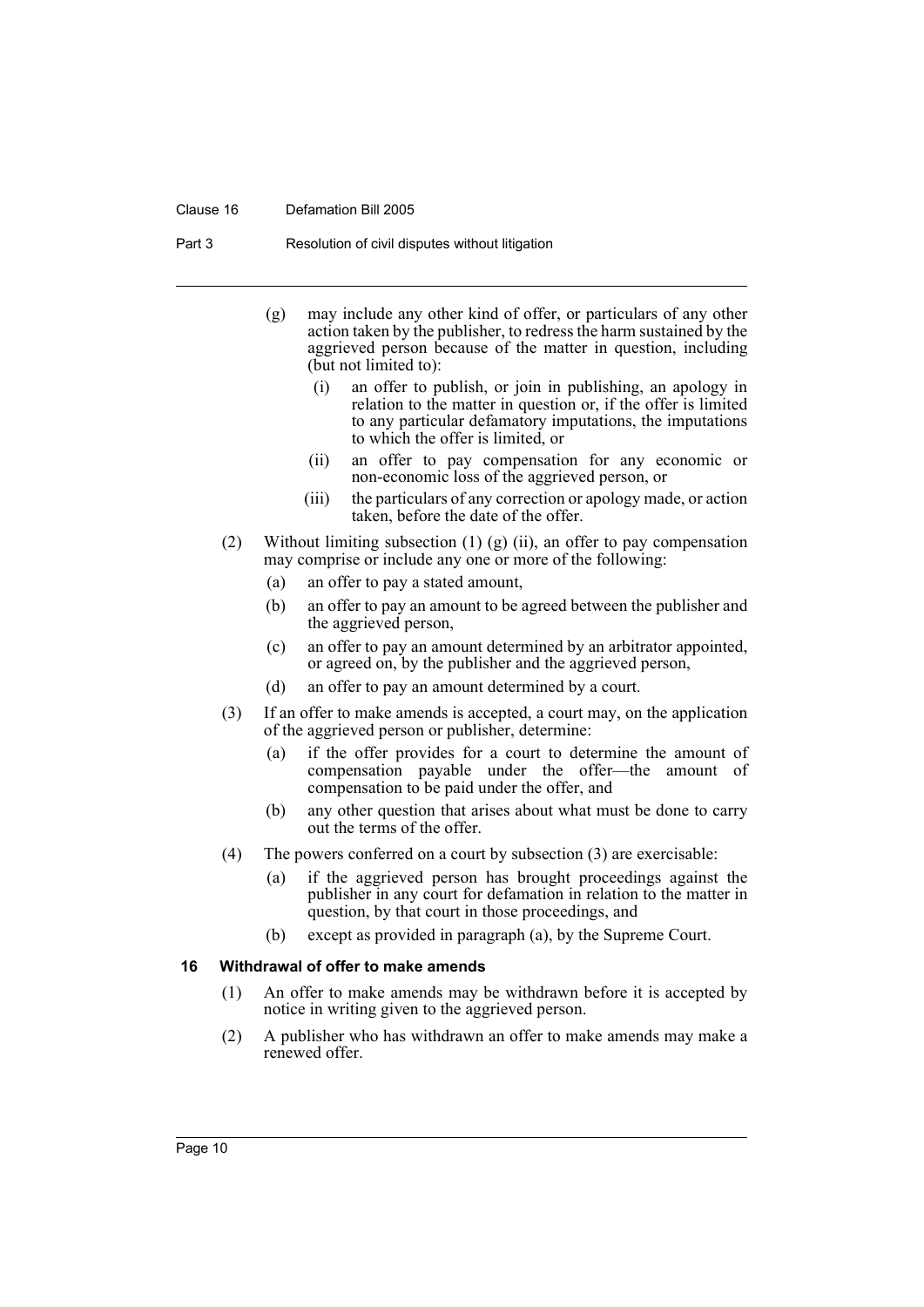|                                                           | Clause 17 |
|-----------------------------------------------------------|-----------|
| Resolution of civil disputes without litigation<br>Part 3 |           |

- (3) A renewed offer may (but need not) be in the same terms as the withdrawn offer.
- (4) A renewed offer is to be treated as a new offer (including for the purposes of section 14).
- (5) However, the time limit specified in section 14 for the making of offers to make amends does not prevent the making of a renewed offer that is not in the same terms as the withdrawn offer if:
	- (a) the renewed offer represents a genuine attempt by the publisher to address matters of concern raised by the aggrieved person about the withdrawn offer, and
	- (b) the renewed offer is made within 14 days after the withdrawal of the withdrawn offer or any other period agreed by the publisher and the aggrieved person.

# **17 Effect of acceptance of offer to make amends**

- (1) If the publisher carries out the terms of an offer to make amends (including payment of any compensation under the offer) that is accepted, the aggrieved person cannot assert, continue or enforce an action for defamation against the publisher in relation to the matter in question even if the offer was limited to any particular defamatory imputations.
- (2) A court may (but need not):
	- (a) order the publisher to pay the aggrieved person the expenses reasonably incurred by the aggrieved person as a result of accepting the offer, and
	- (b) order any costs incurred by the aggrieved person that form part of those expenses to be assessed on an indemnity basis.
- (3) The powers conferred on a court by subsection (2) are exercisable:
	- (a) if the aggrieved person has brought proceedings against the publisher in any court for defamation in relation to the matter in question, by that court in those proceedings, and
	- (b) except as provided in paragraph (a), by the Supreme Court.

# **18 Effect of failure to accept reasonable offer to make amends**

- (1) If an offer to make amends is made in relation to the matter in question but is not accepted, it is a defence to an action for defamation against the publisher in relation to the matter if:
	- (a) the publisher made the offer as soon as practicable after becoming aware that the matter is or may be defamatory, and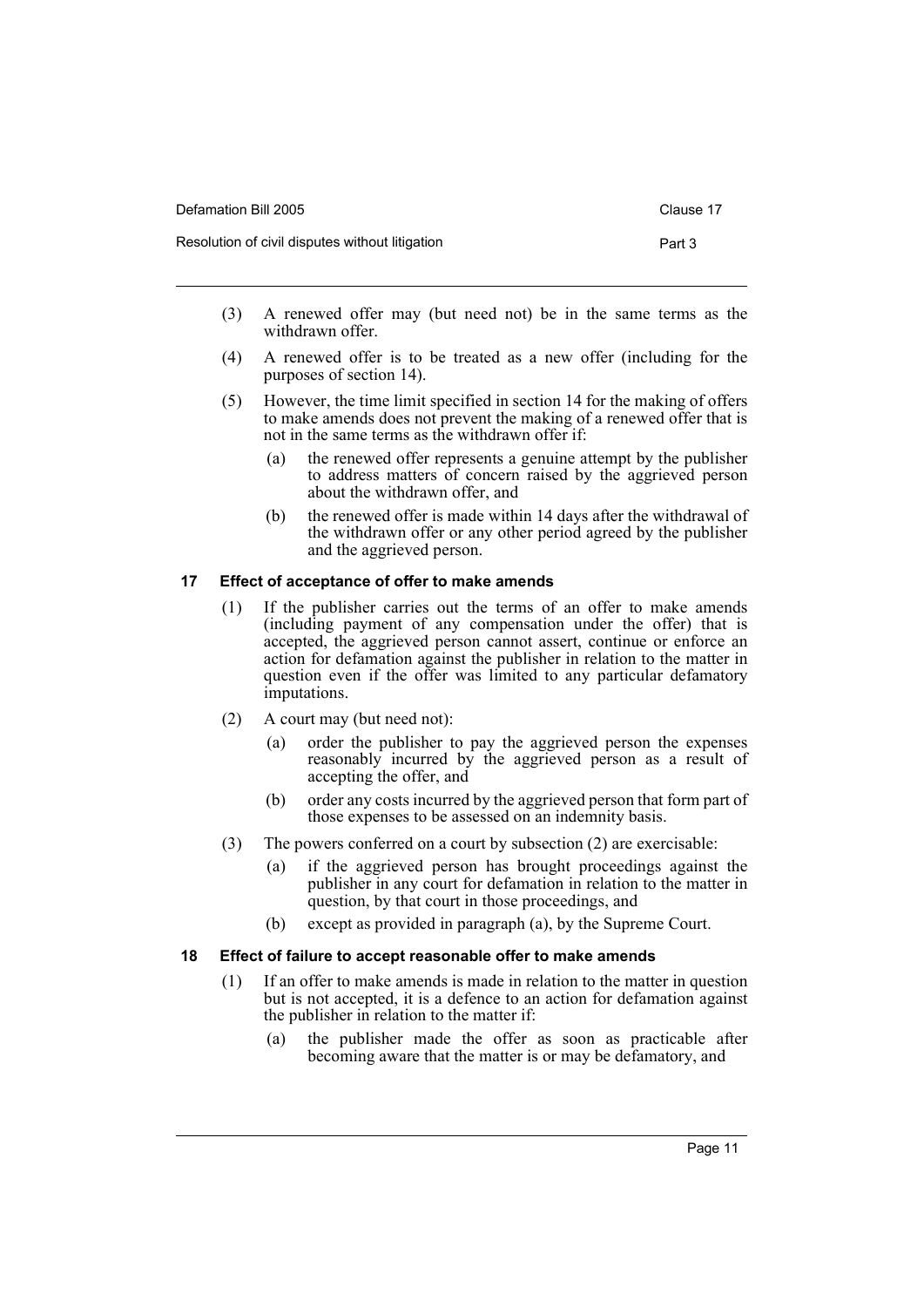#### Clause 19 Defamation Bill 2005

Part 3 Resolution of civil disputes without litigation

- (b) at any time before the trial the publisher was ready and willing, on acceptance of the offer by the aggrieved person, to carry out the terms of the offer, and
- (c) in all the circumstances the offer was reasonable.
- (2) In determining whether an offer to make amends is reasonable, a court:
	- (a) must have regard to any correction or apology published before any trial arising out of the matter in question, including the extent to which the correction or apology is brought to the attention of the audience of the matter in question taking into account:
		- (i) the prominence given to the correction or apology as published in comparison to the prominence given to the matter in question as published, and
		- (ii) the period that elapses between publication of the matter in question and publication of the correction or apology, and
	- (b) may have regard to:
		- (i) whether the aggrieved person refused to accept an offer that was limited to any particular defamatory imputations because the aggrieved person did not agree with the publisher about the imputations that the matter in question carried, and
		- (ii) any other matter that the court considers relevant.

#### **19 Inadmissibility of evidence of certain statements and admissions**

- (1) Evidence of any statement or admission made in connection with the making or acceptance of an offer to make amends is not admissible as evidence in any legal proceedings (whether criminal or civil).
- (2) Subsection (1) does not prevent the admission of evidence in any legal proceedings in order to determine:
	- (a) any issue arising under, or relating to the application of, a provision of this Division, or
	- (b) costs in defamation proceedings.

# **Division 2 Apologies**

#### **20 Effect of apology on liability for defamation**

- (1) An apology made by or on behalf of a person in connection with any defamatory matter alleged to have been published by the person:
	- (a) does not constitute an express or implied admission of fault or liability by the person in connection with that matter, and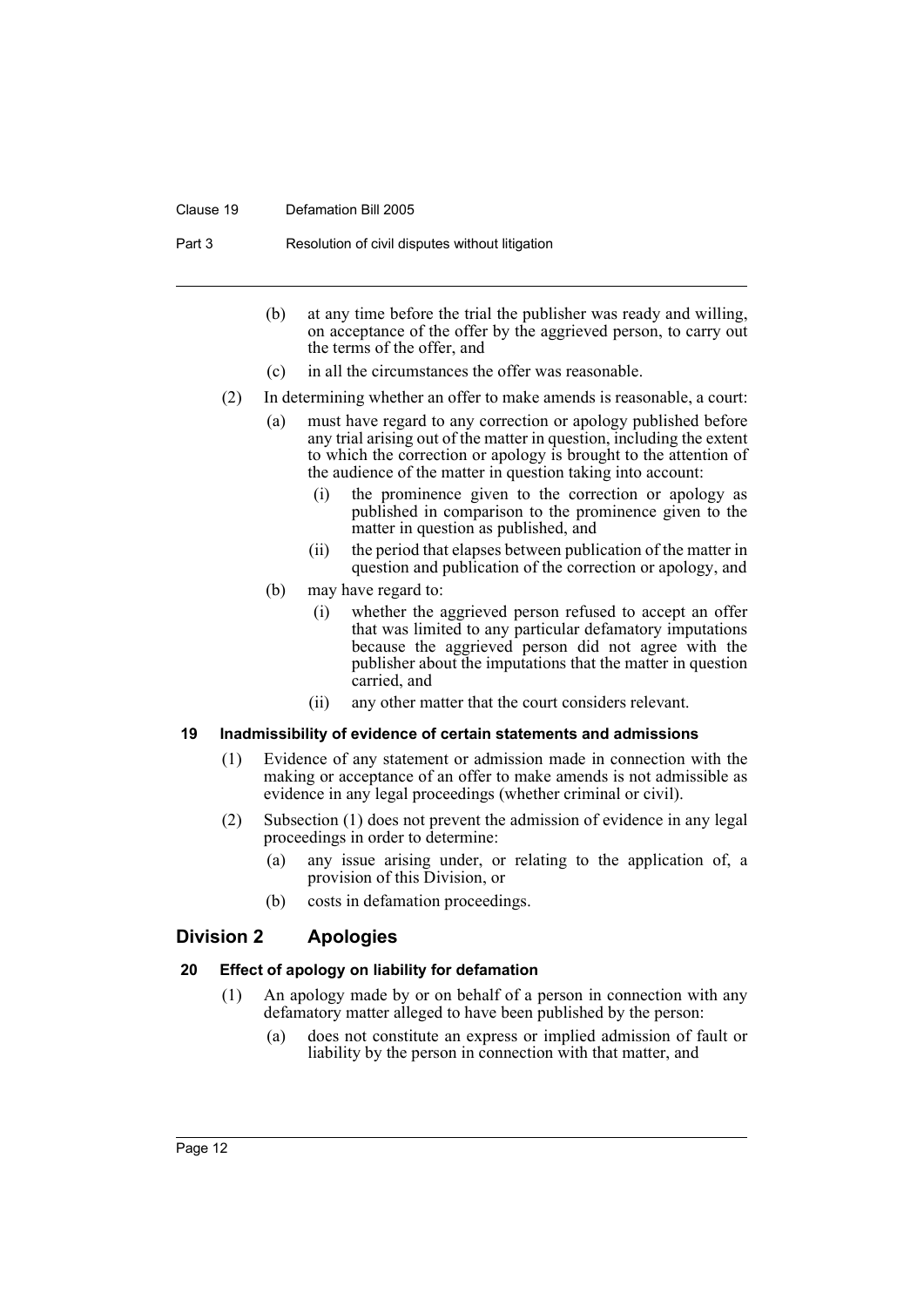| Defamation Bill 2005                            | Clause 20 |
|-------------------------------------------------|-----------|
| Resolution of civil disputes without litigation | Part 3    |
|                                                 |           |

(b) is not relevant to the determination of fault or liability in connection with that matter.

- (2) Evidence of an apology made by or on behalf of a person in connection with any defamatory matter alleged to have been published by the person is not admissible in any civil proceedings as evidence of the fault or liability of the person in connection with that matter.
- (3) Nothing in this section limits the operation of section 38.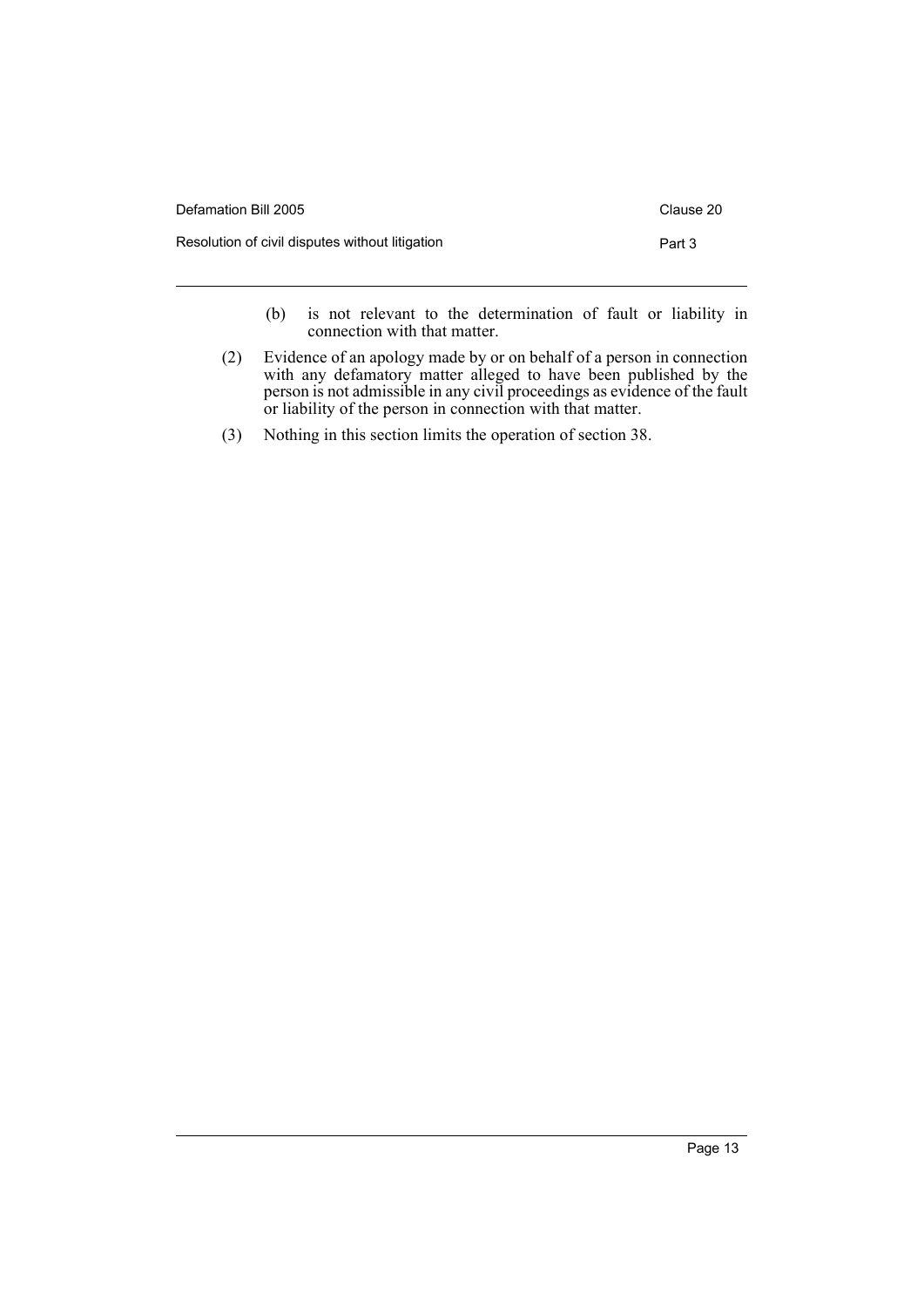#### Clause 21 Defamation Bill 2005

Part 4 **Litigation of civil disputes** 

# **Part 4 Litigation of civil disputes**

# **Division 1 General**

## **21 Election for defamation proceedings to be tried by jury**

- (1) Unless the court orders otherwise, a plaintiff or defendant in defamation proceedings may elect for the proceedings to be tried by jury.
- (2) An election must be:
	- (a) made at the time and in the manner prescribed by the rules of court for the court in which the proceedings are to be tried, and
	- (b) accompanied by the fee (if any) prescribed by the regulations made under the *Civil Procedure Act 2005* for the requisition of a jury in that court.
- (3) Without limiting subsection (1), a court may order that defamation proceedings are not to be tried by jury if:
	- (a) the trial requires a prolonged examination of records, or
	- (b) the trial involves any technical, scientific or other issue that cannot be conveniently considered and resolved by a jury.

# **22 Roles of judicial officers and juries in defamation proceedings**

- (1) This section applies to defamation proceedings that are tried by jury.
- (2) The jury is to determine whether the defendant has published defamatory matter about the plaintiff and, if so, whether any defence raised by the defendant has been established.
- (3) If the jury finds that the defendant has published defamatory matter about the plaintiff and that no defence has been established, the judicial officer and not the jury is to determine the amount of damages (if any) that should be awarded to the plaintiff and all unresolved issues of fact and law relating to the determination of that amount.
- (4) If the proceedings relate to more than one cause of action for defamation, the jury must give a single verdict in relation to all causes of action on which the plaintiff relies unless the judicial officer orders otherwise.
- (5) Nothing in this section:
	- (a) affects any law or practice relating to special verdicts, or
	- (b) requires or permits a jury to determine any issue that, at general law, is an issue to be determined by the judicial officer.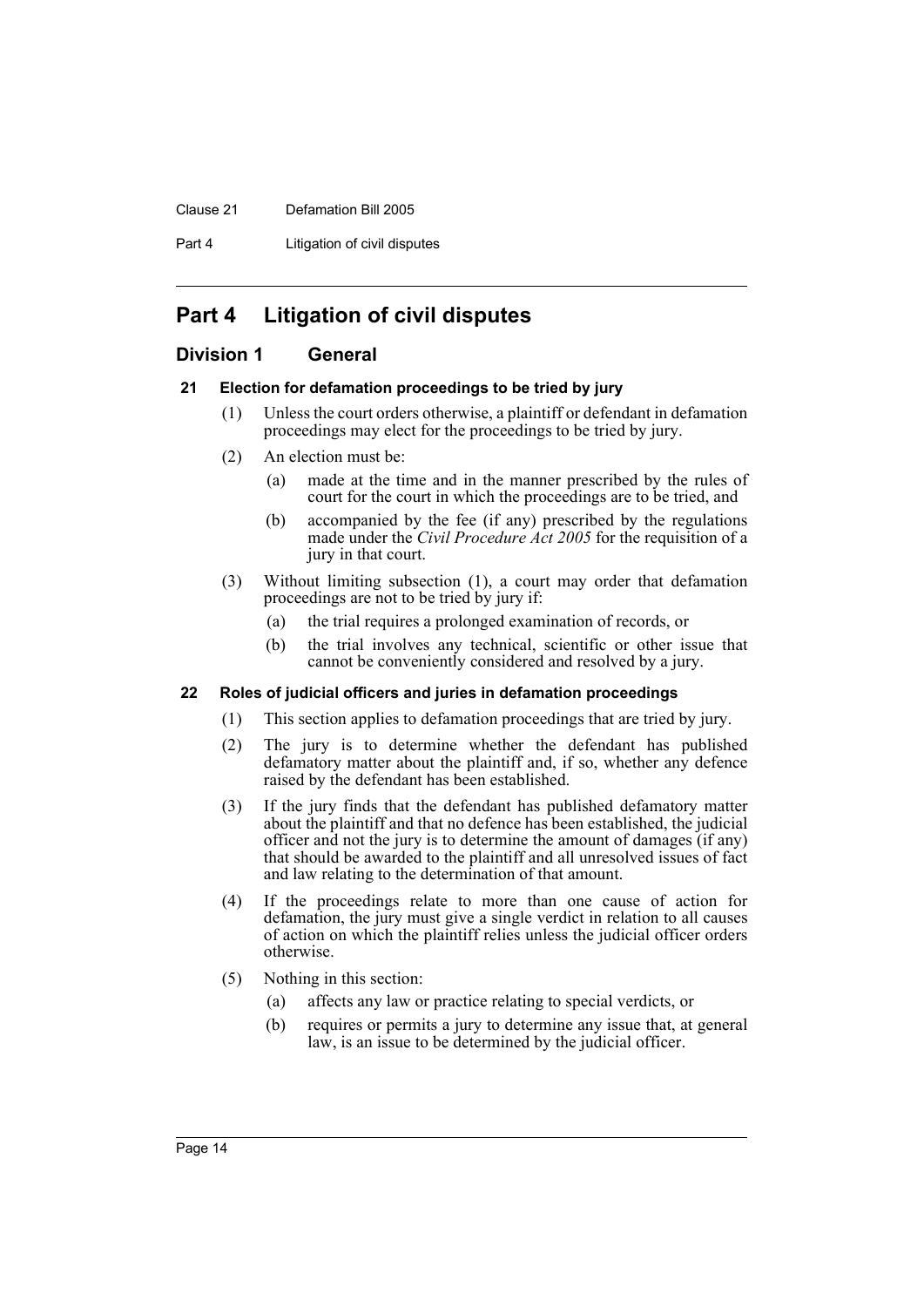| Defamation Bill 2005         | Clause 23 |
|------------------------------|-----------|
| Litigation of civil disputes | Part 4    |

### **23 Leave required for further proceedings in relation to publication of same defamatory matter**

If a person has brought defamation proceedings for damages (whether in this jurisdiction or elsewhere) against any person in relation to the publication of any matter, the person cannot bring further defamation proceedings for damages against the same defendant in relation to the same or any other publication of the same or like matter, except with the leave of the court in which the further proceedings are to be brought.

# **Division 2 Defences**

# **24 Scope of defences under general law and other law not limited**

- (1) A defence under this Division is additional to any other defence or exclusion of liability available to the defendant apart from this Act (including under the general law) and does not of itself vitiate, limit or abrogate any other defence or exclusion or liability.
- (2) If a defence under this Division to the publication of defamatory matter may be defeated by proof that the publication was actuated by malice, the general law applies in defamation proceedings in which the defence is raised to determine whether a particular publication of matter was actuated by malice.

# **25 Defence of justification**

It is a defence to the publication of defamatory matter if the defendant proves that the defamatory imputations carried by the matter of which the plaintiff complains are substantially true.

# **26 Defence of contextual truth**

It is a defence to the publication of defamatory matter if the defendant proves that:

- (a) the matter carried, in addition to the defamatory imputations of which the plaintiff complains, one or more other imputations (*contextual imputations*) that are substantially true, and
- (b) the defamatory imputations do not further harm the reputation of the plaintiff because of the substantial truth of the contextual imputations.

# **27 Defence of absolute privilege**

(1) It is a defence to the publication of defamatory matter if the defendant proves that it was published on an occasion of absolute privilege.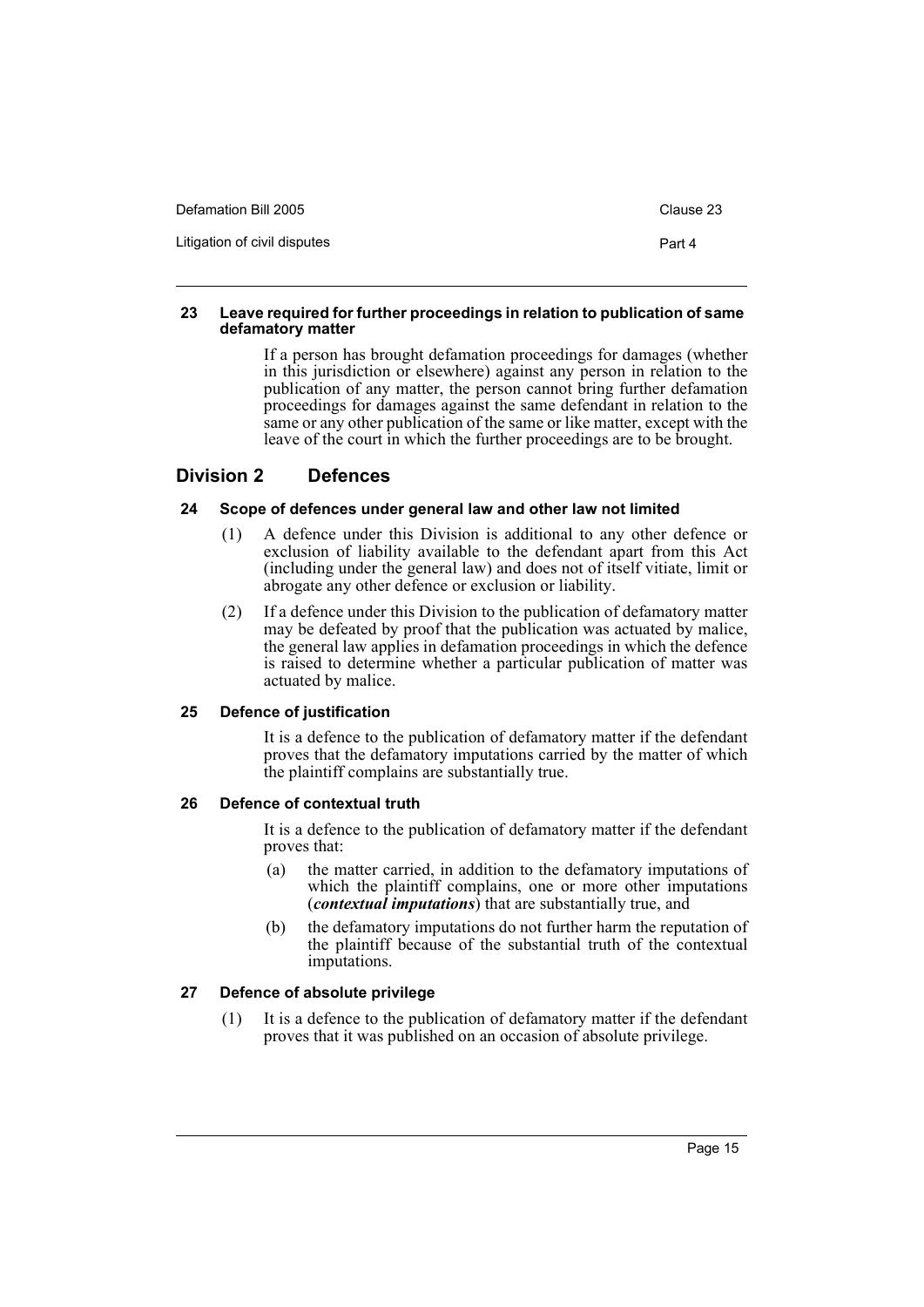#### Clause 28 Defamation Bill 2005

Part 4 **Litigation of civil disputes** 

- (2) Without limiting subsection (1), matter is published on an occasion of absolute privilege if:
	- (a) the matter is published in the course of the proceedings of a parliamentary body, including (but not limited to):
		- (i) the publication of a document by order, or under the authority, of the body, and
		- (ii) the publication of the debates and proceedings of the body by or under the authority of the body or any law, and
		- (iii) the publication of matter while giving evidence before the body, and
		- (iv) the publication of matter while presenting or submitting a document to the body, or
	- (b) the matter is published in the course of the proceedings of an Australian court or Australian tribunal, including (but not limited to):
		- (i) the publication of matter in any document filed or lodged with, or otherwise submitted to, the court or tribunal (including any originating process), and
		- (ii) the publication of matter while giving evidence before the court or tribunal, and
		- (iii) the publication of matter in any judgment, order or other determination of the court or tribunal, or
	- (c) the matter is published on an occasion that, if published in another Australian jurisdiction, would be an occasion of absolute privilege in that jurisdiction under a provision of a law of the jurisdiction corresponding to this section, or
	- (d) the matter is published by a person or body in any circumstances specified in Schedule 1.

### **28 Defence for publication of public documents**

- (1) It is a defence to the publication of defamatory matter if the defendant proves that the matter was contained in:
	- (a) a public document or a fair copy of a public document, or
	- (b) a fair summary of, or a fair extract from, a public document.
- (2) For the purposes of subsection (1), if a report or other document under the law of a country would be a public document except for non-compliance with a provision of that law about:
	- (a) the formal requirements for the content or layout of the report or document, or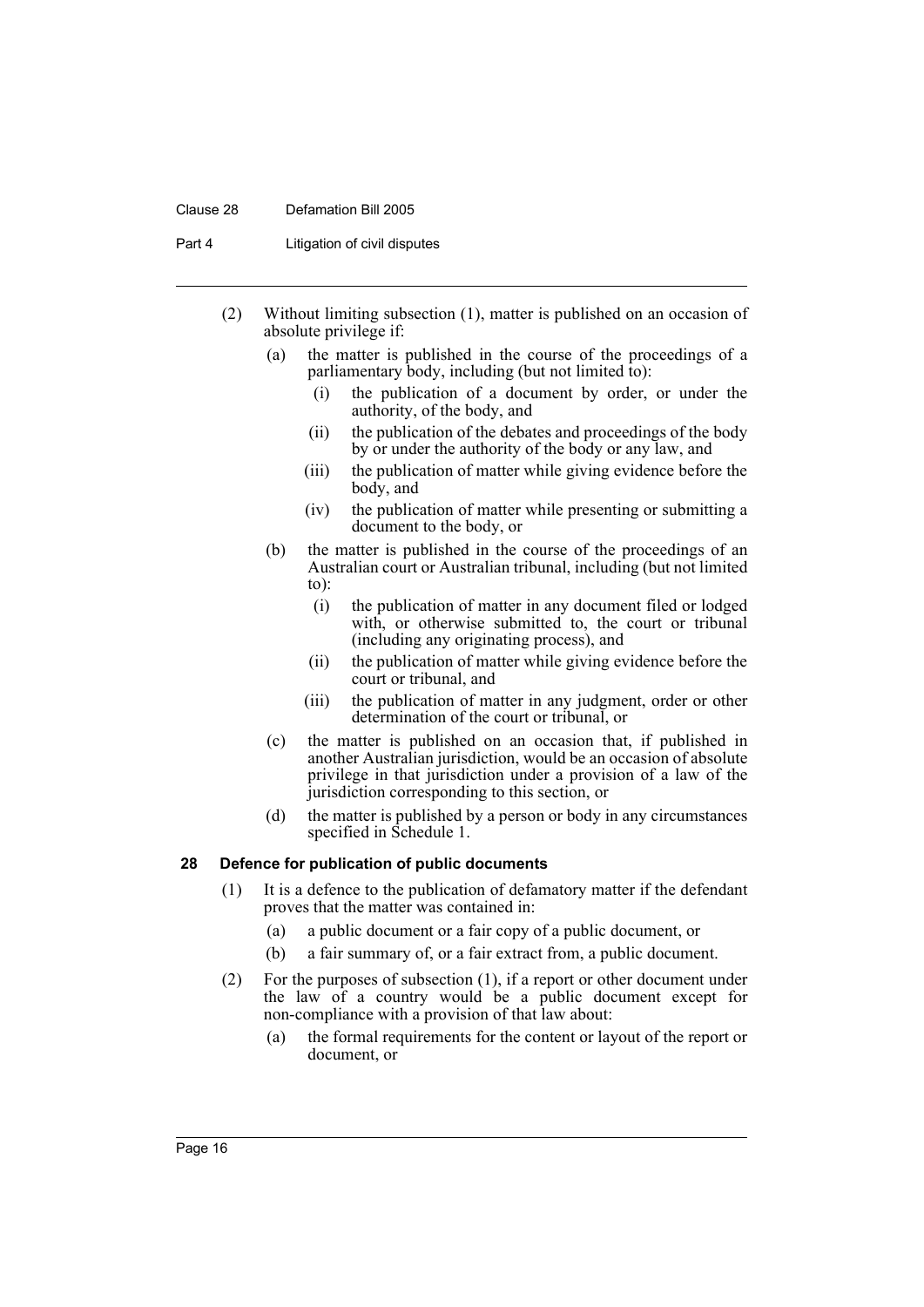| Defamation Bill 2005         | Clause 28 |
|------------------------------|-----------|
| Litigation of civil disputes | Part 4    |
|                              |           |

- (b) the time within which the report or document is prepared, or presented, submitted, tabled or laid to or before a person or body, the report or document is a public document despite that non-compliance.
- (3) A defence established under subsection (1) is defeated if, and only if, the plaintiff proves that the defamatory matter was not published honestly for the information of the public or the advancement of education.
- (4) In this section, *public document* means:
	- (a) any report or paper published by a parliamentary body, or a record of votes, debates or other proceedings relating to a parliamentary body published by or under the authority of the body or any law, or
	- (b) any judgment, order or other determination of a court or arbitral tribunal of any country in civil proceedings and including:
		- (i) any record of the court or tribunal relating to the judgment, order or determination or to its enforcement or satisfaction, and
		- (ii) any report of the court or tribunal about its judgment, order or determination and the reasons for its judgment, order or determination, or
	- (c) any report or other document that under the law of any country:
		- (i) is authorised to be published, or
		- (ii) is required to be presented or submitted to, tabled in, or laid before, a parliamentary body, or
	- (d) any document issued by the government (including a local government) of a country, or by an officer, employee or agency of the government, for the information of the public, or
	- (e) any record or other document open to inspection by the public that is kept:
		- (i) by an Australian jurisdiction, or
		- (ii) by a statutory authority of an Australian jurisdiction, or
		- (iii) by an Australian court, or
		- (iv) under legislation of an Australian jurisdiction, or
	- (f) any other document issued, kept or published by a person, body or organisation of another Australian jurisdiction that is treated in that jurisdiction as a public document under a provision of a law of the jurisdiction corresponding to this section, or
	- (g) any document of a kind specified in Schedule 2.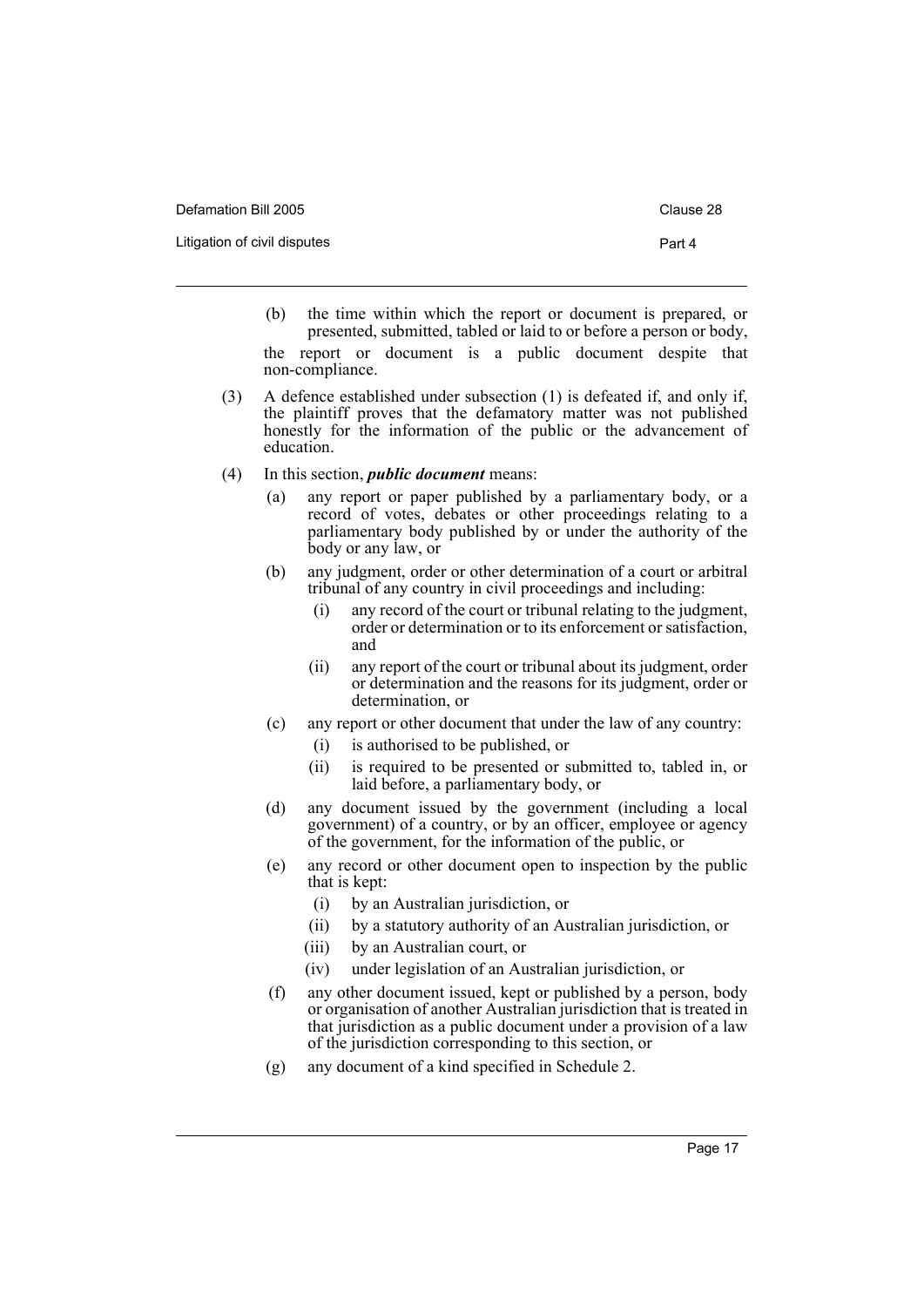#### Clause 29 Defamation Bill 2005

Part 4 **Litigation of civil disputes** 

#### **29 Defences of fair report of proceedings of public concern**

- (1) It is a defence to the publication of defamatory matter if the defendant proves that the matter was, or was contained in, a fair report of any proceedings of public concern.
- (2) It is a defence to the publication of defamatory matter if the defendant proves that:
	- (a) the matter was, or was contained in, an earlier published report of proceedings of public concern, and
	- (b) the matter was, or was contained in, a fair copy of, a fair summary of, or a fair extract from, the earlier published report, and
	- (c) the defendant had no knowledge that would reasonably make the defendant aware that the earlier published report was not fair.
- (3) A defence established under subsection (1) or (2) is defeated if, and only if, the plaintiff proves that the defamatory matter was not published honestly for the information of the public or the advancement of education.
- (4) In this section, *proceedings of public concern* means:
	- (a) any proceedings in public of a parliamentary body, or
	- (b) any proceedings in public of an international organisation of any countries or of the governments of any countries, or
	- (c) any proceedings in public of an international conference at which the governments of any countries are represented, or
	- (d) any proceedings in public of:
		- (i) the International Court of Justice, or any other judicial or arbitral tribunal, for the decision of any matter in dispute between nations, or
		- (ii) any other international judicial or arbitral tribunal, or
	- (e) any proceedings in public of a court or arbitral tribunal of any country, or
	- (f) any proceedings in public of an inquiry held under the law of any country or under the authority of the government of any country, or
	- (g) any proceedings in public of a local government body of any Australian jurisdiction, or
	- (h) proceedings of a learned society, or of a committee or governing body of the society, under its relevant objects, but only to the extent that the proceedings relate to a decision or adjudication made in Australia about:
		- (i) a member or members of the society, or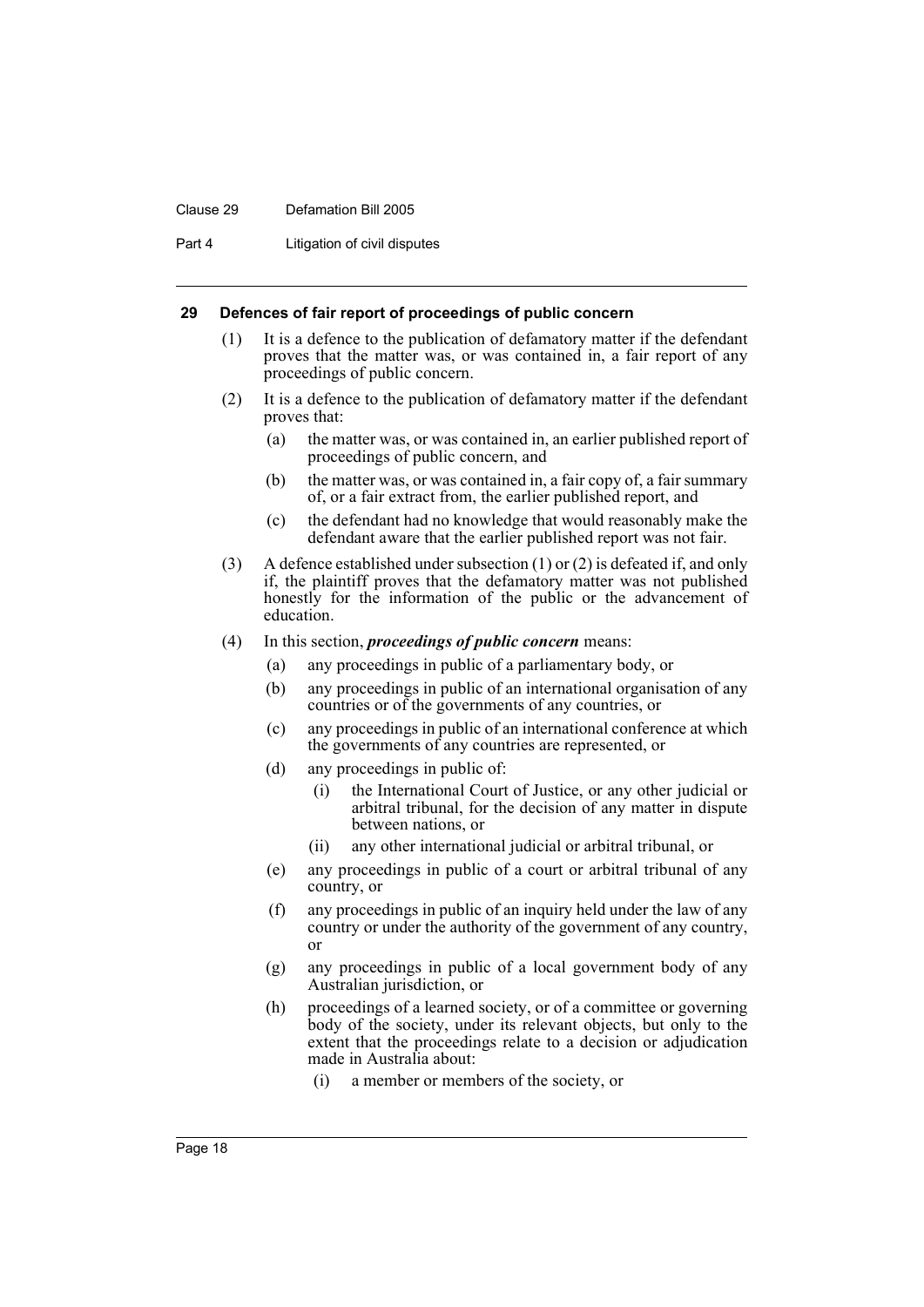Defamation Bill 2005 Clause 29

Litigation of civil disputes **Part 4** 

- (ii) a person subject by contract or otherwise by law to control by the society, or
- (i) proceedings of a sport or recreation association, or of a committee or governing body of the association, under its relevant objects, but only to the extent that the proceedings relate to a decision or adjudication made in Australia about:
	- (i) a member or members of the association, or
	- (ii) a person subject by contract or otherwise by law to control by the association, or
- (j) proceedings of a trade association, or of a committee or governing body of the association, under its relevant objects, but only to the extent that the proceedings relate to a decision or adjudication made in Australia about:
	- (i) a member or members of the association, or
	- (ii) a person subject by contract or otherwise by law to control by the association, or
- (k) any proceedings of a public meeting (with or without restriction on the people attending) of shareholders of a public company under the *Corporations Act 2001* of the Commonwealth held anywhere in Australia, or
- (l) any proceedings of a public meeting (with or without restriction on the people attending) held anywhere in Australia if the proceedings relate to a matter of public interest, including the advocacy or candidature of a person for public office, or
- (m) any proceedings of an ombudsman of any country if the proceedings relate to a report of the ombudsman, or
- (n) any proceedings in public of a law reform body of any country, or
- (o) any other proceedings conducted by, or proceedings of, a person, body or organisation of another Australian jurisdiction that are treated in that jurisdiction as proceedings of public concern under a provision of a law of the jurisdiction corresponding to this section, or
- (p) any proceedings of a kind specified in Schedule 3.
- (5) In this section:

*law reform body* of a country means a body (however described and whether or not permanent or full-time) established by law to conduct inquiries into, and to make recommendations on, reforming the laws of that country.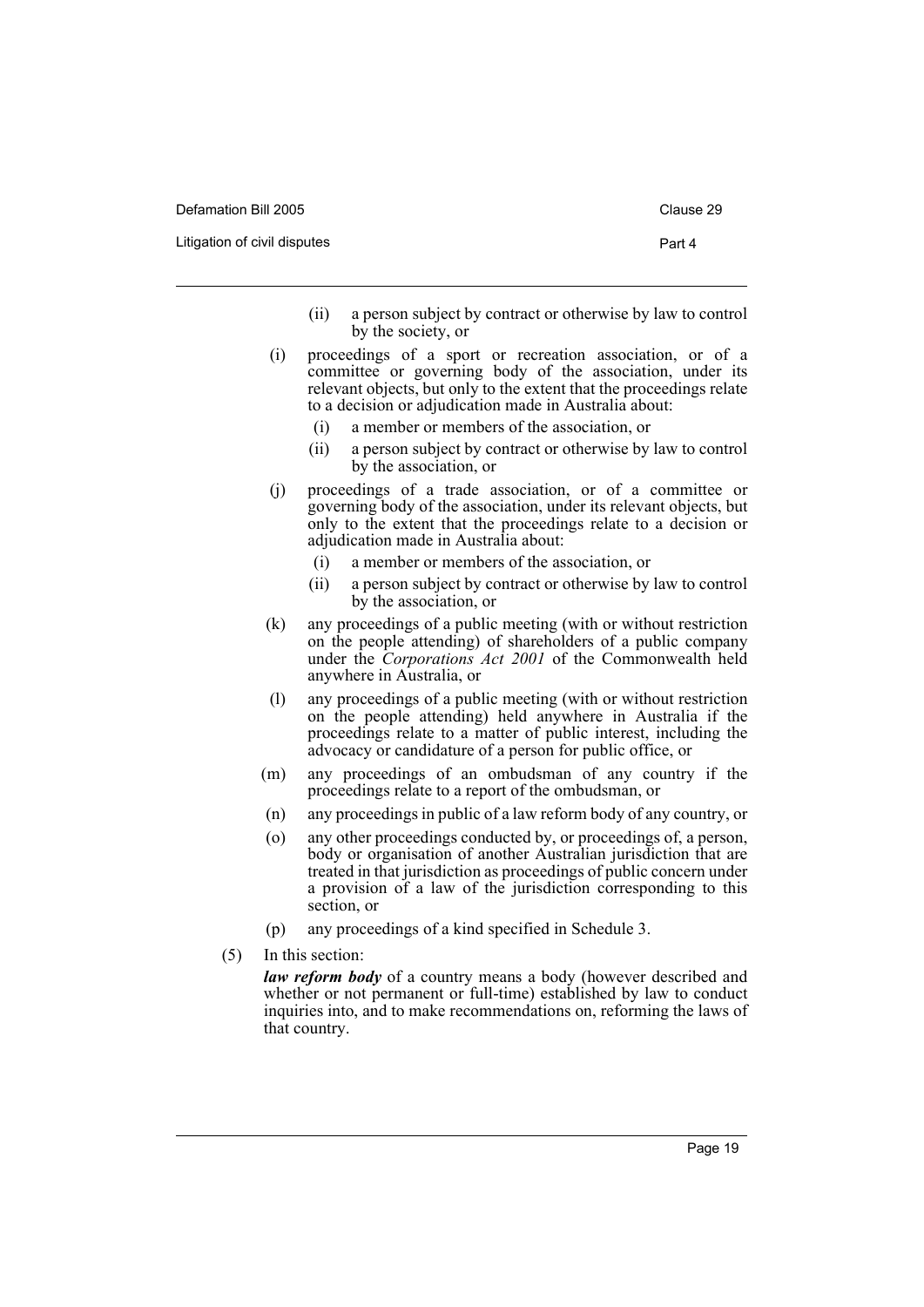#### Clause 29 Defamation Bill 2005

Part 4 Litigation of civil disputes

*learned society* means a body, wherever formed:

- (a) the objects of which include the advancement of any art, science or religion or the advancement of learning in any field, and
- (b) authorised by its constitution:
	- (i) to exercise control over, or adjudicate on, matters connected with those objects, and
	- (ii) to make findings or decisions having effect, by law or custom, in any part of Australia.

*ombudsman* of a country means a person (however described and whether or not permanent or full-time) authorised by law to investigate complaints about the actions or other conduct of any public officials or public bodies of that country.

*relevant objects* of a learned society, sport or recreation association or trade association means:

- (a) in relation to a learned society—objects of the kind referred to in paragraph (a) of the definition of *learned society* in this subsection, or
- (b) in relation to a sport or recreation association—objects of the kind referred to in paragraph (a) of the definition of *sport or recreation association* in this subsection, or
- (c) in relation to a trade association—objects of the kind referred to in paragraph (a) of the definition of *trade association* in this subsection.

*sport or recreation association* means a body, wherever formed:

- (a) the objects of which include the promotion of any game, sport, or pastime to the playing of which or exercise of which the public is admitted as spectators or otherwise and the promotion or protection of the interests of people connected with the game, sport, or pastime, and
- (b) authorised by its constitution:
	- (i) to exercise control over, or adjudicate on, matters connected with the game, sport, or pastime, and
	- (ii) to make findings or decisions having effect, by law or custom, in any part of Australia.
- *trade association* means a body, wherever formed:
- (a) the objects of which include the promotion of any calling, that is to say, a trade, business, industry or profession and the promotion or protection of the interests of people engaged in any calling, and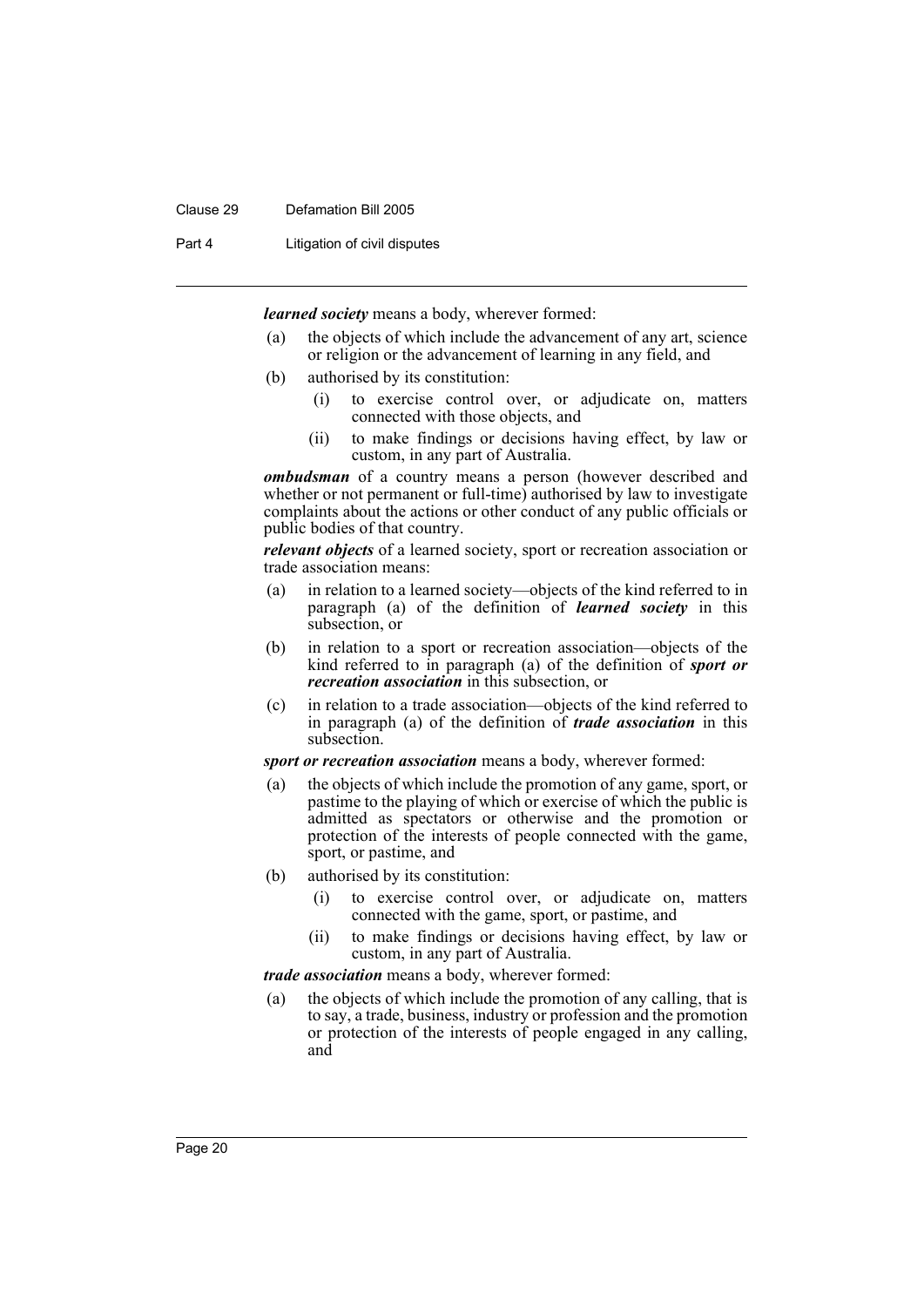| Defamation Bill 2005 |  |
|----------------------|--|
|----------------------|--|

(b) authorised by its constitution:

- (i) to exercise control over, or adjudicate on, matters connected with a calling or the conduct of people engaged in the calling, and
- (ii) to make findings or decisions having effect, by law or custom, in any part of Australia.

#### **30 Defence of qualified privilege for provision of certain information**

- (1) There is a defence of qualified privilege for the publication of defamatory matter to a person (the *recipient*) if the defendant proves that:
	- (a) the recipient has an interest or apparent interest in having information on some subject, and
	- (b) the matter is published to the recipient in the course of giving to the recipient information on that subject, and
	- (c) the conduct of the defendant in publishing that matter is reasonable in the circumstances.
- (2) For the purposes of subsection (1), a recipient has an apparent interest in having information on some subject if, and only if, at the time of the publication in question, the defendant believes on reasonable grounds that the recipient has that interest.
- (3) In determining for the purposes of subsection (1) whether the conduct of the defendant in publishing matter about a person is reasonable in the circumstances, a court may take into account:
	- (a) the extent to which the matter published is of public interest, and
	- (b) the extent to which the matter published relates to the performance of the public functions or activities of the person, and
	- (c) the seriousness of any defamatory imputation carried by the matter published, and
	- (d) the extent to which the matter published distinguishes between suspicions, allegations and proven facts, and
	- (e) whether it was in the public interest in the circumstances for the matter published to be published expeditiously, and
	- (f) the nature of the business environment in which the defendant operates, and
	- (g) the sources of the information in the matter published and the integrity of those sources, and
	- (h) whether the matter published contained the substance of the person's side of the story and, if not, whether a reasonable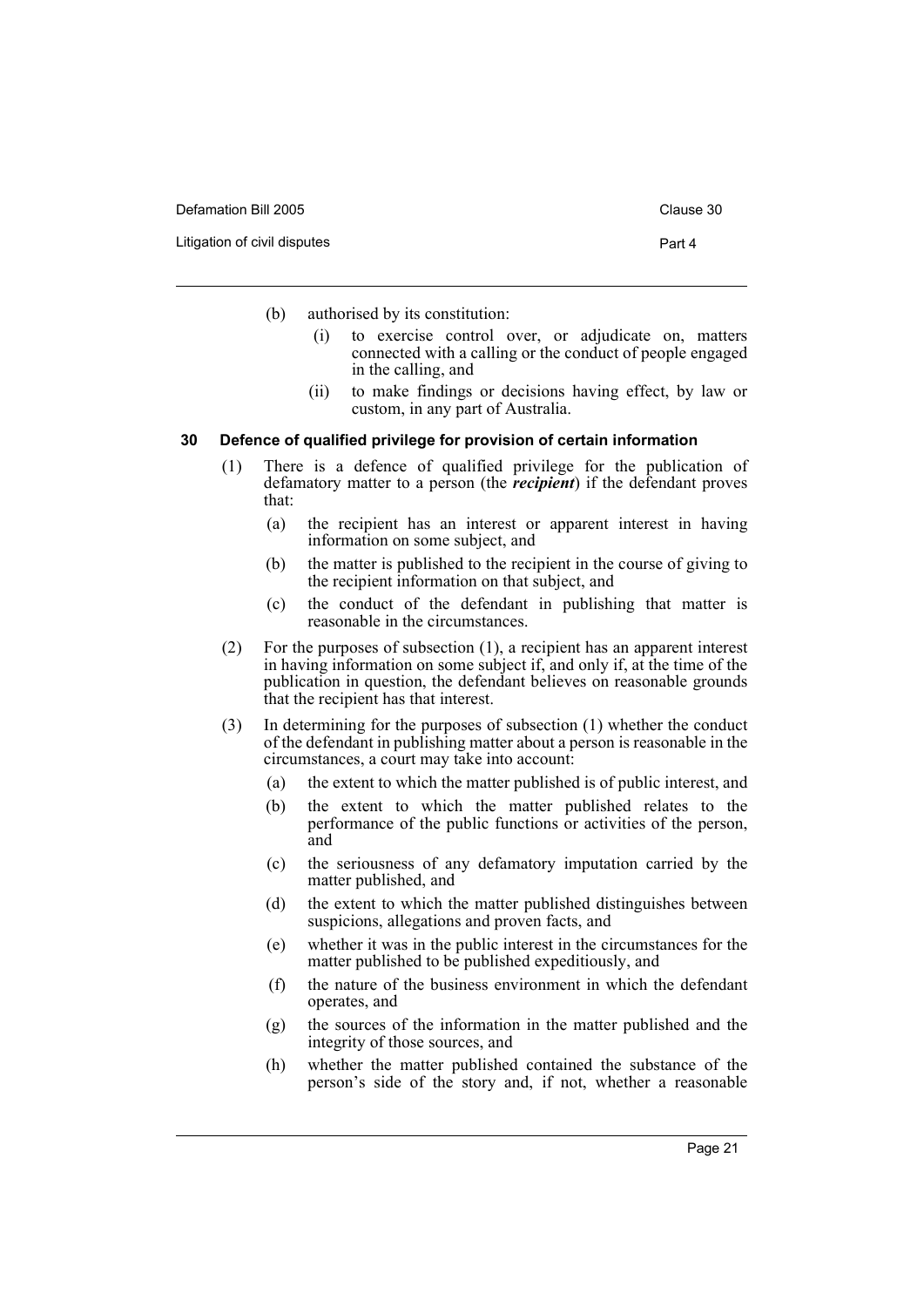#### Clause 31 Defamation Bill 2005

Part 4 **Litigation of civil disputes** 

attempt was made by the defendant to obtain and publish a response from the person, and

- (i) any other steps taken to verify the information in the matter published, and
- (j) any other circumstances that the court considers relevant.
- (4) For the avoidance of doubt, a defence of qualified privilege under subsection (1) is defeated if the plaintiff proves that the publication of the defamatory matter was actuated by malice.
- (5) However, a defence of qualified privilege under subsection (1) is not defeated merely because the defamatory matter was published for reward.

## **31 Defences of honest opinion**

- (1) It is a defence to the publication of defamatory matter if the defendant proves that:
	- (a) the matter was an expression of opinion of the defendant rather than a statement of fact, and
	- (b) the opinion related to a matter of public interest, and
	- (c) the opinion is based on proper material.
- (2) It is a defence to the publication of defamatory matter if the defendant proves that:
	- (a) the matter was an expression of opinion of an employee or agent of the defendant rather than a statement of fact, and
	- (b) the opinion related to a matter of public interest, and
	- (c) the opinion is based on proper material.
- (3) It is a defence to the publication of defamatory matter if the defendant proves that:
	- (a) the matter was an expression of opinion of a person (the *commentator*), other than the defendant or an employee or agent of the defendant, rather than a statement of fact, and
	- (b) the opinion related to a matter of public interest, and
	- (c) the opinion is based on proper material.
- (4) A defence established under this section is defeated if, and only if, the plaintiff proves that:
	- (a) in the case of a defence under subsection (1)—the opinion was not honestly held by the defendant at the time the defamatory matter was published, or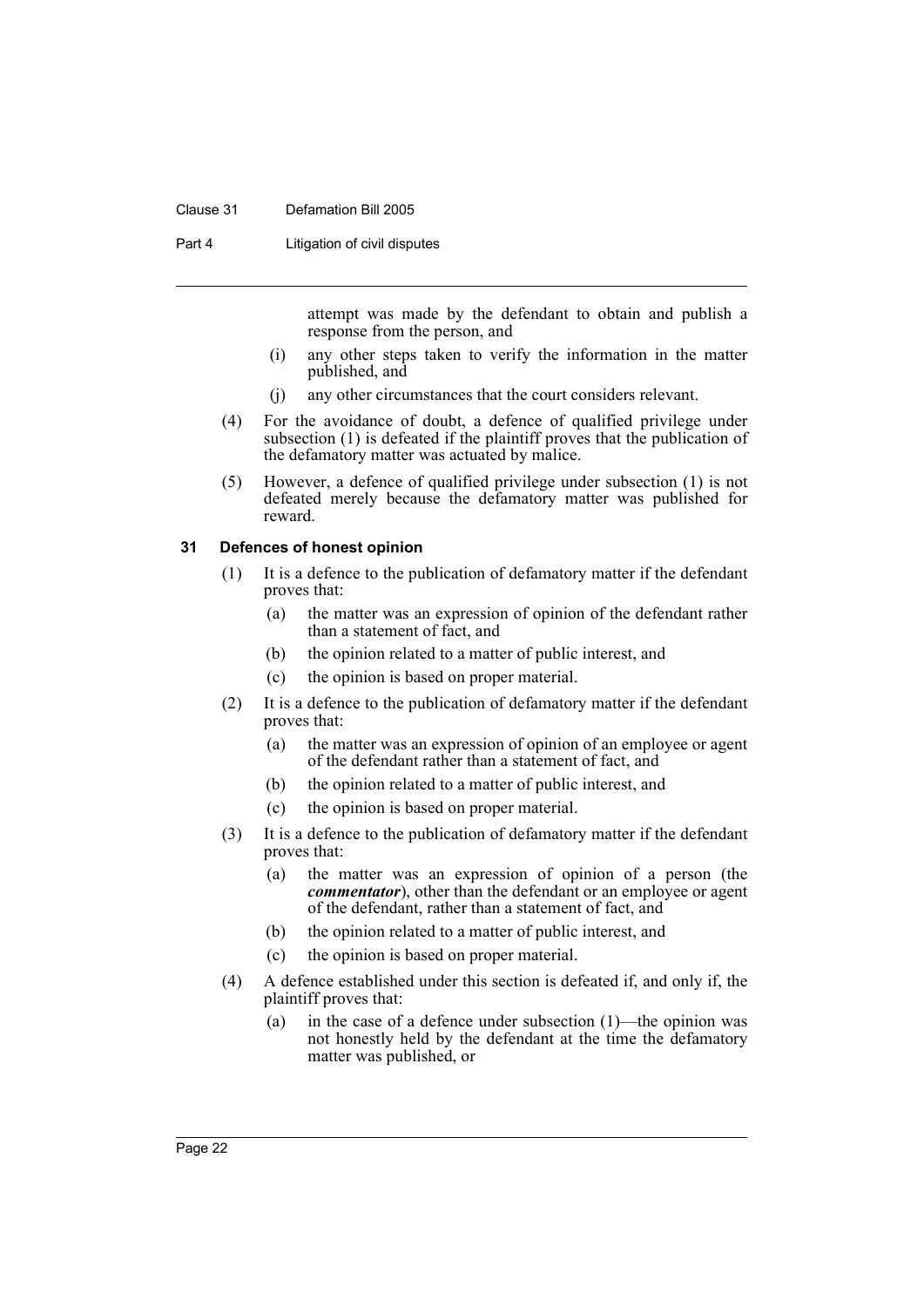| Defamation Bill 2005         | Clause 32 |
|------------------------------|-----------|
| Litigation of civil disputes | Part 4    |

- (b) in the case of a defence under subsection (2)—the defendant did not believe that the opinion was honestly held by the employee or agent at the time the defamatory matter was published, or
- (c) in the case of a defence under subsection (3)—the defendant had reasonable grounds to believe that the opinion was not honestly held by the commentator at the time the defamatory matter was published.
- (5) For the purposes of this section, an opinion is based on *proper material* if it is based on material that:
	- (a) is substantially true, or
	- (b) was published on an occasion of absolute or qualified privilege (whether under this Act or at general law), or
	- (c) was published on an occasion that attracted the protection of a defence under this section or section 28 or 29.
- (6) An opinion does not cease to be based on proper material only because some of the material on which it is based is not proper material if the opinion might reasonably be based on such of the material as is proper material.

# **32 Defence of innocent dissemination**

- (1) It is a defence to the publication of defamatory matter if the defendant proves that:
	- (a) the defendant published the matter merely in the capacity, or as an employee or agent, of a subordinate distributor, and
	- (b) the defendant neither knew, nor ought reasonably to have known, that the matter was defamatory, and
	- (c) the defendant's lack of knowledge was not due to any negligence on the part of the defendant.
- (2) For the purposes of subsection (1), a person is a *subordinate distributor* of defamatory matter if the person:
	- (a) was not the first or primary distributor of the matter, and
	- (b) was not the author or originator of the matter, and
	- (c) did not have any capacity to exercise editorial control over the content of the matter (or over the publication of the matter) before it was first published.
- (3) Without limiting subsection (2) (a), a person is not the first or primary distributor of matter merely because the person was involved in the publication of the matter in the capacity of:
	- (a) a bookseller, newsagent or news-vendor, or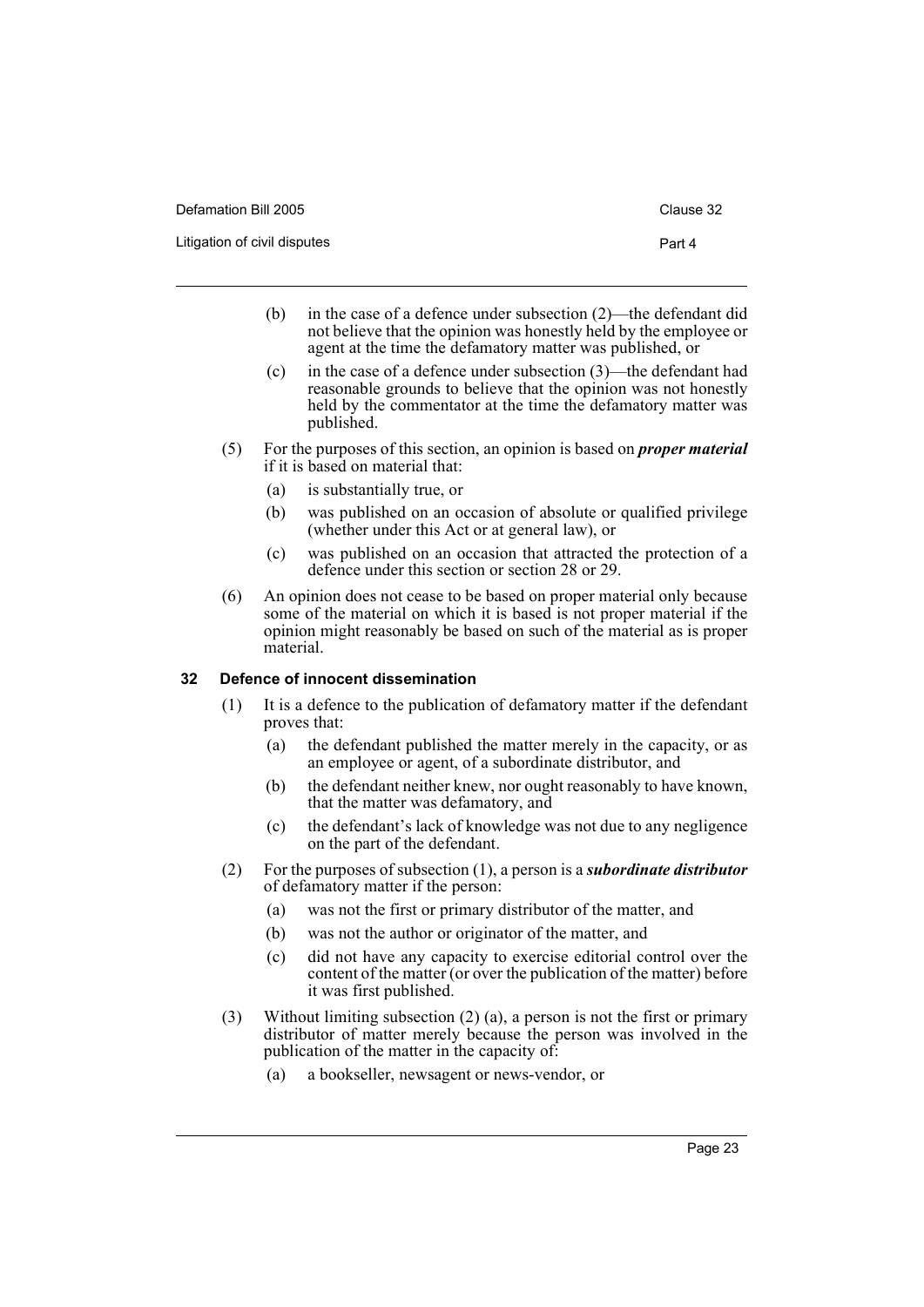#### Clause 33 Defamation Bill 2005

Part 4 **Litigation of civil disputes** 

- (b) a librarian, or
- (c) a wholesaler or retailer of the matter, or
- (d) a provider of postal or similar services by means of which the matter is published, or
- (e) a broadcaster of a live programme (whether on television, radio or otherwise) containing the matter in circumstances in which the broadcaster has no effective control over the person who makes the statements that comprise the matter, or
- (f) a provider of services consisting of:
	- (i) the processing, copying, distributing or selling of any electronic medium in or on which the matter is recorded, or
	- (ii) the operation of, or the provision of any equipment, system or service, by means of which the matter is retrieved, copied, distributed or made available in electronic form, or
- (g) an operator of, or a provider of access to, a communications system by means of which the matter is transmitted, or made available, by another person over whom the operator has no effective control, or
- (h) a person who, on the instructions or at the direction of another person, prints or produces, reprints or reproduces or distributes the matter for or on behalf of that other person.

#### **33 Defence of triviality**

It is a defence to the publication of defamatory matter if the defendant proves that the circumstances of publication were such that the plaintiff was unlikely to sustain any harm.

# **Division 3 Remedies**

#### **34 Damages to bear rational relationship to harm**

In determining the amount of damages to be awarded in any defamation proceedings, the court is to ensure that there is an appropriate and rational relationship between the harm sustained by the plaintiff and the amount of damages awarded.

#### **35 Damages for non-economic loss limited**

(1) Unless the court orders otherwise under subsection (2), the maximum amount of damages for non-economic loss that may be awarded in defamation proceedings is \$250,000 or any other amount adjusted in accordance with this section from time to time (the *maximum damages amount*) that is applicable at the time damages are awarded.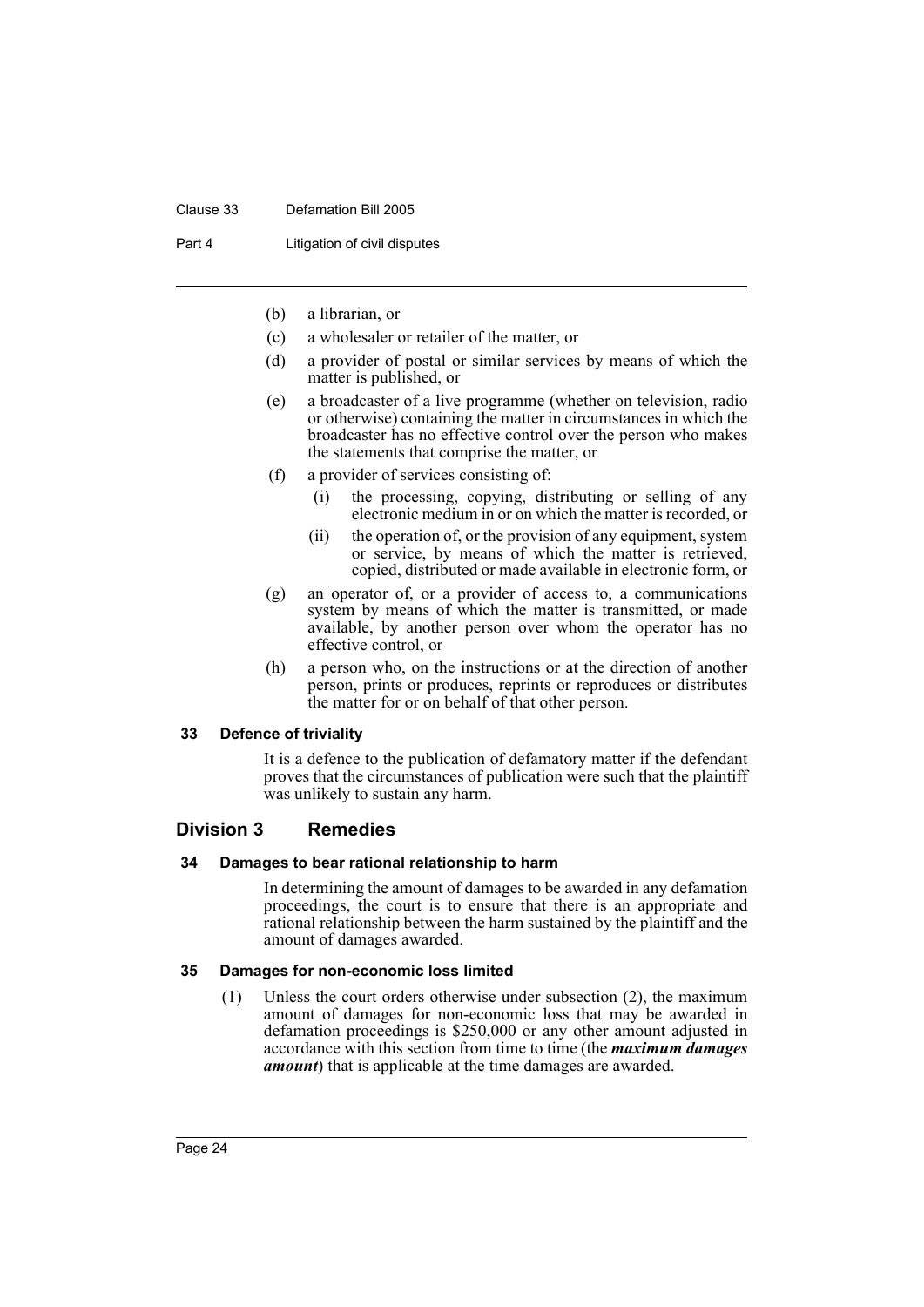| Defamation Bill 2005         | Clause 36 |
|------------------------------|-----------|
| Litigation of civil disputes | Part 4    |

- (2) A court may order a defendant in defamation proceedings to pay damages for non-economic loss that exceed the maximum damages amount applicable at the time the order is made if, and only if, the court is satisfied that the circumstances of the publication of the defamatory matter to which the proceedings relate are such as to warrant an award of aggravated damages.
- (3) The Minister is, on or before 1 July 2006 and on or before 1 July in each succeeding year, to declare, by order published in the Gazette, the amount that is to apply, as from the date specified in the order, for the purposes of subsection (1).
- (4) The amount declared is to be the amount applicable under subsection (1) (or that amount as last adjusted under this section) adjusted by the percentage change in the amount estimated by the Australian Statistician of the average weekly total earnings of full-time adults in Australia over the 4 quarters preceding the date of the declaration for which those estimates are, at that date, available.
- (5) An amount declared for the time being under this section applies to the exclusion of the amount of \$250,000 or an amount previously adjusted under this section.
- (6) If the Australian Statistician fails or ceases to estimate the amount referred to in subsection (4), the amount declared is to be determined in accordance with the regulations.
- (7) In adjusting an amount to be declared for the purposes of subsection (1), the amount determined in accordance with subsection (4) is to be rounded to the nearest \$500.
- (8) A declaration made or published in the Gazette after 1 July in a year and specifying a date that is before the date it is made or published as the date from which the amount declared by the order is to apply has effect as from that specified date.

# **36 State of mind of defendant generally not relevant to awarding damages**

In awarding damages for defamation, the court is to disregard the malice or other state of mind of the defendant at the time of the publication of the defamatory matter to which the proceedings relate or at any other time except to the extent that the malice or other state of mind affects the harm sustained by the plaintiff.

# **37 Exemplary or punitive damages cannot be awarded**

A plaintiff cannot be awarded exemplary or punitive damages for defamation.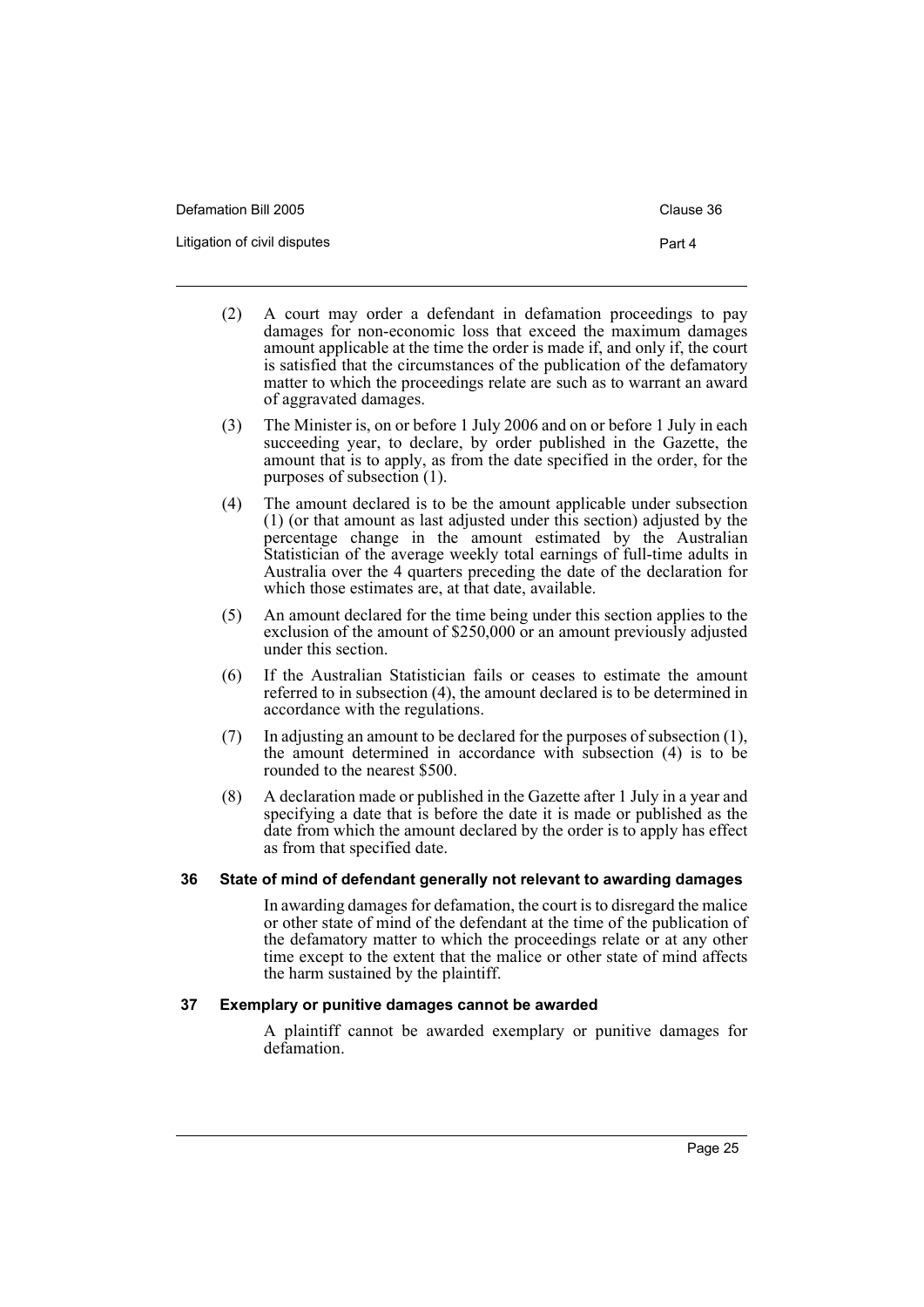#### Clause 38 Defamation Bill 2005

Part 4 **Litigation of civil disputes** 

#### **38 Factors in mitigation of damages**

- (1) Evidence is admissible on behalf of the defendant, in mitigation of damages for the publication of defamatory matter, that:
	- (a) the defendant has made an apology to the plaintiff about the publication of the defamatory matter, or
	- (b) the defendant has published a correction of the defamatory matter, or
	- (c) the plaintiff has already recovered damages for defamation in relation to any other publication of matter having the same meaning or effect as the defamatory matter, or
	- (d) the plaintiff has brought proceedings for damages for defamation in relation to any other publication of matter having the same meaning or effect as the defamatory matter, or
	- (e) the plaintiff has received or agreed to receive compensation for defamation in relation to any other publication of matter having the same meaning or effect as the defamatory matter.
- (2) Nothing in subsection (1) operates to limit the matters that can be taken into account by a court in mitigation of damages.

#### **39 Damages for multiple causes of action may be assessed as single sum**

If the court in defamation proceedings finds for the plaintiff as to more than one cause of action, the judicial officer may assess damages in a single sum.

#### **Division 4 Costs**

#### **40 Costs in defamation proceedings**

- (1) In awarding costs in defamation proceedings, the court may have regard to:
	- (a) the way in which the parties to the proceedings conducted their cases (including any misuse of a party's superior financial position to hinder the early resolution of the proceedings), and
	- (b) any other matters that the court considers relevant.
- (2) Without limiting subsection (1), a court must (unless the interests of justice require otherwise):
	- (a) if defamation proceedings are successfully brought by a plaintiff and costs in the proceedings are to be awarded to the plaintiff order costs of and incidental to the proceedings to be assessed on an indemnity basis if the court is satisfied that the defendant unreasonably failed to make a settlement offer or agree to a settlement offer proposed by the plaintiff, or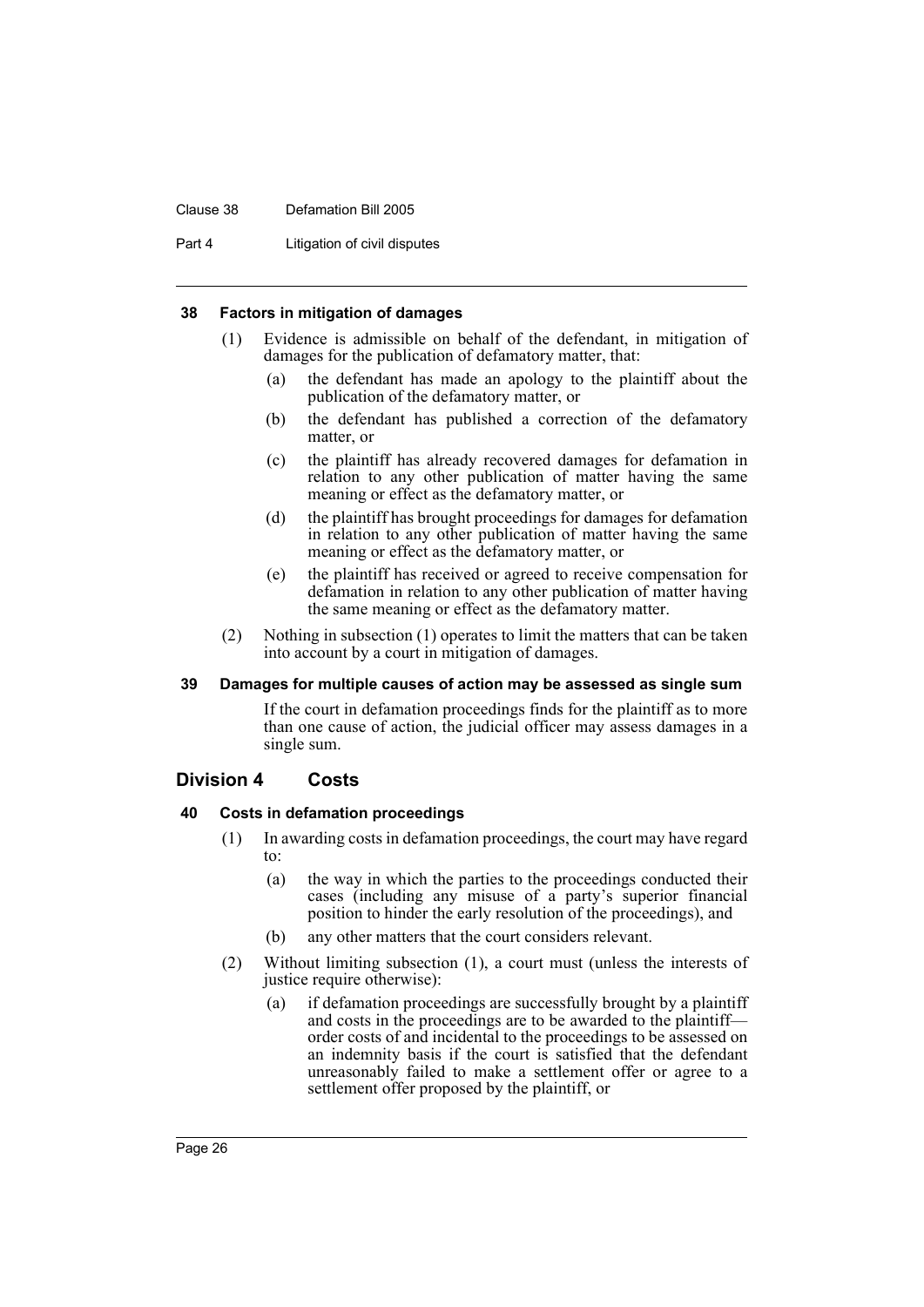| Defamation Bill 2005         | Clause 40 |
|------------------------------|-----------|
| Litigation of civil disputes | Part 4    |
|                              |           |

- (b) if defamation proceedings are unsuccessfully brought by a plaintiff and costs in the proceedings are to be awarded to the defendant—order costs of and incidental to the proceedings to be assessed on an indemnity basis if the court is satisfied that the plaintiff unreasonably failed to accept a settlement offer made by the defendant.
- (3) In this section:

*settlement offer* means any offer to settle the proceedings made before the proceedings are determined, and includes an offer to make amends (whether made before or after the proceedings are commenced), that was a reasonable offer at the time it was made.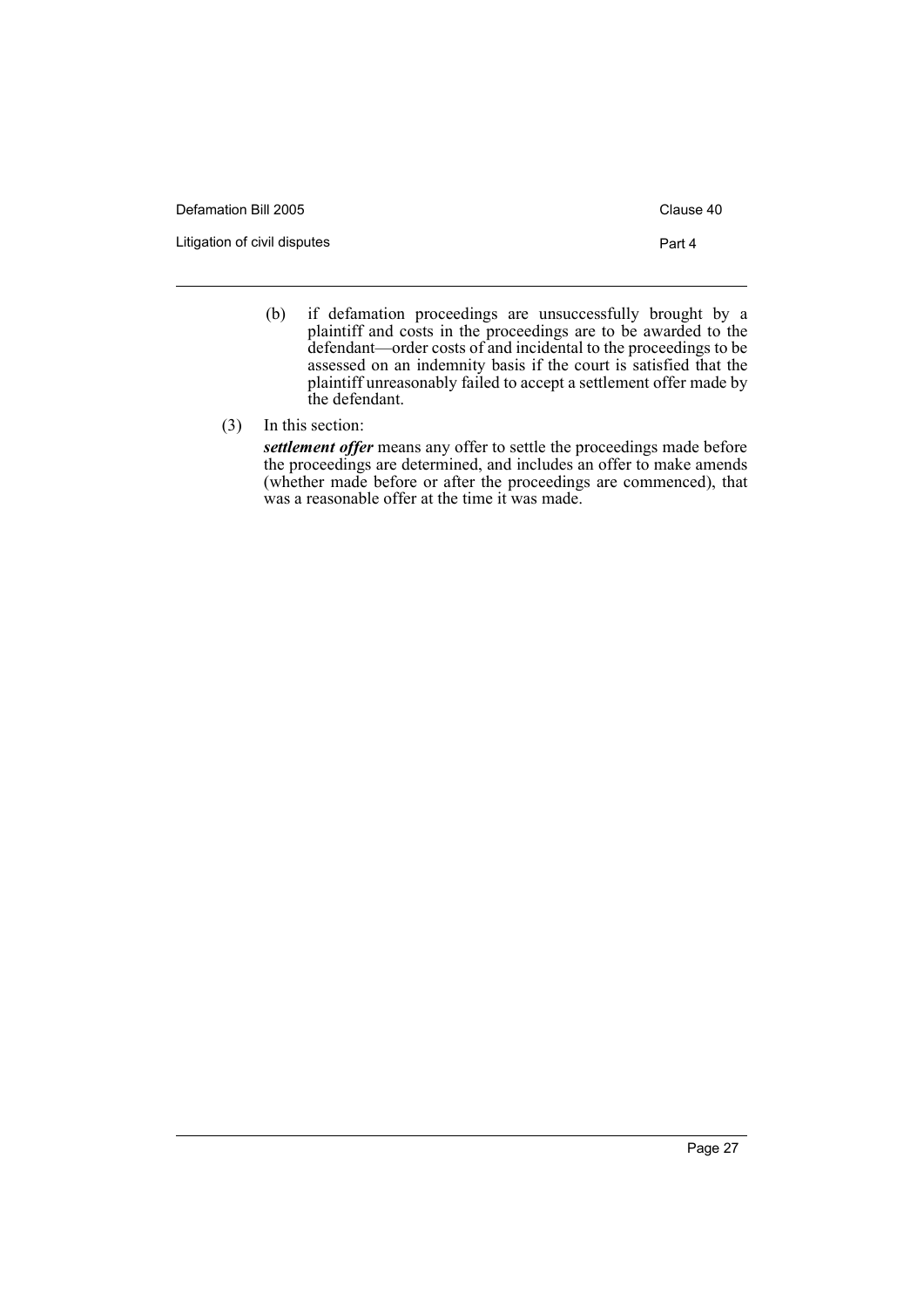Clause 41 Defamation Bill 2005

Part 5 Miscellaneous

# **Part 5 Miscellaneous**

# **41 Proof of publication**

- (1) If a document appears to be printed or otherwise produced by means adapted for the production of numerous copies and there is in the document a statement to the effect that the document is printed, produced, published or distributed by or for a particular person, the statement is evidence in defamation proceedings that the document was so printed, produced, published or distributed.
- (2) Evidence that a number or part of a document appearing to be a periodical is printed, produced, published or distributed by or for a particular person is evidence in defamation proceedings that a document appearing to be another number or part of the periodical was so printed, produced, published or distributed.
- (3) In this section: *periodical* includes any newspaper, review, magazine or other printed document of which numbers or parts are published periodically.

## **42 Proof of convictions for offences**

- (1) If the question whether or not a person committed an offence is in question in defamation proceedings:
	- (a) proof that the person was convicted of the offence by an Australian court is conclusive evidence that the person committed the offence, and
	- (b) proof that the person was convicted of the offence by a court of any country (other than an Australian court) or a court martial of any country is evidence that the person committed the offence.
- (2) For the purposes of this section, the contents of a document that is evidence of conviction of an offence, and the contents of an information, complaint, indictment, charge sheet or similar document on which a person is convicted of an offence, are admissible in evidence to identify the facts on which the conviction is based.
- (3) Subsection (2) does not affect the admissibility of other evidence to identify the facts on which the conviction is based.
- (4) In this section, *conviction* for an offence includes a finding of guilt but does not include:
	- (a) a conviction that has been set aside or quashed, or
	- (b) a conviction for an offence for which a person has received a pardon.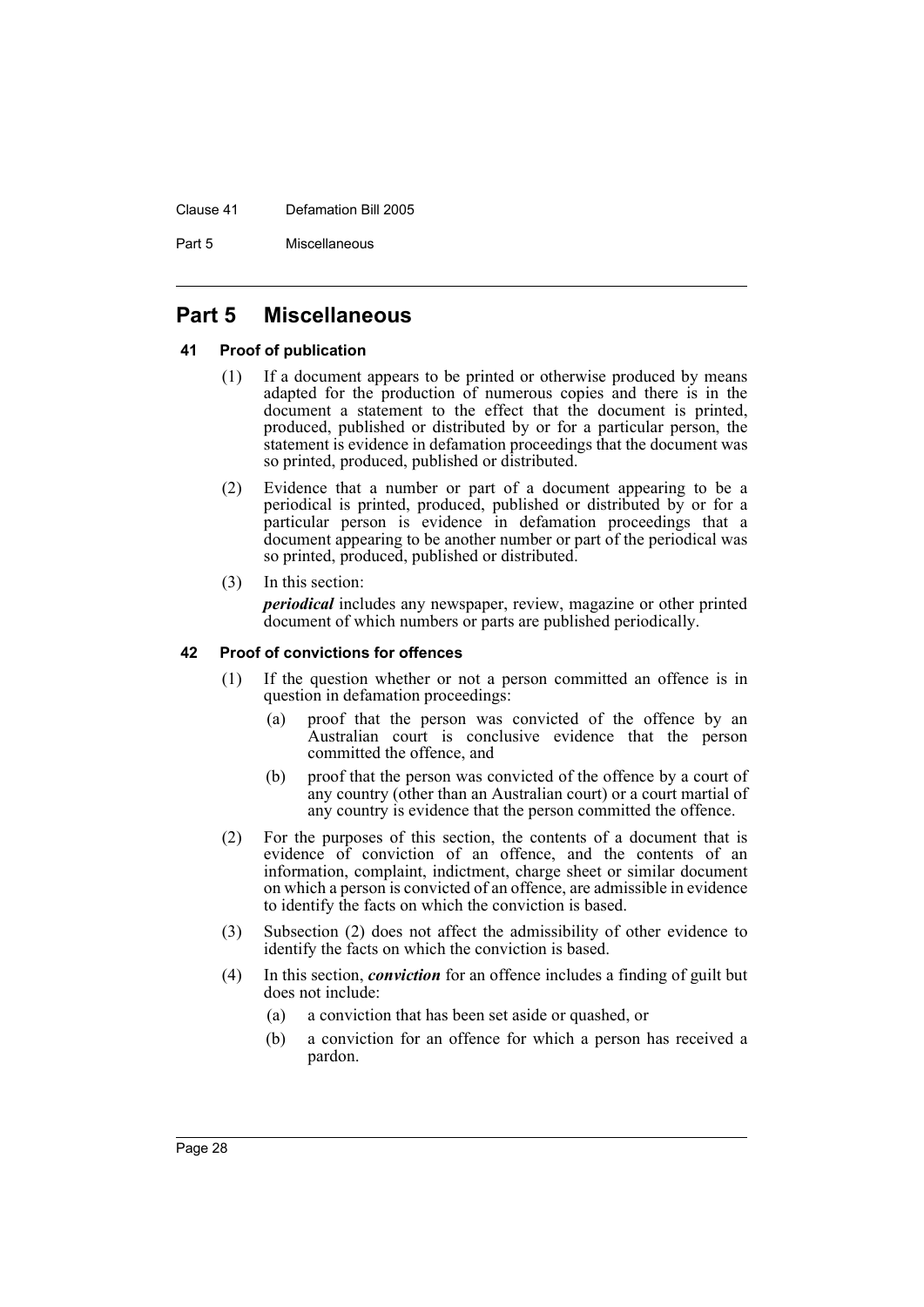| Defamation Bill 2005 | Clause 43 |
|----------------------|-----------|
| Miscellaneous        | Part 5    |

#### **43 Incriminating answers, documents or things**

- (1) A person who is required to answer a question, or to discover or produce a document or thing, in defamation proceedings is not excused from answering the question or discovering or producing the document or thing on the ground that the answer to the question or the discovery or production of the document or thing might tend to incriminate the person of an offence of criminal defamation.
- (2) However, any answer given to a question, or document or thing discovered or produced, by a natural person in compliance with the requirement is not admissible in evidence against the person in proceedings for criminal defamation.

## **44 Giving of notices and other documents**

- (1) For the purposes of this Act, a notice or other document may be given to a person (or a notice or other document may be served on a person):
	- (a) in the case of a natural person:
		- (i) by delivering it to the person personally, or
		- (ii) by sending it by post to the address specified by the person for the giving or service of documents or, if no such address is specified, the residential or business address of the person last known to the person giving or serving the document, or
		- (iii) by sending it by facsimile transmission to the facsimile number of the person, or
	- (b) in the case of a body corporate:
		- (i) by leaving it with a person apparently of or above the age of 16 years at, or by sending it by post to, the head office, a registered office or a principal office of the body corporate or to an address specified by the body corporate for the giving or service of documents, or
		- (ii) by sending it by facsimile transmission to the facsimile number of the body corporate.
- (2) Nothing in this section affects the operation of any provision of a law or of the rules of a court authorising a document to be served on a person in any other manner.

# **45 Regulations**

The Governor may make regulations, not inconsistent with this Act, for or with respect to any matter that by this Act is required or permitted to be prescribed or that is necessary or convenient to be prescribed for carrying out or giving effect to this Act.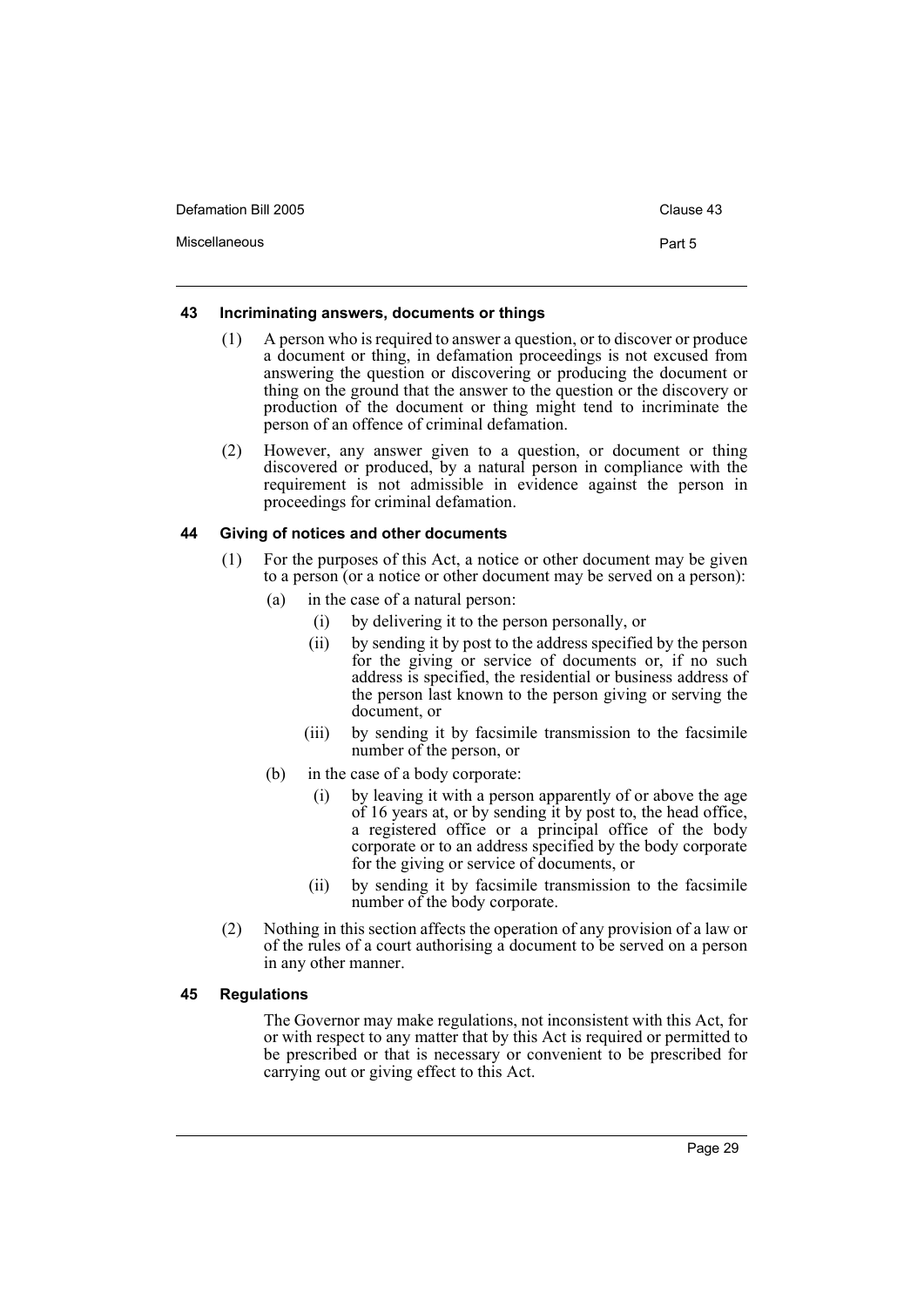#### Clause 46 Defamation Bill 2005

Part 5 Miscellaneous

## **46 Repeal of Defamation Act 1974 No 18**

The *Defamation Act 1974* is repealed.

#### **47 Savings, transitional and other provisions**

Schedule 4 has effect.

### **48 Amendment of other Acts**

The Acts specified in Schedules 5 and 6 are amended as set out in those Schedules.

### **49 Review of Act**

- (1) The Minister is to review this Act to determine whether the policy objectives of the Act remain valid and whether the terms of the Act remain appropriate for securing those objectives.
- (2) The review is to be undertaken as soon as possible after the period of 5 years from the date of assent to this Act.
- (3) A report on the outcome of the review is to be tabled in each House of Parliament within 12 months after the end of the period of 5 years.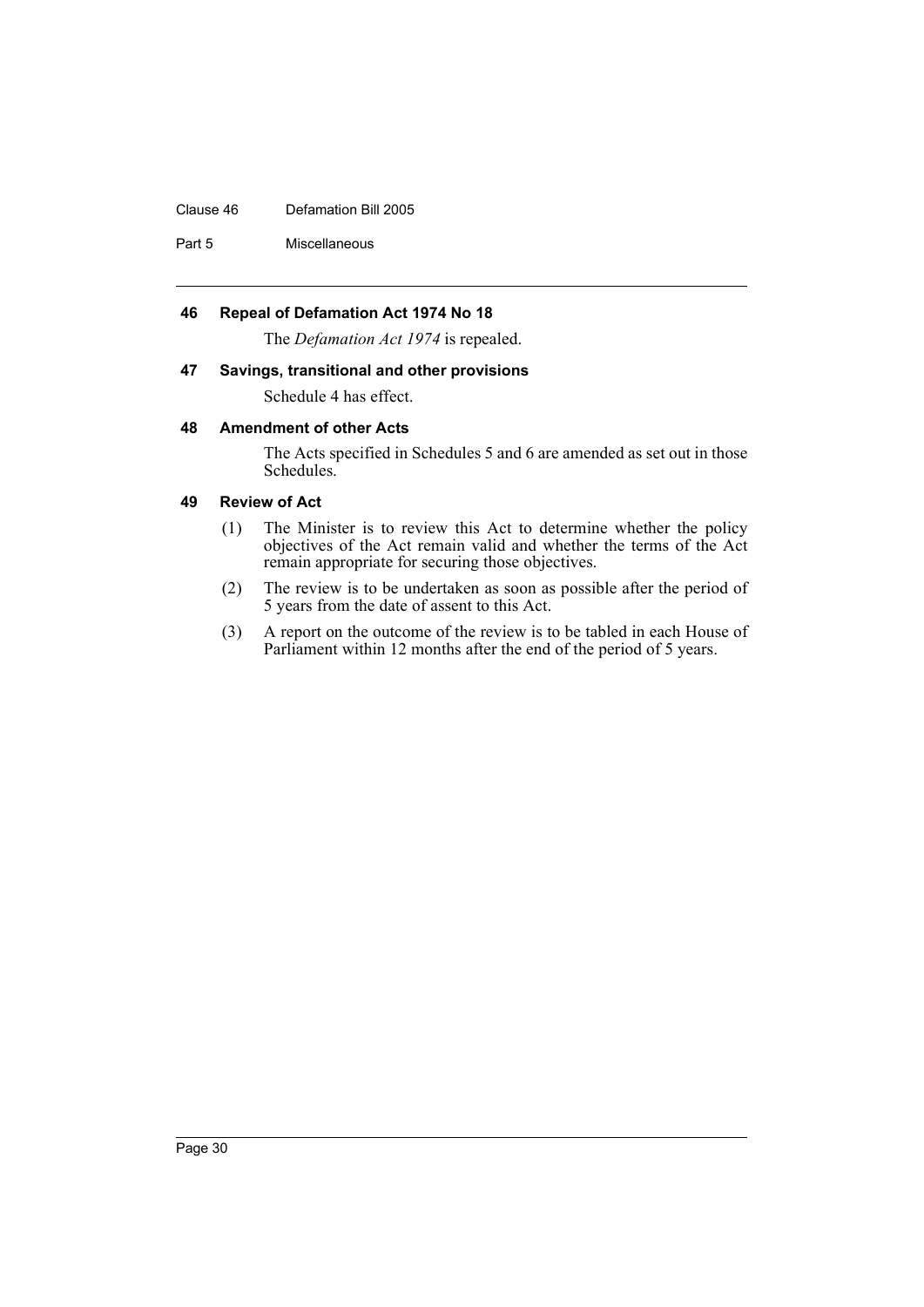Additional publications to which absolute privilege applies Schedule 1

# **Schedule 1 Additional publications to which absolute privilege applies**

(Section 27 (2) (d))

- **1 Matters relating to Ombudsman** (cf Act No 18 1974, s 17A)
	- (1) Without limiting section 27 (2) (a)–(c), matter that is published:
		- (a) to or by the Ombudsman in his or her capacity as the Ombudsman, or
		- (b) to any member of staff of the Ombudsman in his or her capacity as such a member, or
		- (c) to a member of Parliament for the purposes of section 12 (2) of the *Ombudsman Act 1974* or section 127 (7) of the *Police Act 1990*, or
		- (d) in a report under section 31AA of the *Ombudsman Act 1974* or under section 169 of the *Police Act 1990*, or
		- (e) in a copy of a report previously made public under section 31AA of the *Ombudsman Act 1974* where the copy of the report is published under the authority of the Minister for the time being administering that Act, or
		- (f) in a copy of a report previously made public under section 169 of the *Police Act 1990* where the copy of the report is published under the authority of the Minister for the time being administering that Act.
	- (2) Subclause (1) (a) applies in relation to an acting Ombudsman, a Deputy Ombudsman and a special officer of the Ombudsman in the same way as it applies in relation to the Ombudsman.
- **2 Matters relating to Privacy Commissioner** (cf Act No 18 1974, s 17B)

Without limiting section 27 (2) (a)–(c), matter that is published:

- (a) to or by the Privacy Commissioner or an acting Privacy Commissioner in his or her capacity as the Privacy Commissioner or an acting Privacy Commissioner, or
- (b) to any member of staff of the Privacy Commissioner in his or her capacity as such a member, or
- (c) in a report under section 65 of the *Privacy and Personal Information Protection Act 1998*, or
- (d) in a copy of a report previously made public under section 65 of the *Privacy and Personal Information Protection Act 1998* where the copy of the report is published under the authority of the Minister for the time being administering that Act.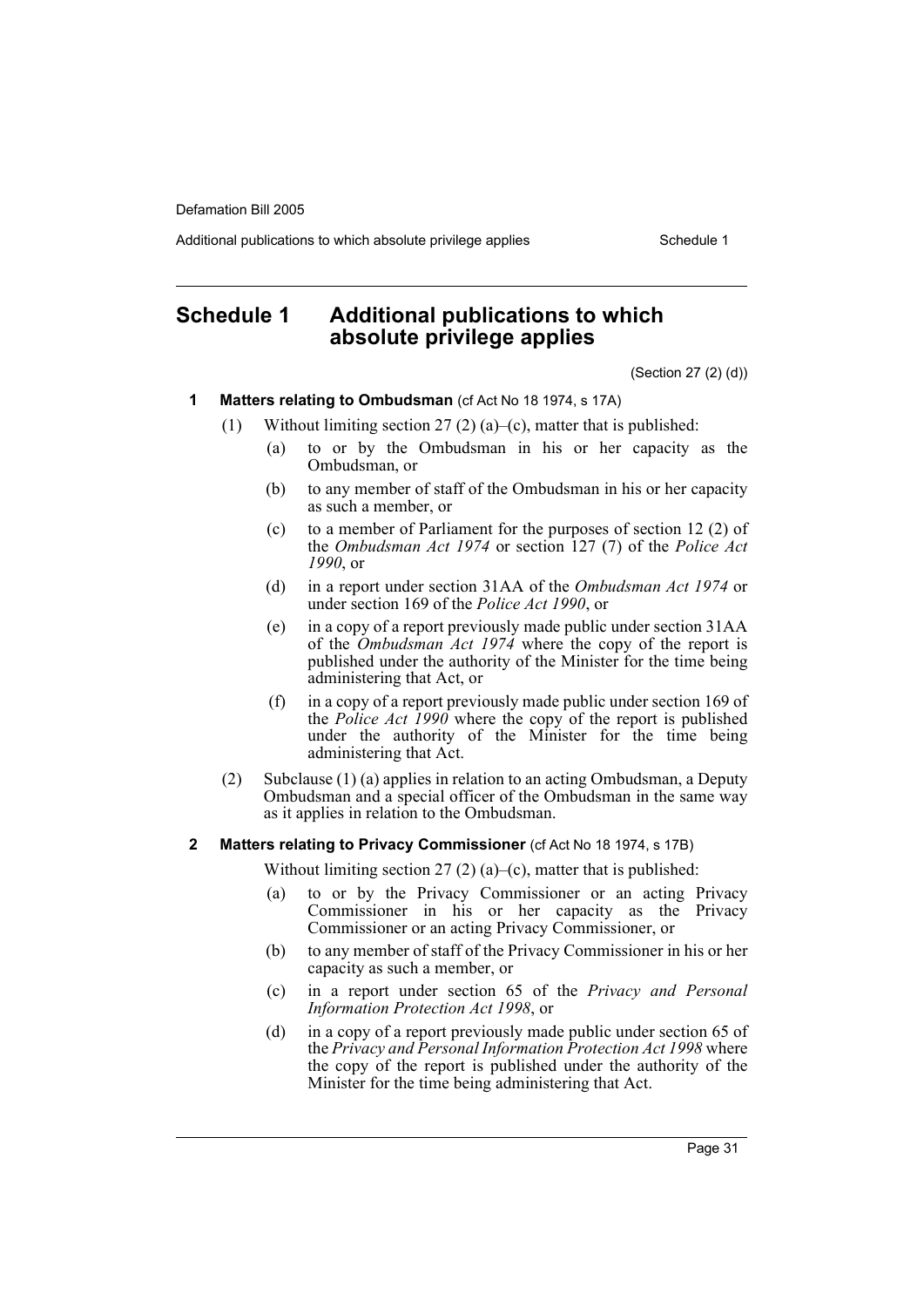Schedule 1 Additional publications to which absolute privilege applies

#### **3 Matters relating to Law Reform Commission** (cf Act No 18 1974, s 17BA)

- (1) Without limiting section  $27(2)$  (a)–(c), matter that is published:
	- (a) in a report under section 13 (6) of the *Law Reform Commission Act 1967*, or
	- (b) in the course of the proceedings of, or in the course of an inquiry held by, the Law Reform Commission under the *Law Reform Commission Act 1967*, or
	- (c) by the Law Reform Commission in connection with a reference to it under the *Law Reform Commission Act 1967*.
- (2) Subclause (1) (b) and (c) does not apply to a report referred to in section 13 of the *Law Reform Commission Act 1967*.
- **4 Matters arising under Workers Compensation Acts** (cf Act No 18 1974, ss 17BB and 17BD)

#### (1) **Conciliation officers and conciliators**

Without limiting section 27 (2) (a)–(c), matter that is published:

- (a) to or by a conciliation officer or conciliator for the purpose of any proceedings under the *Workers Compensation Act 1987* or the *Workplace Injury Management and Workers Compensation Act 1998*, or
- (b) by any such conciliation officer or conciliator where the matter published is a report of a decision or determination in respect of any such proceedings or of the reasons for such a decision or determination, or
- (c) by any such conciliation officer or conciliator where the matter published is a conciliation certificate under section 84 of the *Workplace Injury Management and Workers Compensation Act 1998*.

#### (2) **Insurers**

Without limiting section 27 (2) (a)–(c), matter that is published:

- (a) to or by an insurer for the purpose of any claim or any proceedings arising from any claim under the *Workers Compensation Act 1987* or the *Workplace Injury Management and Workers Compensation Act 1998*, or
- (b) by an insurer where the matter published is a report of a decision or determination in respect of any such claim and of the reason for that decision or determination, or
- (c) by the WorkCover Authority of New South Wales while providing access to information under section 72 of the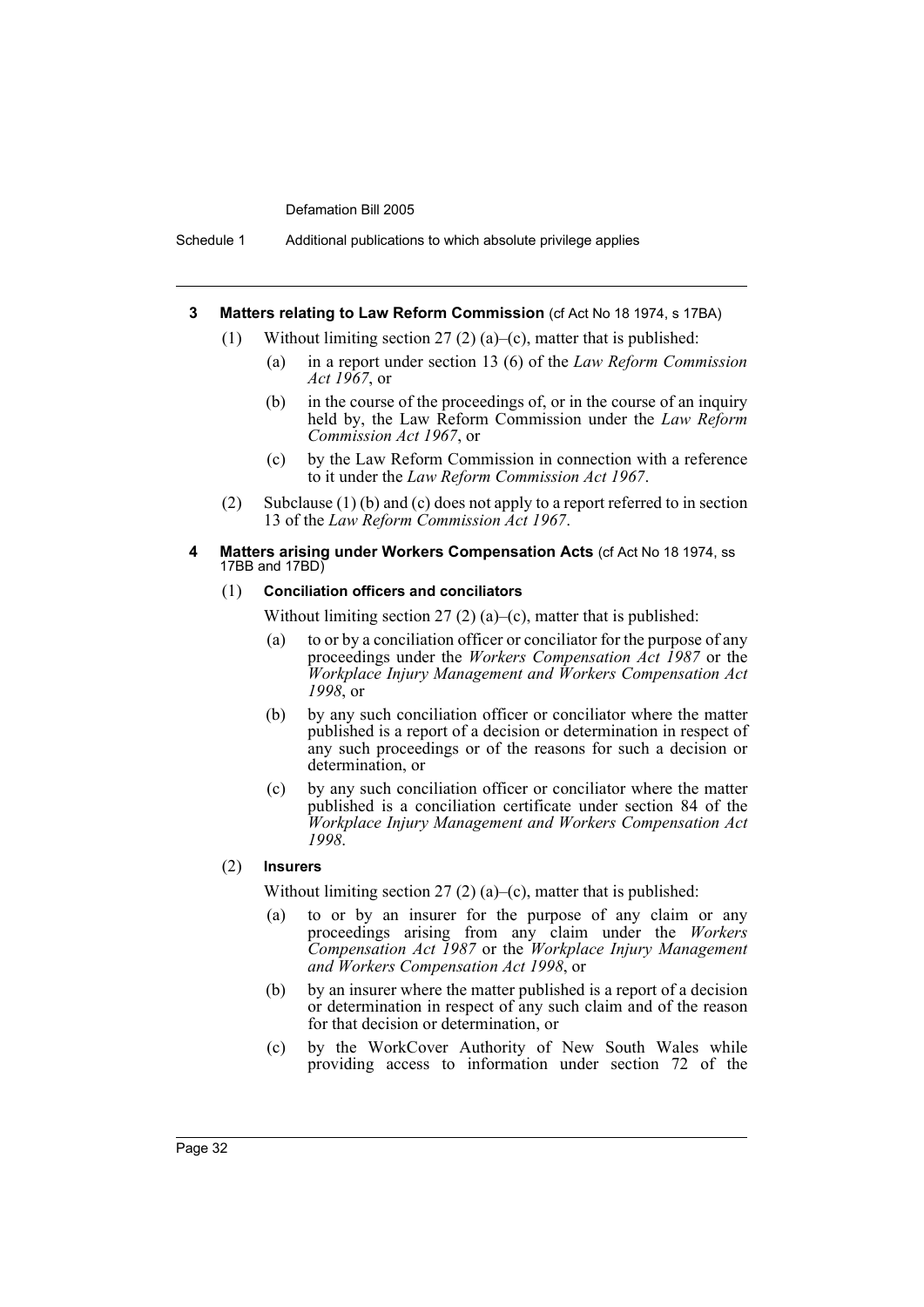Additional publications to which absolute privilege applies Schedule 1

*Workplace Injury Management and Workers Compensation Act 1998*, or

(d) to or by an insurer pursuant to an exchange of information authorised by section 72 of the *Workplace Injury Management and Workers Compensation Act 1998*.

#### (3) **References to "insurer" and "claim"**

In subclause (2), a reference to insurer or claim has the same meaning as it has in the provision of the *Workers Compensation Act 1987* or of the *Workplace Injury Management and Workers Compensation Act 1998* to which the reference relates.

### **5 Matters arising under Motor Accidents Acts** (cf Act No 18 1974, s 17BC)

Without limiting section 27 (2) (a)–(c), matter that is published:

- (a) to or by:
	- (i) a licensed insurer (within the meaning of the *Motor Accidents Act 1988* or the *Motor Accidents Compensation Act 1999*), or
	- (ii) the Nominal Defendant,

for the purpose of any claim or any proceedings arising from any claim under the *Motor Accidents Act 1988* or the *Motor Accidents Compensation Act 1999*, or

- (b) by any such licensed insurer or the Nominal Defendant where the matter published is a report of a decision or determination in respect of any such claim and of the reason for that decision or determination, or
- (c) by the Motor Accidents Authority of New South Wales where the matter published is the whole or any part of the register maintained by the Authority under section 120 of the *Motor Accidents Compensation Act 1999*.

#### **6 Certain decisions of public health organisations under Health Services Act 1997** (cf Act No 18 1974, s 17C)

Without limiting section 27 (2) (a)–(c), matter that is published under section 105 of the *Health Services Act 1997* that relates to a decision, or the reasons for a decision, of a public health organisation referred to in that section.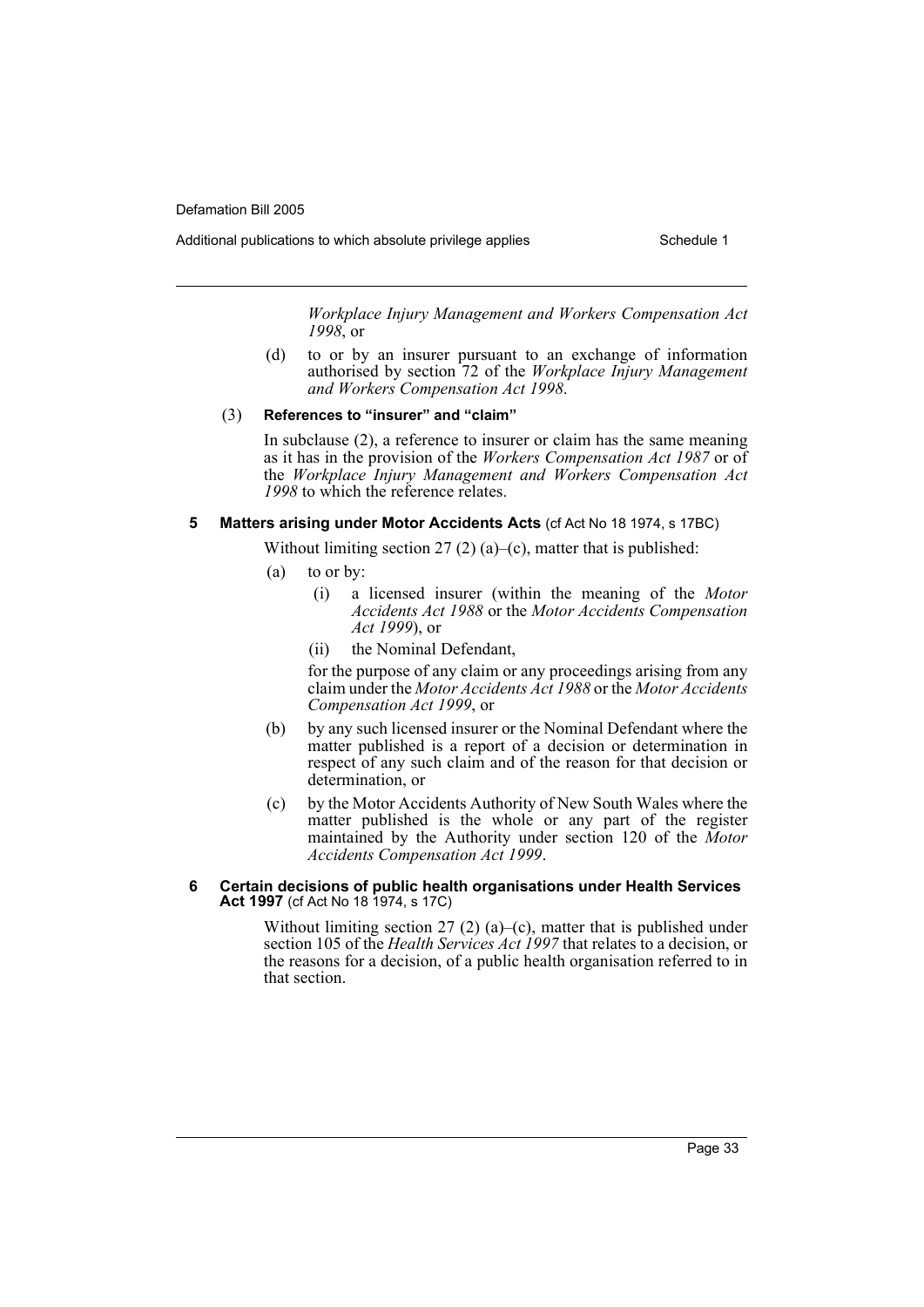Schedule 1 Additional publications to which absolute privilege applies

#### **7 Matters arising out of proceedings of Parole Board, Serious Offenders Review Council and Serious Offenders Management Committee** (cf Act No 18 1974, s 17CA)

Without limiting section 27 (2) (a)–(c), matter that is published:

- by the Parole Board or the Serious Offenders Review Council in a report or other document under the *Crimes (Administration of Sentences) Act 1999*, or
- (b) in the course of any proceedings of the following bodies:
	- (i) the Parole Board or a Division or a committee of that Board,
	- (ii) the Serious Offenders Review Council or a Division or a committee of that Council,
	- (iii) the Serious Offenders Management Committee or a subcommittee of that Committee, or
- (c) by a body referred to in paragraph (b) in a report of any proceedings referred to in that paragraph.

### **8 Matters relating to Inspector-General of Corrective Services** (cf Act No 18 1974, s 17CB)

Without limiting section 27 (2) (a)–(c), matter that is published:

- (a) to or by the Inspector-General of Corrective Services in his or her capacity as the Inspector-General of Corrective Services, or
- (b) to or by a member of staff of the Inspector-General in his or her capacity as such a member.
- **9 Matters arising under Anti-Discrimination Act 1977** (cf Act No 18 1974, s 17D)
	- (1) Without limiting section 27 (2) (a)–(c), matter that is published for the purpose of the execution or administration of the *Anti-Discrimination Act 1977*:
		- (a) to or by a member of the Administrative Decisions Tribunal, or
		- (b) to or by a member of the Anti-Discrimination Board constituted under the *Anti-Discrimination Act 1977*, or
		- (c) to or by the President of the Anti-Discrimination Board, or any officer of the President, to the Registrar of the Administrative Decisions Tribunal, or
		- (d) to a member of staff of a Department within the meaning of the *Public Sector Employment and Management Act 2002* appointed or employed to assist in the execution or administration of the *Anti-Discrimination Act 1977*, or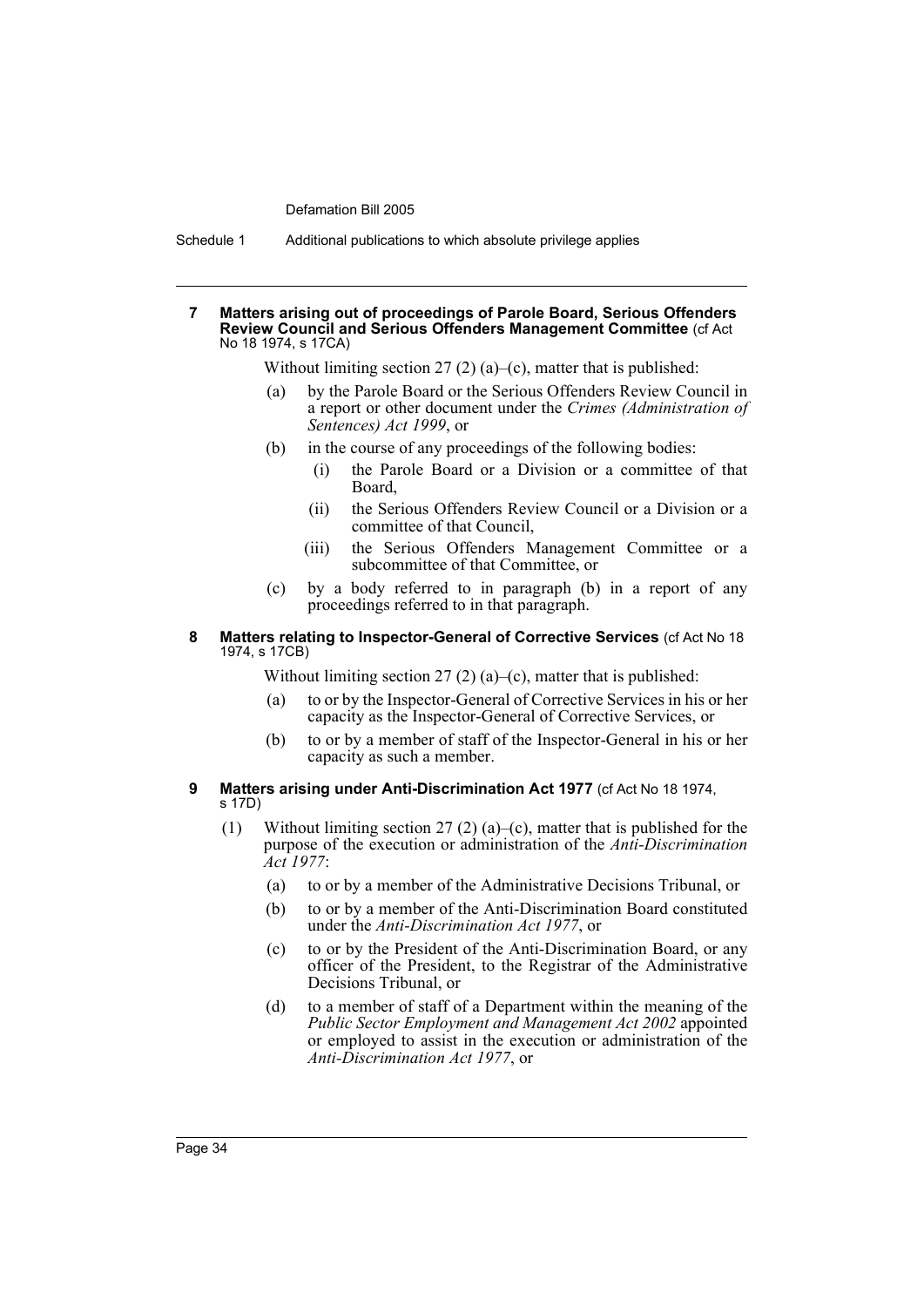Additional publications to which absolute privilege applies Schedule 1

- (e) to or by the Director of Equal Opportunity in Public Employment appointed under the *Anti-Discrimination Act 1977*.
- (2) Without limiting section 27 (2) (a)–(c), matter that is published in:
	- (a) a report referred to in section 94A (2) of the *Anti-Discrimination Act 1977* of the President of the Anti-Discrimination Board constituted under that Act made to the Administrative Decisions Tribunal, or
	- (b) a report referred to in section  $120(2)$ ,  $121$ ,  $122$  or  $122R$  (b) of that Act to the Minister administering that Act.

### **10 Appeals under Racing Appeals Tribunal Act 1983** (cf Act No 18 1974, s 17DA)

Without limiting section 27 (2) (a)–(c), matter that is published:

- (a) in the course of an appeal under the *Racing Appeals Tribunal Act 1983*, or
- (b) by the Racing Appeals Tribunal in an official report of its decision in respect of any such appeal or of the reasons of that Tribunal for a decision.

### **11 Matters arising under Thoroughbred Racing Act 1996** (cf Act No 18 1974, s 17DB)

Without limiting section 27 (2) (a)–(c), matter that is published:

- (a) in the course of proceedings in respect of an inquiry conducted by Racing New South Wales, or
- (b) by Racing New South Wales in a report it makes in respect of such an inquiry.

# **12 Matters arising under Greyhound and Harness Racing Administration Act 2004** (cf Act No 18 1974, s 17E)

Without limiting section 27 (2) (a)–(c), matter that is published:

- (a) in the course of an appeal under the *Greyhound and Harness Racing Administration Act 2004*, or
- (b) by the Greyhound and Harness Racing Appeals Tribunal or the Greyhound and Harness Racing Regulatory Authority in an official report of its decision in respect of any such appeal or of the reasons for its decision, or
- (c) in the course of proceedings in respect of an inquiry conducted by that Authority in the exercise of its regulatory functions (including the exercise of any such function by a steward of that Authority), or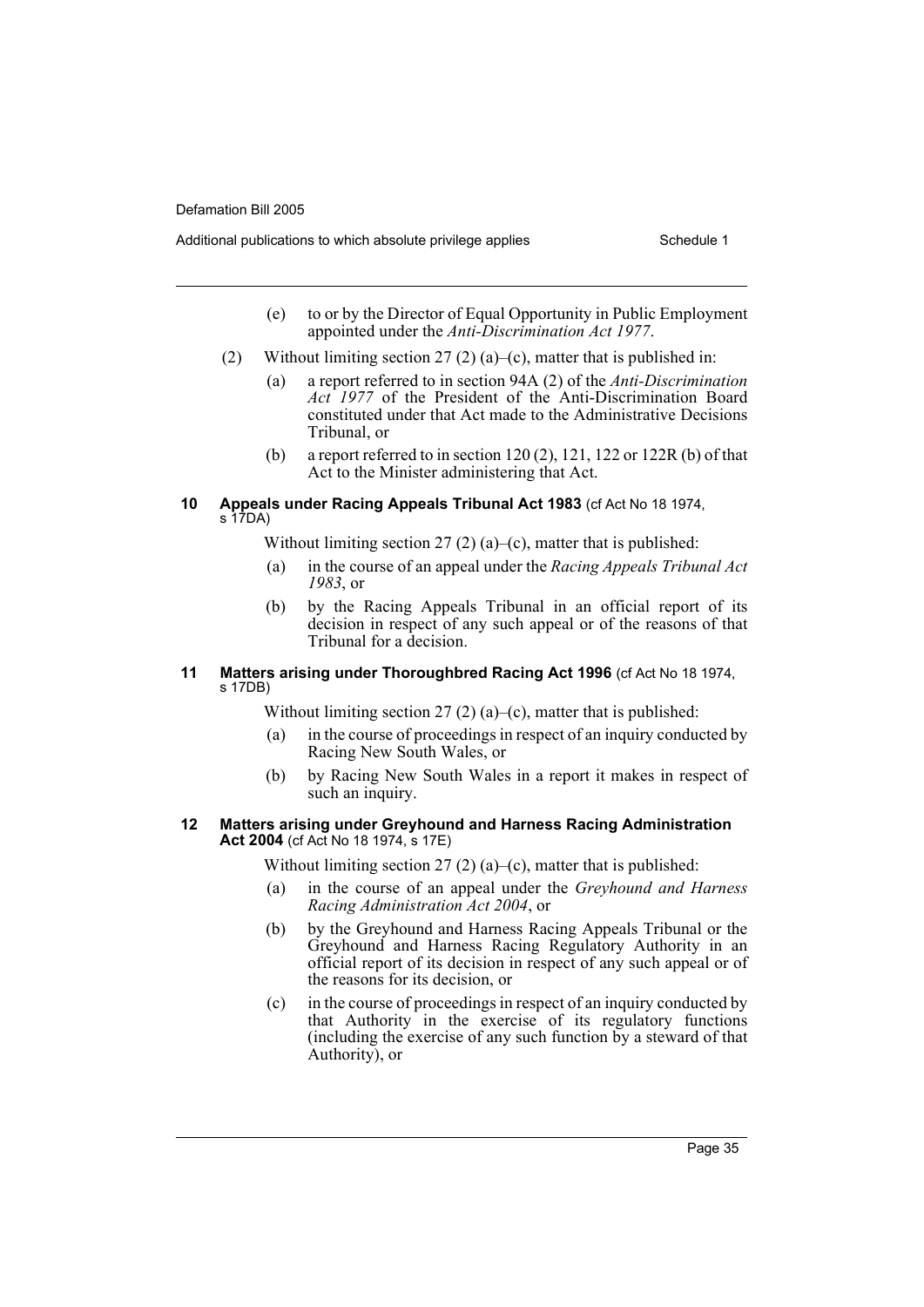Schedule 1 Additional publications to which absolute privilege applies

(d) by that Authority in a report it makes in respect of such an inquiry.

### **13 Matters relating to farm produce sellers** (cf Act No 18 1974, s 17EA)

Without limiting section  $27$  (2) (a)–(c), matter that is published in a notice under section 47 or 48 of the *Farm Produce Act 1983*.

**14 Matters arising under Legal Aid Commission Act 1979** (cf Act No 18 1974, s 17F)

> Without limiting section  $27(2)(a)-(c)$ , matter that is published for the purpose of the execution or administration of the *Legal Aid Commission Act 1979*:

- (a) to or by the Legal Aid Commission of New South Wales constituted under that Act, or
- (b) to or by a member of staff of the Commission or a committee established under that Act.

### **15 Matters arising under Medical Practice Act 1992** (cf Act No 18 1974, s 17FA)

- (1) Without limiting section 27 (2) (a)–(c), matter that is published:
	- (a) to or by any of the following for the purpose of the assessment or referral of a complaint or other matter or the holding of any inquiry, performance review, investigation or appeal under the *Medical Practice Act 1992*:
		- (i) the New South Wales Medical Board,
		- (ii) an Impaired Registrants Panel,
		- (iii) a Performance Review Panel,
		- (iv) a Professional Standards Committee,
		- (v) the Medical Tribunal,
		- (vi) a member of any of the bodies referred to in subparagraphs  $(i)$ – $(v)$ ,
		- (vii) an assessor, or
	- (b) by a body or person referred to in paragraph (a) where the matter published is a report of a decision or determination in respect of a complaint or other matter or any inquiry, performance review, investigation or appeal, or of the reasons for such a decision or determination.
- (2) In this clause:
	- (a) a reference to the New South Wales Medical Board includes a reference to a committee of the Board, and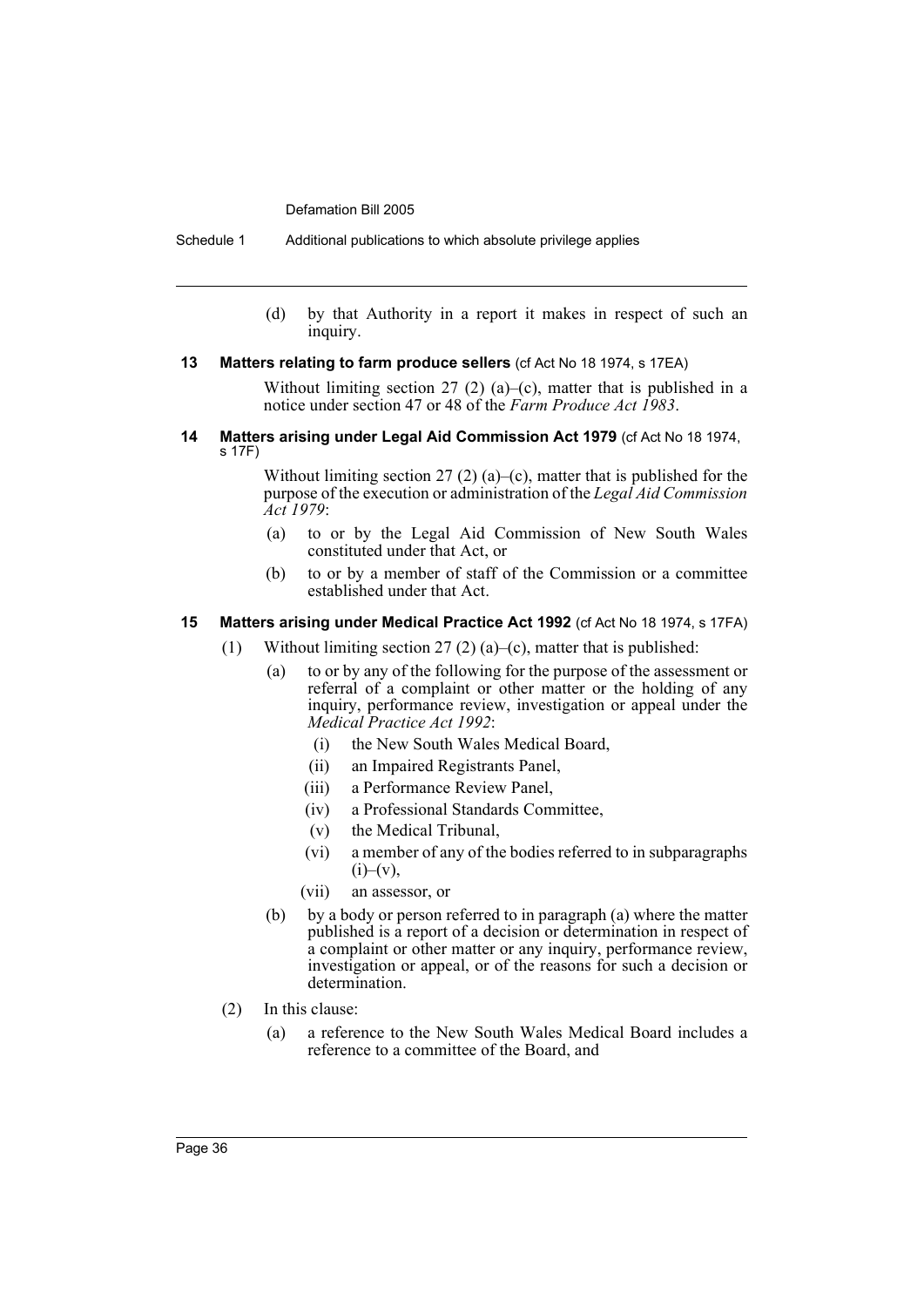Additional publications to which absolute privilege applies Schedule 1

(b) a reference to a member of the Board includes a reference to a member of any such committee.

### **16 Matters arising under Coal Mines Regulation Act 1982** (cf Act No 18 1974, s 17G)

Without limiting section 27 (2) (a)–(c), matter that is published:

- (a) in a report by an inspector, a mine safety officer, an investigator or a Board of Inquiry, under the *Coal Mines Regulation Act 1982*, to or by the Minister administering that Act or the Director-General of the Department of Primary Industries, or
- (b) by a Board of Inquiry in the course of a special inquiry under the *Coal Mines Regulation Act 1982*.

### **17 Matters arising under Mines Inspection Act 1901** (cf Act No 18 1974, s 17U)

Without limiting section 27 (2) (a)–(c), matter that is published:

- (a) in a report by an inspector, a mine safety officer, an investigator or a Board of Inquiry, under the *Mines Inspection Act 1901*, to or by the Minister administering that Act or the Director-General of the Department of Primary Industries, or
- (b) by a Board of Inquiry in the course of a special inquiry under the *Mines Inspection Act 1901*.

# **18 Matters arising under Legal Profession Act 2004** (cf Act No 18 1974, s 17J)

Without limiting section  $27(2)(a)$ –(c), matter that is published:

- (a) to or by any of the following for the purpose of the making or referral of a complaint, or the investigation, hearing or review of a complaint, under Chapter 4 of the *Legal Profession Act 2004*:
	- (i) the Bar Council,
	- (ii) a member of the Bar Council as such a member,
	- (iii) a committee or subcommittee of the Bar Council, or any member of a committee or subcommittee of the Bar Council,
	- (iv) the Law Society Council,
	- (v) a member of the Law Society Council in his or her capacity as such a member,
	- (vi) a committee or subcommittee of the Law Society Council, or any member of a committee or subcommittee of the Law Society Council,
	- (vii) the Bar Association,
	- (viii) the Law Society,
	- (ix) the Legal Services Commissioner,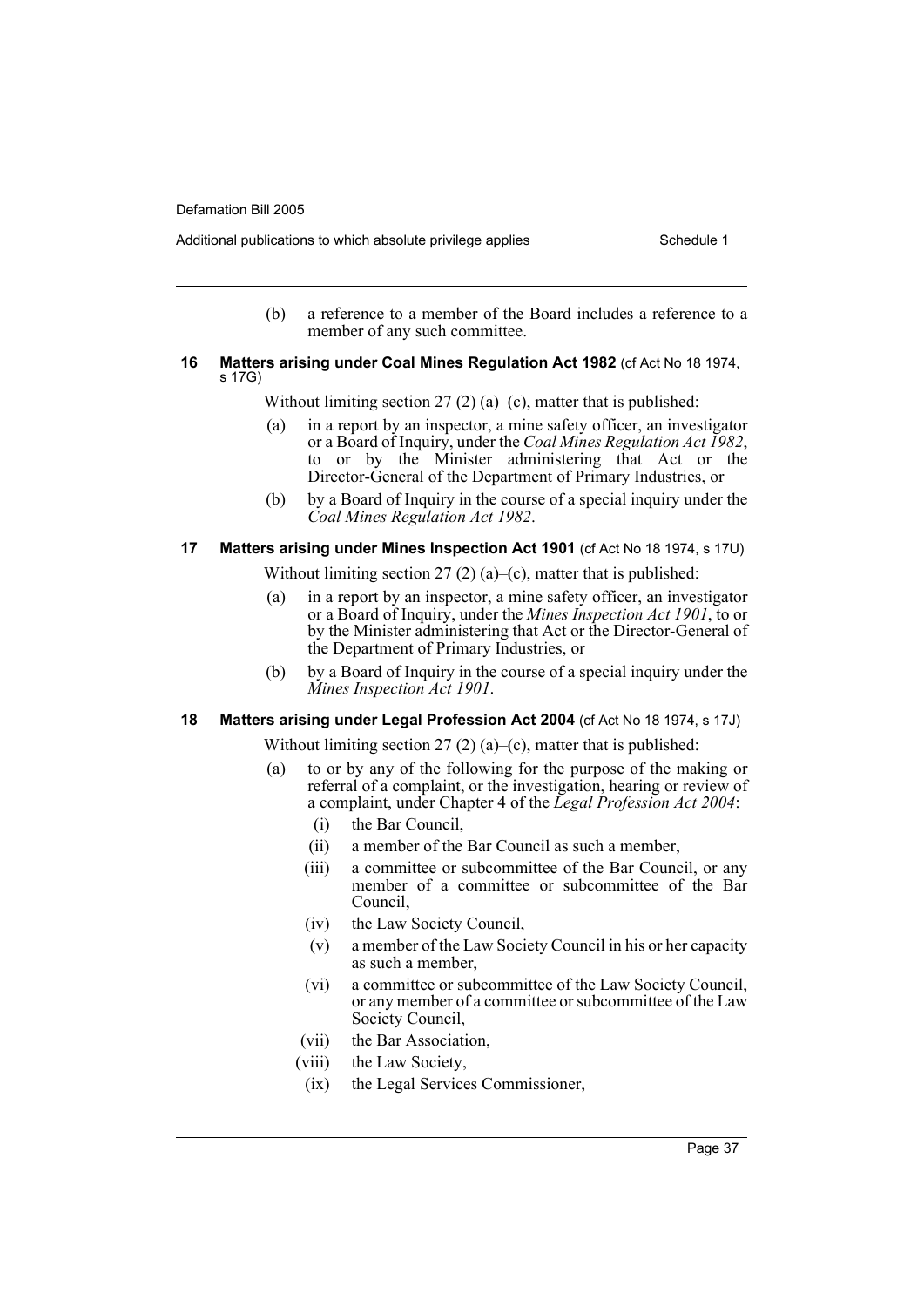Schedule 1 Additional publications to which absolute privilege applies

(x) any member of the staff of any of the above as such a member, or

- (b) by a body or person referred to in paragraph (a) where the matter published is a report of the decision or determination of the body or person in respect of a complaint, or of the reasons for such a decision or determination, under Chapter 4 of the *Legal Profession Act 2004*, or
- (c) by a person or body referred to in paragraph (a) to such a person or body, where the matter published is information that is published in accordance with the exercise of functions under Chapter 2 or Part 7.3 of the *Legal Profession Act 2004*, or
- (d) by a person or body referred to in paragraph (a) in a report of the decision or determination of the Bar Council or the Law Society Council in respect of the refusal to issue, cancellation or suspension of a practising certificate.

### **19 Matters arising under Independent Commission Against Corruption Act 1988** (cf Act No 18 1974, s 17K)

- (1) Without limiting section 27 (2) (a)–(c), matter that is published:
	- (a) to or by the Independent Commission Against Corruption, or
	- (b) to or by the Commissioner for the Commission as Commissioner, or
	- (c) to or by the Inspector of the Independent Commission Against Corruption as Inspector, or
	- (d) to any officer of the Commission or officer of the Inspector (within the meaning of the *Independent Commission Against Corruption Act 1988*) as such an officer.
- (2) This clause applies in relation to any compulsory examination or public inquiry before the Independent Commission Against Corruption or inquiry before the Inspector of the Independent Commission Against Corruption or any other matter relating to the powers, authorities, duties or functions of the Commission or Inspector.
- **20 Matters arising under New South Wales Crime Commission Act 1985**  (cf Act No 18 1974, s 17L)
	- (1) Without limiting section  $27(2)$  (a)–(c), matter that is published:
		- (a) to or by the New South Wales Crime Commission, or
		- (b) to any member of the Commission or member of the staff of the Commission in his or her capacity as such a member.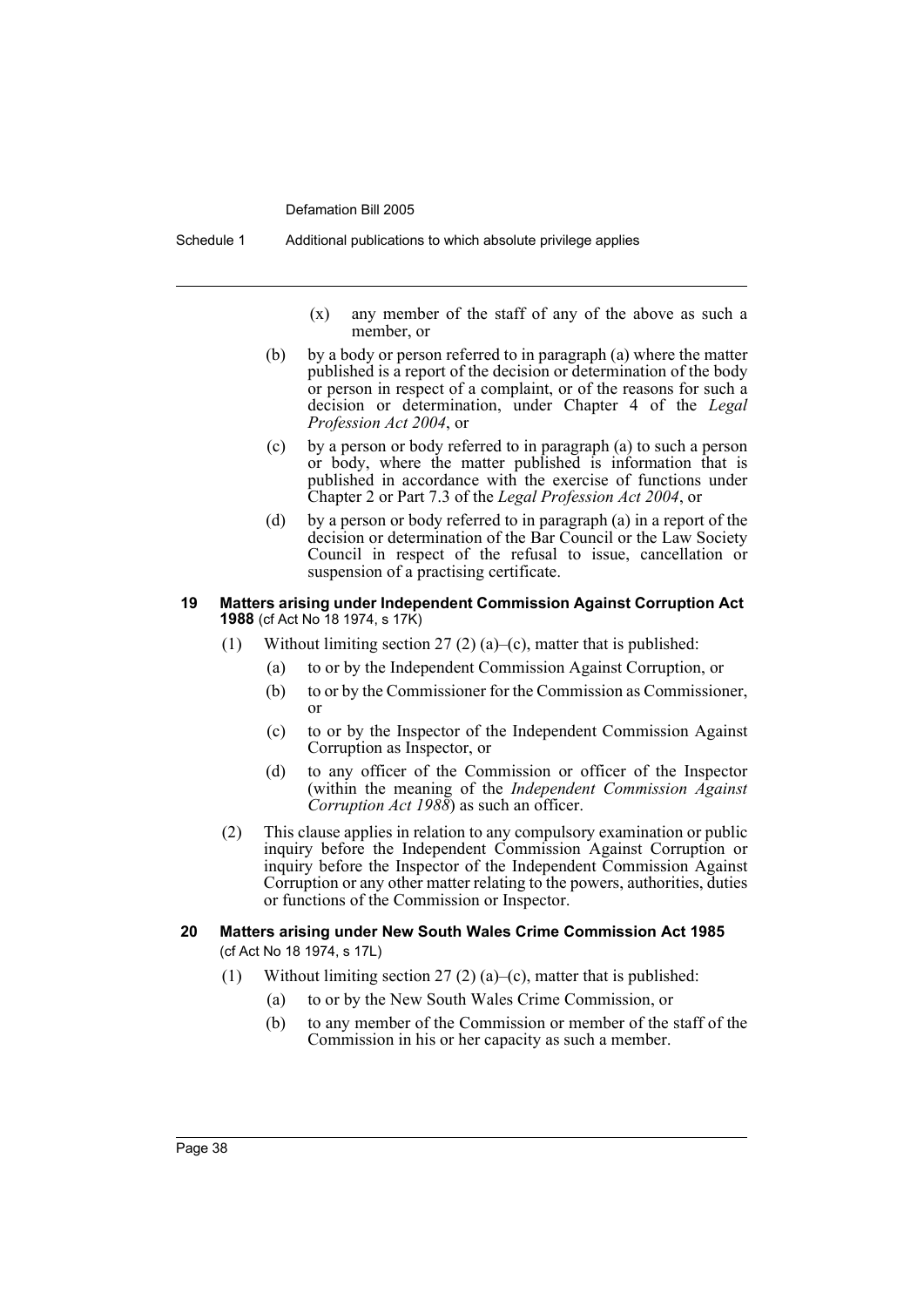Additional publications to which absolute privilege applies Schedule 1

(2) This clause applies in relation to any hearing before the New South Wales Crime Commission or any other matter relating to the powers, authorities, duties or functions of the Commission.

#### **21 Matters arising under Independent Pricing and Regulatory Tribunal Act 1992** (cf Act No 18 1974, s 17M)

- (1) Without limiting section 27 (2) (a)–(c), matter that is published:
	- (a) to or by the Independent Pricing and Regulatory Tribunal of New South Wales, or
	- (b) to any member of the Tribunal or member of the staff of the Tribunal in his or her capacity as such a member.
- (2) This clause applies in relation to any hearing before the Independent Pricing and Regulatory Tribunal of New South Wales or any other matter relating to the powers, authorities, duties or functions of the Tribunal.

### **22 Matters arising under Casino Control Act 1992** (cf Act No 18 1974, s 17N)

Without limiting section 27 (2) (a)–(c), matter that is published to or by the New South Wales Casino Control Authority, or the person presiding at an inquiry under section 143 of the *Casino Control Act 1992*, for the purpose of such an inquiry.

# **23 Matters relating to HomeFund Commissioner** (cf Act No 18 1974, s 17O)

Without limiting section 27 (2) (a)–(c), matter that is published:

- (a) to or by the HomeFund Commissioner or an acting HomeFund Commissioner in his or her capacity as the HomeFund Commissioner or an acting HomeFund Commissioner, or
- (b) to any member of the staff of the HomeFund Commissioner in his or her capacity as such a member, or
- (c) in a report under section 34 (3) of the *HomeFund Commissioner Act 1993*, or
- (d) in a copy of a report previously made public under section 34 (3) of the *HomeFund Commissioner Act 1993* where the copy of the report is published under the authority of the Minister for the time being administering that Act.

### **24 Matters arising under Protected Estates Act 1983** (cf Act No 18 1974, s 17P)

Without limiting section 27 (2) (a)–(c), matter that is published in a report to the Protective Commissioner under section 79 of the *Protected Estates Act 1983*.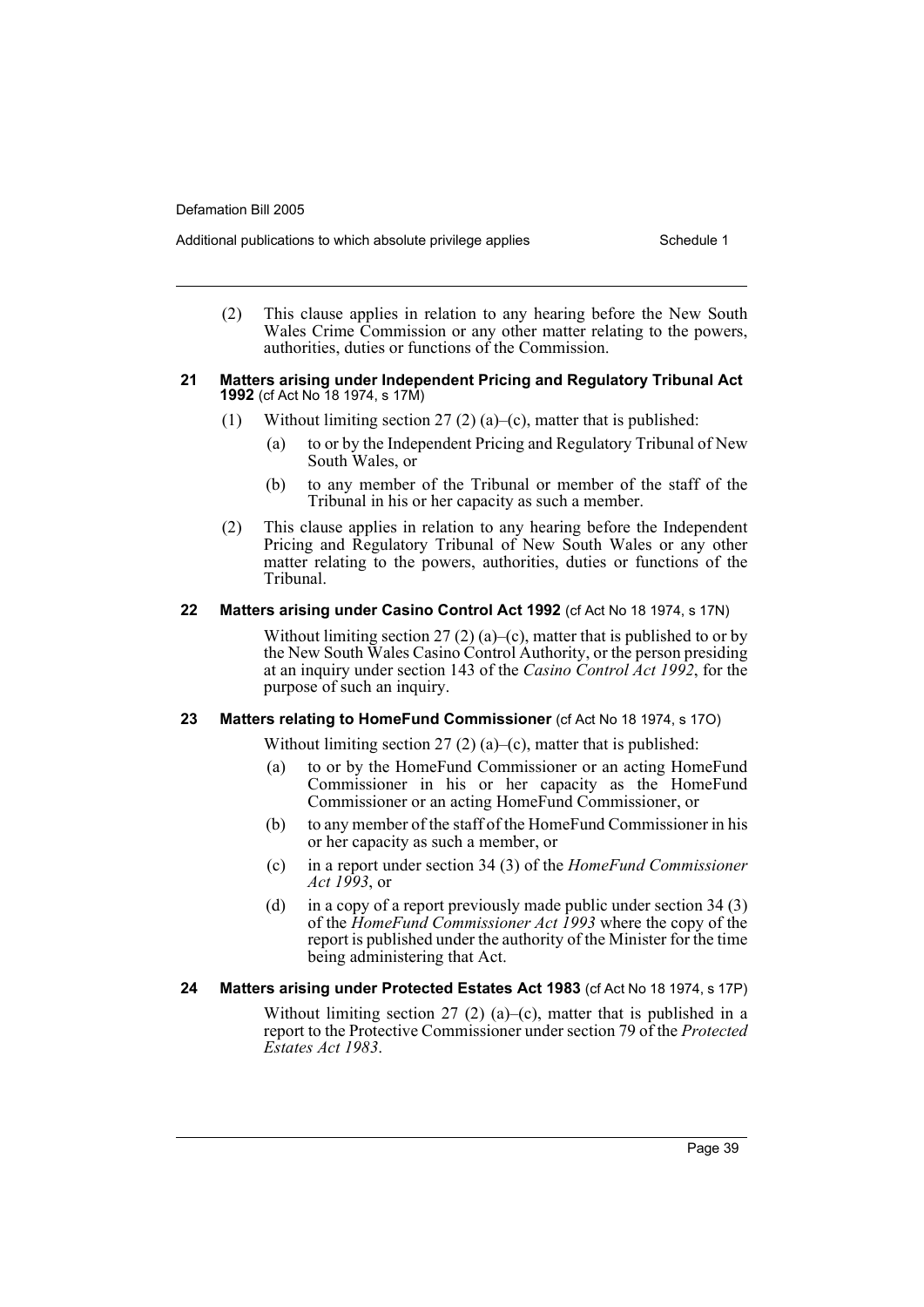Schedule 1 Additional publications to which absolute privilege applies

### **25 Matters arising under Public Finance and Audit Act 1983** (cf Act No 18 1974, s 17Q)

Without limiting section 27 (2) (a)–(c), matter that is published:

- (a) to or by the Auditor-General in his or her capacity as Auditor-General of a disclosure made in relation to a complaint under Division 7 of Part 3 of the *Public Finance and Audit Act 1983*, or
- (b) to or by a member of staff of the Audit Office in his or her capacity as such a member of a disclosure made in relation to a complaint under Division 7 of Part 3 of the *Public Finance and Audit Act 1983*.

### **26 Matters arising under Protected Disclosures Act 1994** (cf Act No 18 1974, s 17QA)

- (1) Without limiting section 27 (2) (a)–(c), matter that is published to or by a public official or public authority referred to in section  $8(1)$  (b) or (c) of the *Protected Disclosures Act 1994* of a disclosure made to the public official or public authority in relation to an allegation of corrupt conduct, maladministration or serious and substantial waste of public money or local government money if the publication is for the purpose of investigating that allegation.
- (2) In this clause:

*local government money* includes all revenue, loans and other money collected, received or held by, for or on account of:

- (a) a council, or
- (b) a county council,

within the meaning of the *Local Government Act 1993*.

### **27 Matters arising under Health Care Complaints Act 1993** (cf Act No 18 1974, s 17R)

Without limiting section 27 (2) (a)–(c), matter that is published:

- (a) to or by the Health Care Complaints Commission of or concerning a complaint by a complainant under the *Health Care Complaints Act 1993*, or
- (b) to or by a conciliator for the purpose of the conciliation of a complaint under the *Health Care Complaints Act 1993*, or
- (c) by any such conciliator in a report, or while furnishing information, under section 53 or 54 of the *Health Care Complaints Act 1993*, or
- (d) in a report made under section 30 of the *Health Care Complaints Act 1993* (or that section as applied by section 61 of that Act), or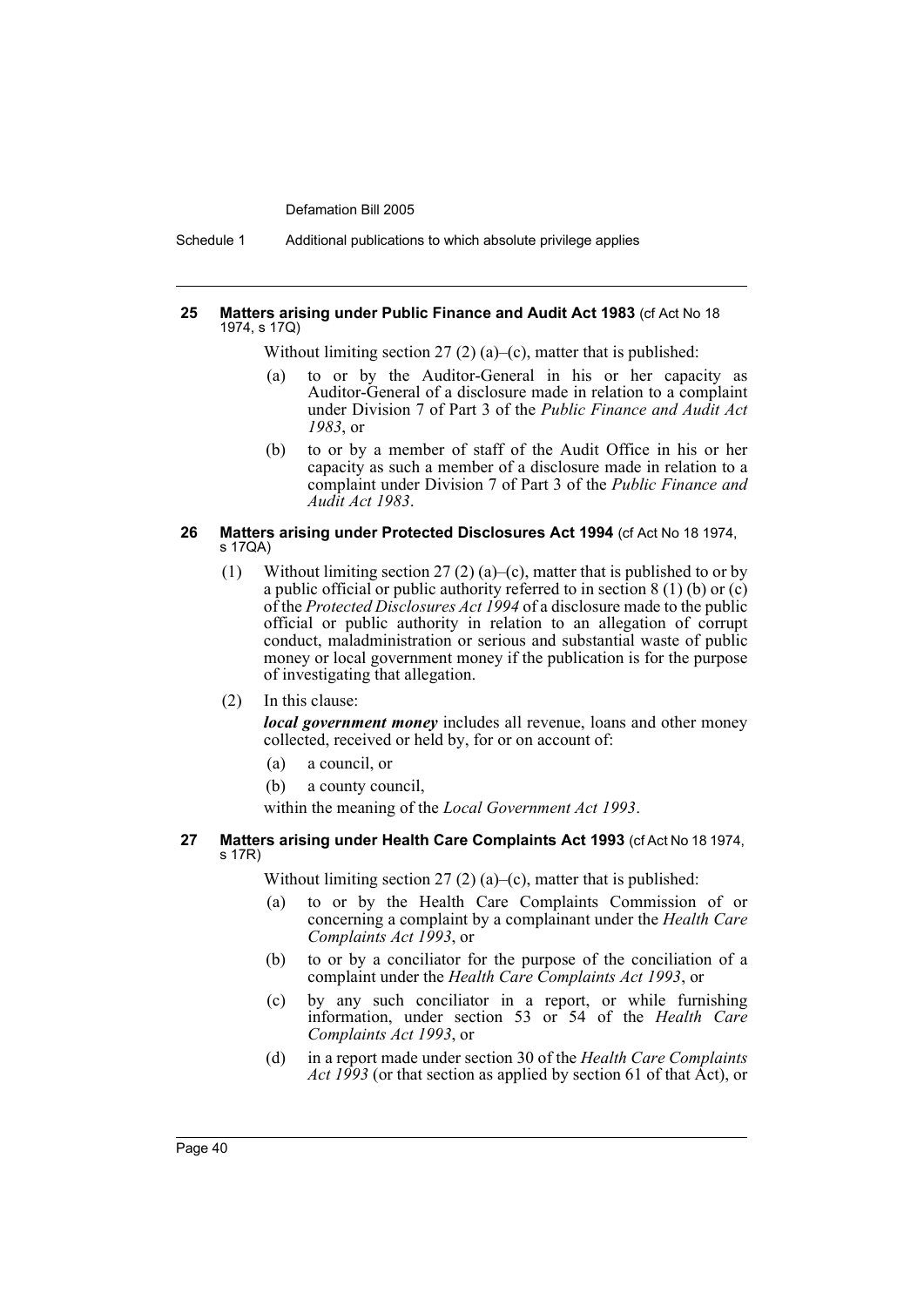Additional publications to which absolute privilege applies Schedule 1

- (e) in a report made under section 62 (1) of the *Health Care Complaints Act 1993* by the Health Care Complaints Commission constituted under that Act.
- **28 Matters arising under Police Integrity Commission Act 1996** (cf Act No 18 1974, s 17S)
	- (1) Without limiting section  $27(2)(a)$ –(c), matter that is published:
		- (a) to or by the Police Integrity Commission, or
		- (b) to or by the Commissioner for the Police Integrity Commission in his or her capacity as Commissioner, or
		- (c) to or by the Inspector of the Police Integrity Commission in his or her capacity as Inspector, or
		- (d) to any officer of the Commission or officer of the Inspector (within the meaning of the *Police Integrity Commission Act 1996*) in his or her capacity as such an officer.
	- (2) This clause applies in relation to any hearing before the Police Integrity Commission or Inspector of the Police Integrity Commission or any other matter relating to the powers, authorities, duties or functions of the Commission or Inspector.

### **29 Matters relating to Local Government Pecuniary Interest and Disciplinary Tribunal** (cf Act No 18 1974, s 17T)

- (1) Without limiting section 27 (2) (a)–(c), matter that is published:
	- (a) to or by the Local Government Pecuniary Interest and Disciplinary Tribunal constituted under the *Local Government Act 1993* for the purpose of the execution or administration of that Act, or
	- (b) by that Tribunal in an official report of a decision of that Tribunal or of the reasons of that Tribunal for a decision.
- (2) Without limiting section 27 (2) (a)–(c), matter that is published to or by the Department of Local Government or the Director-General of that Department if the matter is contained in:
	- (a) an official report of a decision of the Local Government Pecuniary Interest and Disciplinary Tribunal, or
	- (b) a statement of a decision of that Tribunal or of the reasons of that Tribunal for a decision,

provided or made public by the Tribunal under section 484 (3) of the *Local Government Act 1993*.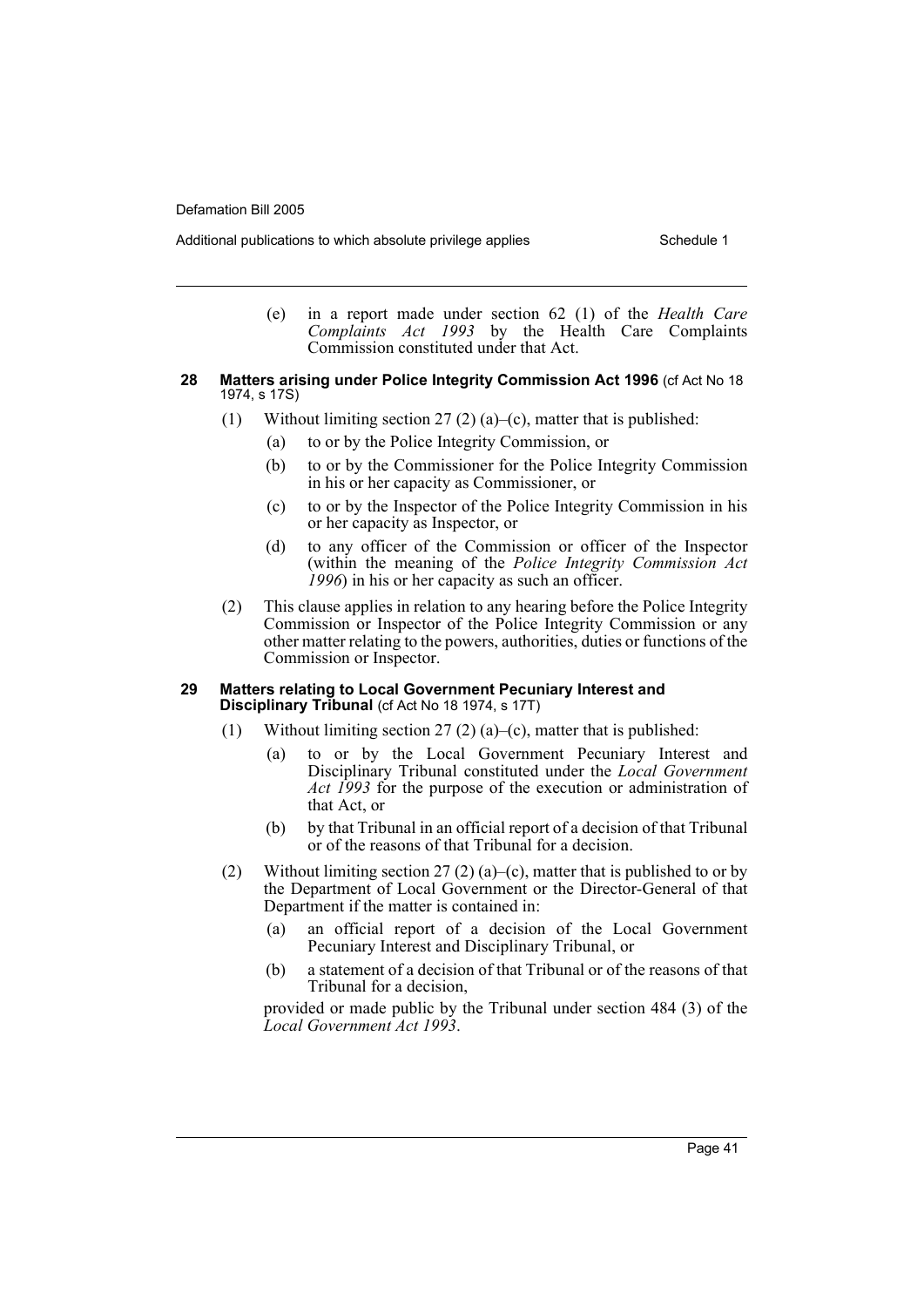Schedule 1 Additional publications to which absolute privilege applies

### **30 Matters arising under Administrative Decisions Tribunal Act 1997** (cf Act No 18 1974, s 17TA)

Without limiting section 27 (2) (a)–(c), matter that is published to or by the Administrative Decisions Tribunal under the *Administrative Decisions Tribunal Act 1997* (including matter that is published by that Tribunal in an official report of a decision of that Tribunal or of the reasons of that Tribunal for a decision).

### **31 Matters relating to Aboriginal Land Councils Pecuniary Interest Tribunal**  (cf Act No 18 1974, s 17TB)

- (1) Without limiting section 27 (2) (a)–(c), matter that is published:
	- (a) to or by the Aboriginal Land Councils Pecuniary Interest Tribunal constituted under the *Aboriginal Land Rights Act 1983* for the purpose of the execution or administration of that Act, or
	- (b) by that Tribunal in an official report of a decision of that Tribunal or of the reasons of that Tribunal for a decision.
- (2) Without limiting section 27 (2) (a)–(c), matter that is published to or by the Department of Aboriginal Affairs or the Director-General of that Department if the matter is contained in:
	- (a) an official report of a decision of the Aboriginal Land Councils Pecuniary Interest Tribunal, or
	- (b) a statement of a decision of that Tribunal or of the reasons of that Tribunal for a decision,

provided or made public by the Tribunal under section 213 (3) of the *Aboriginal Land Rights Act 1983*.

# **32 Matters arising under Surveying Act 2002** (cf Act No 18 1974, s 17JA)

Without limiting section 27 (2) (a)–(c), matter that is published:

- (a) to or by any of the following:
	- (i) the Board of Surveying and Spatial Information,
	- (ii) a member of that Board as such a member,
	- (iii) a committee or subcommittee of that Board, or any member of a committee or subcommittee of that Board,

for the purpose of the making or referral of a complaint of professional incompetence or professional misconduct, or the investigation of such a complaint, made in relation to a registered surveyor under the *Surveying Act 2002*, or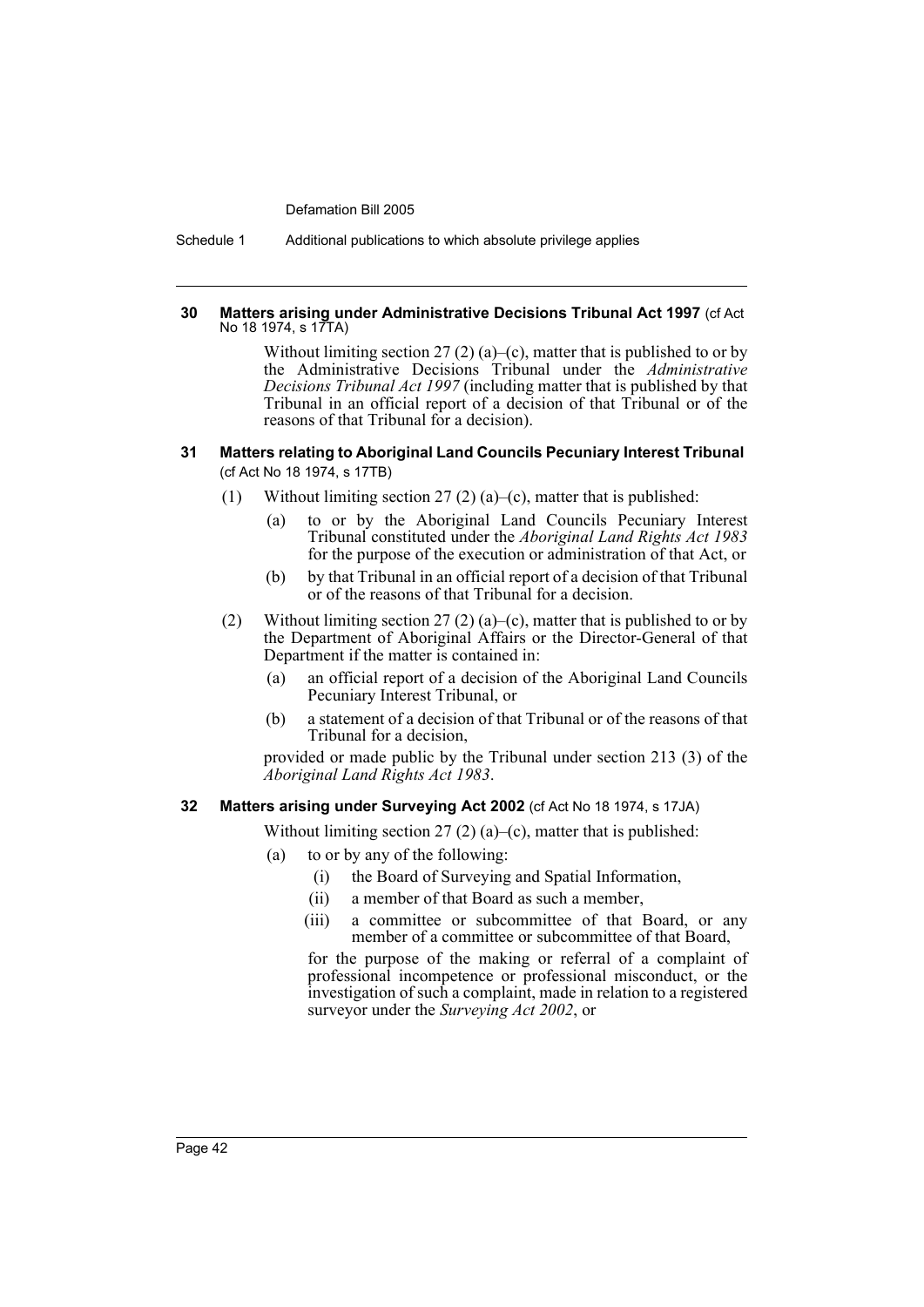Additional publications to which absolute privilege applies Schedule 1

(b) by a body or person referred to in paragraph (a) of a report of the decision or determination of the body or person in respect of a complaint, or of the reasons for such a decision or determination, made in relation to a registered surveyor under the *Surveying Act 2002*.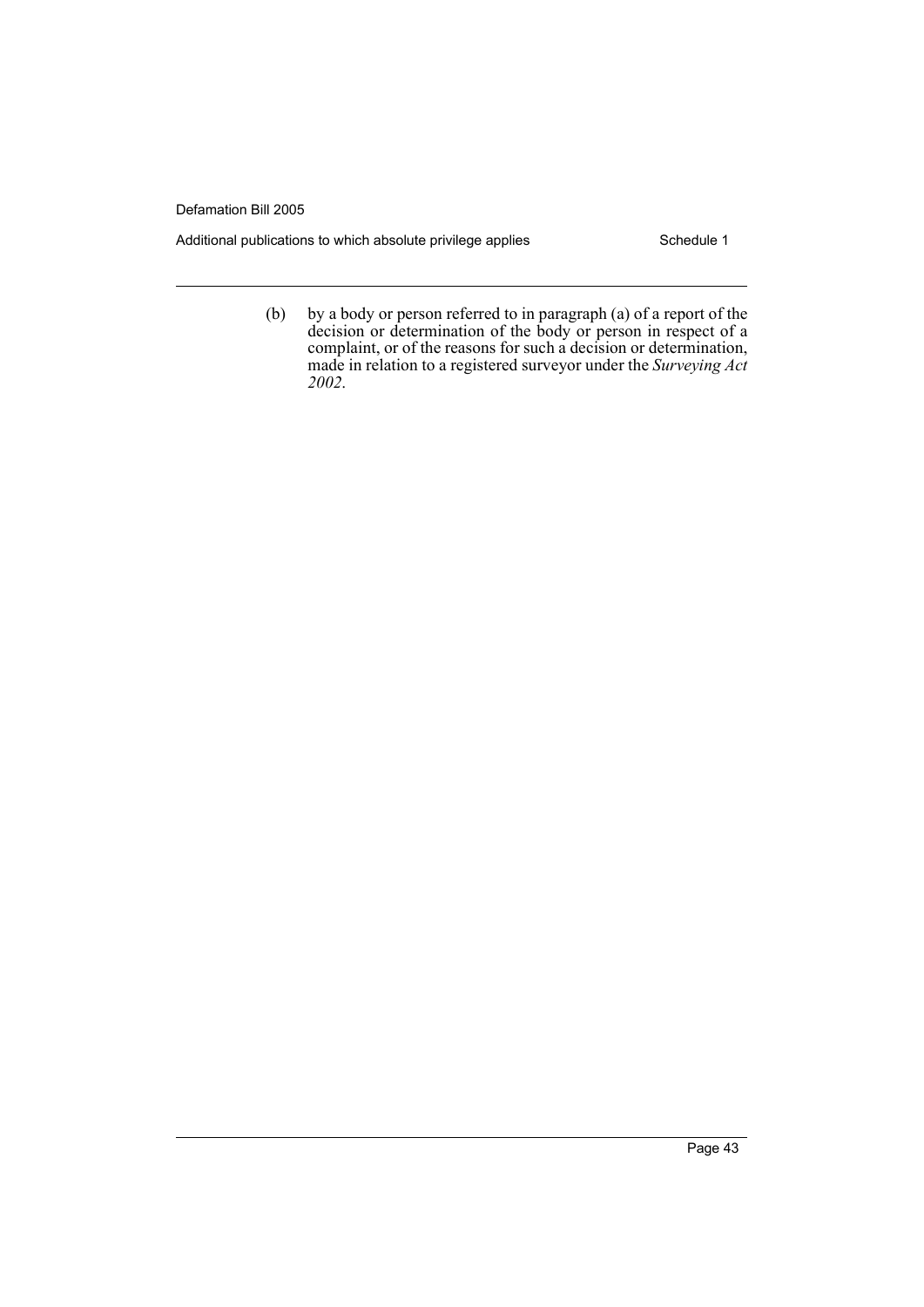Schedule 2 Additional kinds of public documents

# **Schedule 2 Additional kinds of public documents**

(Section 28 (4) (g))

**1 Documents arising under Medical Practice Act 1992** (cf Act No 18 1974, cl 3 (3A) of Sch 2)

> Without limiting section 28 (4) (a)–(f), a document that consists of a report made by:

- (a) the New South Wales Medical Board, or
- (b) a Professional Standards Committee, or
- (c) the Medical Tribunal,

of its decision or determination in respect of a complaint or an inquiry or appeal, and of the reasons for that decision or determination, under the *Medical Practice Act 1992*.

### **2 Documents arising under Legal Profession Act 2004** (cf Act No 18 1974, cl 3 (5) of Sch 2)

Without limiting section 28 (4) (a)–(f), a document that consists of a report made by:

- (a) the Bar Council, or
- (b) the Law Society Council, or
- (c) the Legal Services Commissioner,

of the decision or determination of that body or person in respect of a complaint, and of the reasons for that decision or determination, under Chapter 4 of the *Legal Profession Act 2004*.

### **3 Documents arising under Workers Compensation Acts** (cf Act No 18 1974, cl 3 (6) of Sch 2)

Without limiting section 28 (4) (a)–(f), a document that consists of:

- (a) a report made by a conciliation officer, conciliator or member of the Workers Compensation Commission of New South Wales of his or her decision or determination in respect of any proceedings under the *Workers Compensation Act 1987* or the *Workplace Injury Management and Workers Compensation Act 1998*, or
- (b) a conciliation certificate under the section 98D of the *Workers Compensation Act 1987* or section 84 of the *Workplace Injury Management and Workers Compensation Act 1998*.

### **4 Documents relating to Local Government Pecuniary Interest and Disciplinary Tribunal** (cf Act No 18 1974, cl 3 (7) of Sch 2)

Without limiting section 28 (4) (a)–(f), a document that consists of a decision (including reasons given for the decision) made by the Local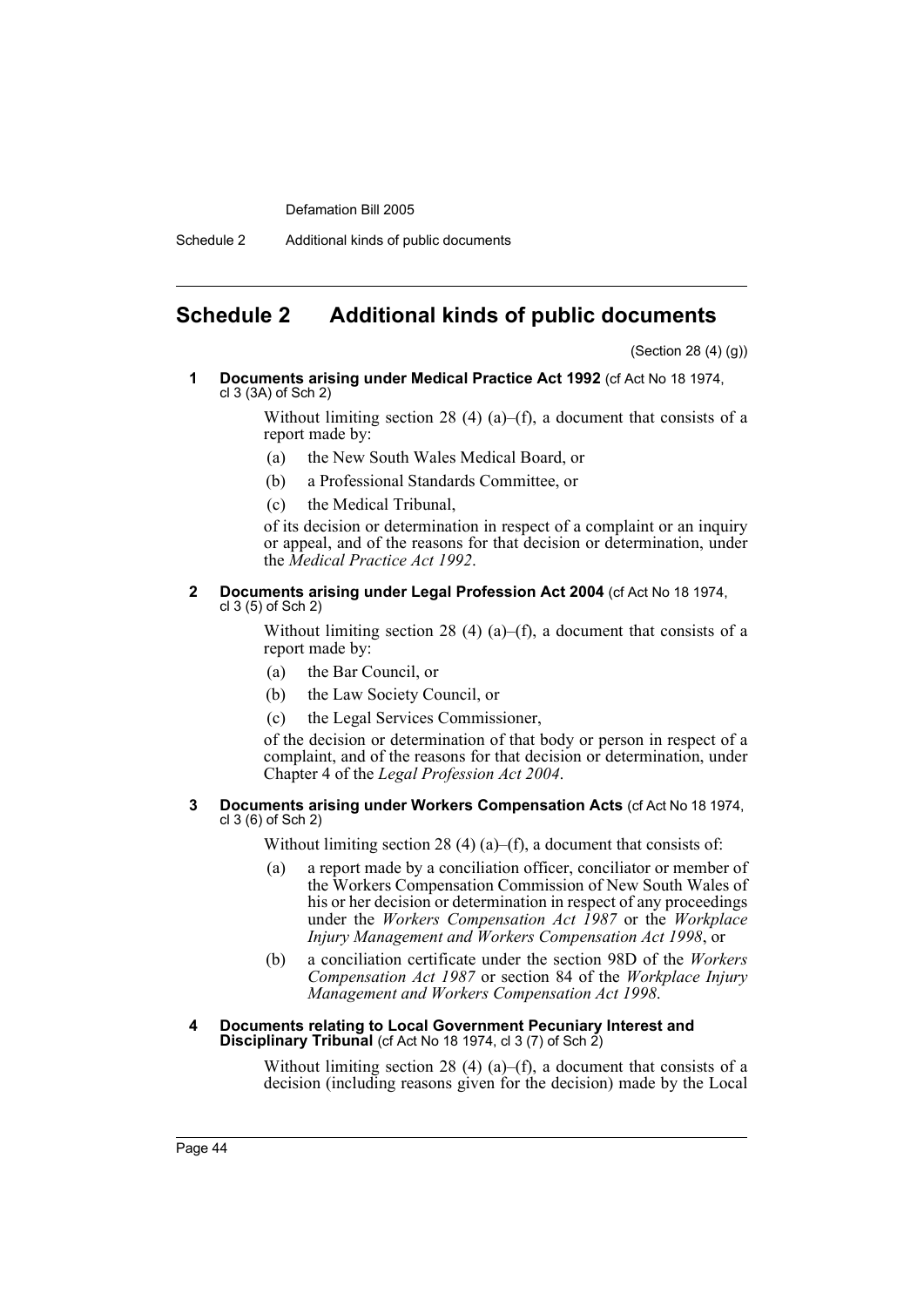Additional kinds of public documents Additional Schedule 2

Government Pecuniary Interest and Disciplinary Tribunal under the *Local Government Act 1993*.

#### **5 Documents relating to Administrative Decisions Tribunal** (cf Act No 18 1974, cl 3 (8) of Sch 2)

Without limiting section 28 (4) (a)–(f), a document that consists of a report made by the Administrative Decisions Tribunal of the decision of that Tribunal in respect of any proceedings before it, and of the reasons for that decision, under the *Administrative Decisions Tribunal Act 1997*.

### **6 Documents relating to Aboriginal Land Councils Pecuniary Interest Tribunal** (cf Act No 18 1974, cl 3 (9) of Sch 2)

Without limiting section 28 (4) (a)–(f), a document that consists of a decision (including reasons given for the decision) made by the Aboriginal Land Councils Pecuniary Interest Tribunal under the *Aboriginal Land Rights Act 1983*.

### **7 Documents relating to Special Commissions of Inquiry**

Without limiting section 28 (4) (a)–(f), a document that consists of a report made to the Governor by a Commissioner under section 10 of the *Special Commissions of Inquiry Act 1983*.

### **8 Documents produced to certain parliamentary committees conducted in private**

Without limiting section 28 (4) (a)–(f), any of the following documents (or parts of documents):

- (a) a document (or part of a document) produced to the Committee on Children and Young People constituted under the *Commission for Children and Young People Act 1998* in proceedings conducted in private, but only if the document (or part of the document) has been disclosed or published in accordance with clause 6 of Schedule 1 to that Act,
- (b) a document (or part of a document) produced to the Committee on the Health Care Complaints Commission appointed as referred to in section 64 of the *Health Care Complaints Act 1993* in proceedings conducted in private, but only if the document (or part of the document) has been disclosed or published in accordance with section 72 of that Act,
- (c) a document (or part of a document) produced to the Committee on the Independent Commission Against Corruption constituted under the *Independent Commission Against Corruption Act 1988* in proceedings conducted in private, but only if the document (or part of the document) has been disclosed or published in accordance with section 70 of that Act,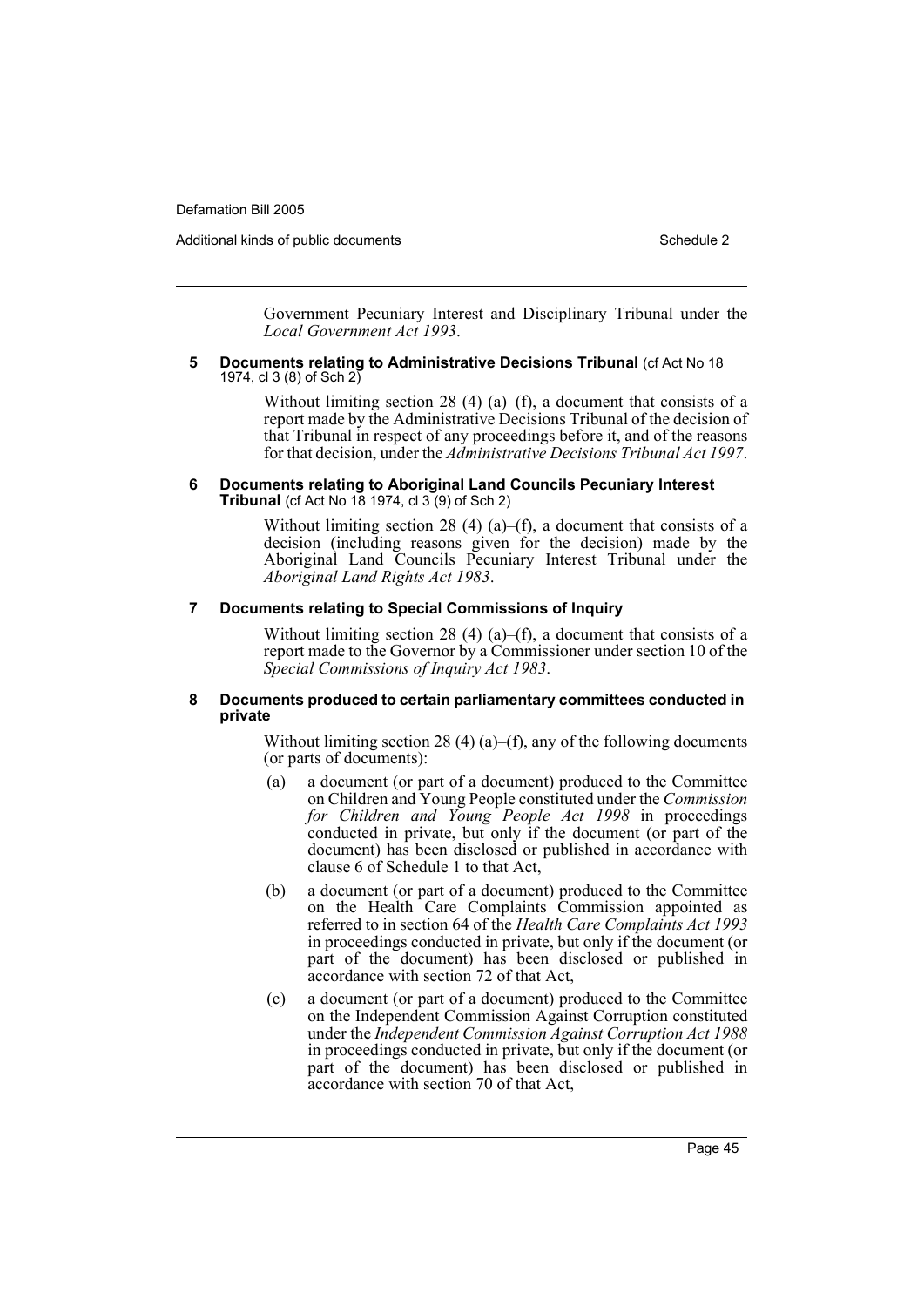Schedule 2 Additional kinds of public documents

- (d) a document (or part of a document) produced to the Legislation Review Committee constituted under the *Legislation Review Act 1987* in proceedings conducted in private, but only if the document (or part of the document) has been disclosed or published in accordance with section 12 of that Act,
- (e) a document (or part of a document) produced to the Committee on the Office of the Ombudsman and the Police Integrity Commission constituted under the *Ombudsman Act 1974* in proceedings conducted in private, but only if the document (or part of the document) has been disclosed or published in accordance with section 31H of that Act,
- (f) a document (or part of a document) produced to the Public Accounts Committee constituted under Part 4 of the *Public Finance and Audit Act 1983* in proceedings conducted in private, but only if the document (or part of the document) has been disclosed or published in accordance with section 58 of that Act,
- (g) a document (or part of a document) produced to the Committee on the Office of the Valuer-General constituted under Part 8 of the *Valuation of Land Act 1916* in proceedings conducted in private, but only if the document (or part of the document) has been disclosed or published in accordance with section 92 of that Act.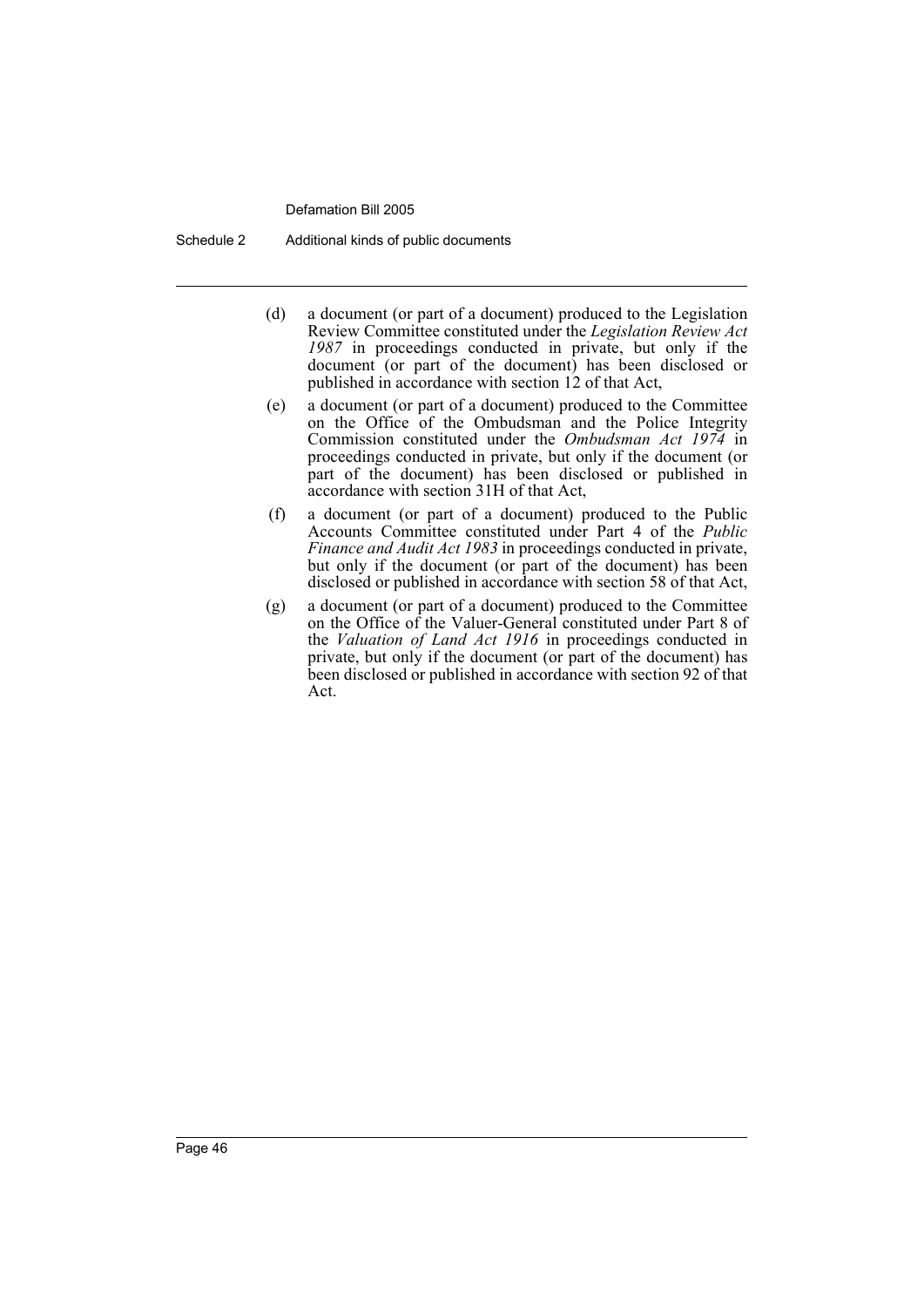Additional proceedings of public concern Schedule 3

# **Schedule 3 Additional proceedings of public concern**

(Section 29 (4) (p))

**1 Proceedings relating to Appeal Panel under Thoroughbred Racing Act 1996** (cf Act No 18 1974, cl 2 (8) of Sch 2)

> Without limiting section 29 (4) (a)–(o), proceedings on an appeal to the Appeal Panel under the *Thoroughbred Racing Act 1996*.

**2 Proceedings relating to Privacy Commissioner** (cf Act No 18 1974, cl 2 (11) of Sch 2)

> Without limiting section 29 (4) (a)–(o), proceedings of the Privacy Commissioner, but only to the extent that those proceedings are included in a report previously made public under section 65 of the *Privacy and Personal Information Protection Act 1998*.

**3 Proceedings relating to Anti-Discrimination Board** (cf Act No 18 1974, cl 2 (12) of Sch 2)

> Without limiting section 29 (4) (a)–(o), proceedings at an investigation, inquiry or examination conducted by or on behalf of the Anti-Discrimination Board constituted under the *Anti-Discrimination Act 1977*.

**4 Proceedings under Greyhound and Harness Racing Administration Act 2004** (cf Act No 18 1974, cl 2 (13) of Sch 2)

Without limiting section 29 (4) (a)–(o), proceedings:

- (a) at an inquiry conducted by the Greyhound and Harness Racing Regulatory Authority in the exercise of its functions (including the exercise of any such functions by a steward of that Authority), or
- (b) on an appeal to that Authority or the Greyhound and Harness Racing Appeals Tribunal under the *Greyhound and Harness Racing Administration Act 2004*.
- **5 Proceedings relating to Racing New South Wales** (cf Act No 18 1974, cl 2 (13A) of Sch 2)

Without limiting section 29 (4) (a)–(o), proceedings at an inquiry conducted by Racing New South Wales under the *Thoroughbred Racing Act 1996*.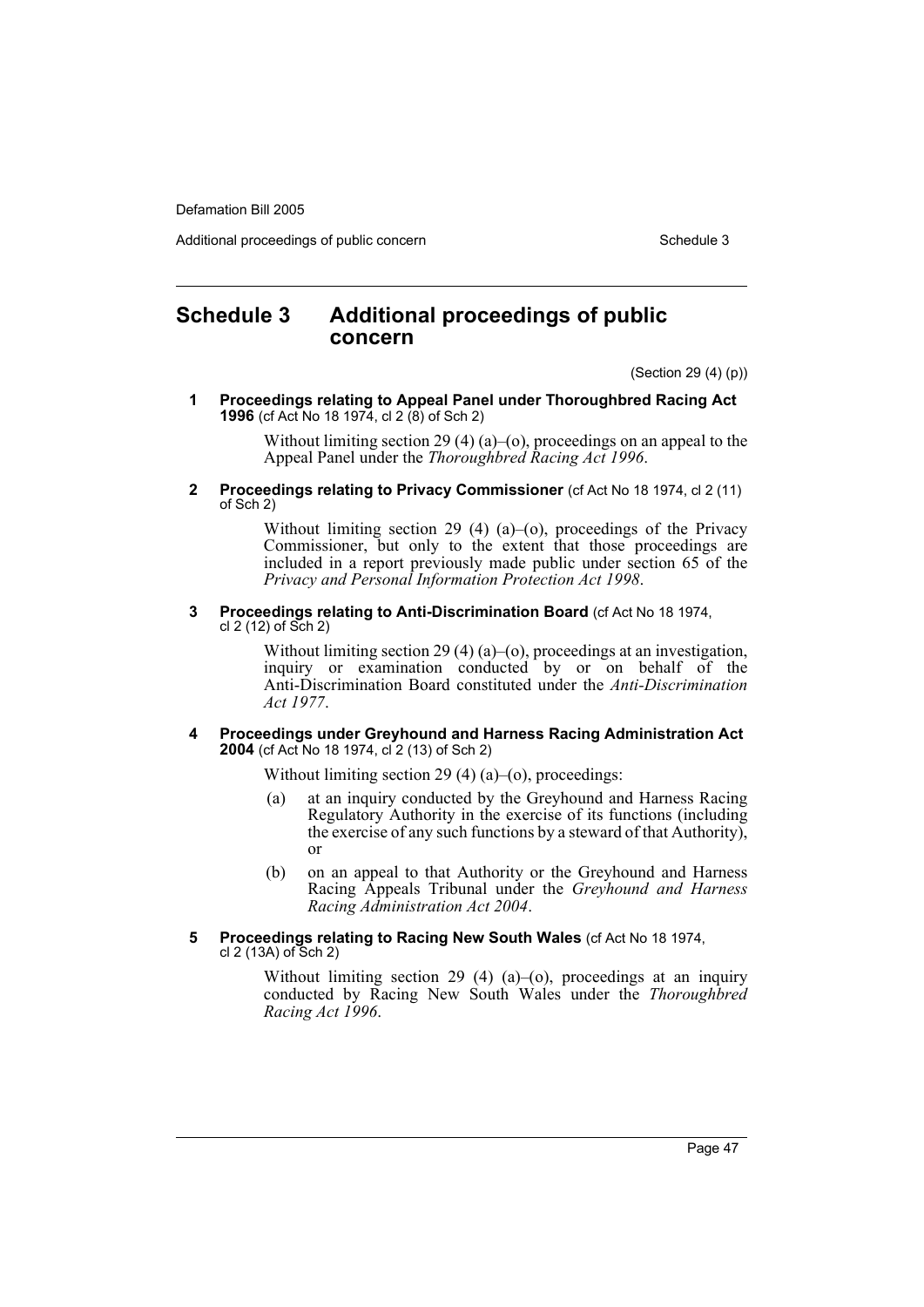Schedule 3 Additional proceedings of public concern

### **6 Proceedings relating to Racing Appeals Tribunal** (cf Act No 18 1974, cl  $2(14)$  of Sch  $2)$

Without limiting section 29 (4) (a)–(o), proceedings on an appeal to the Racing Appeals Tribunal under the *Racing Appeals Tribunal Act 1983*.

### **7 Proceedings under Medical Practice Act 1992** (cf Act No 18 1974, cl 2 (14A) of Sch 2)

Without limiting section 29 (4) (a)–(o), proceedings under the *Medical Practice Act 1992* of any of the following:

- (a) the New South Wales Medical Board,
- (b) a Professional Standards Committee,
- (c) the Medical Tribunal.

### **8 Proceedings under Legal Profession Act 2004** (cf Act No 18 1974, cl 2 (16) of Sch 2)

Without limiting section 29 (4) (a)–(o), proceedings under Chapter 4 of the *Legal Profession Act 2004* of any of the following:

- (a) the Bar Council,
- (b) the Law Society Council,
- (c) the Legal Services Commissioner.

### **9 Proceedings under Workers Compensation Acts** (cf Act No 18 1974, cl 2 (17) of Sch 2)

Without limiting section 29 (4) (a)–(o), proceedings of a conciliation officer, conciliator or member of the Commission under the *Workers Compensation Act 1987* or the *Workplace Injury Management and Workers Compensation Act 1998*.

#### **10 Proceedings relating to New South Wales Crime Commission** (cf Act No 18 1974, cl 2 (19) of Sch 2)

Without limiting section 29 (4) (a)–(o), proceedings at a hearing held in public by the New South Wales Crime Commission.

### **11 Proceedings relating to Board of Inquiry under Coal Mines Regulation Act 1982** (cf Act No 18 1974, cl 2 (19A) of Sch 2)

Without limiting section 29 (4) (a)–(o), proceedings at a special inquiry conducted by a Board of Inquiry under the *Coal Mines Regulation Act 1982*.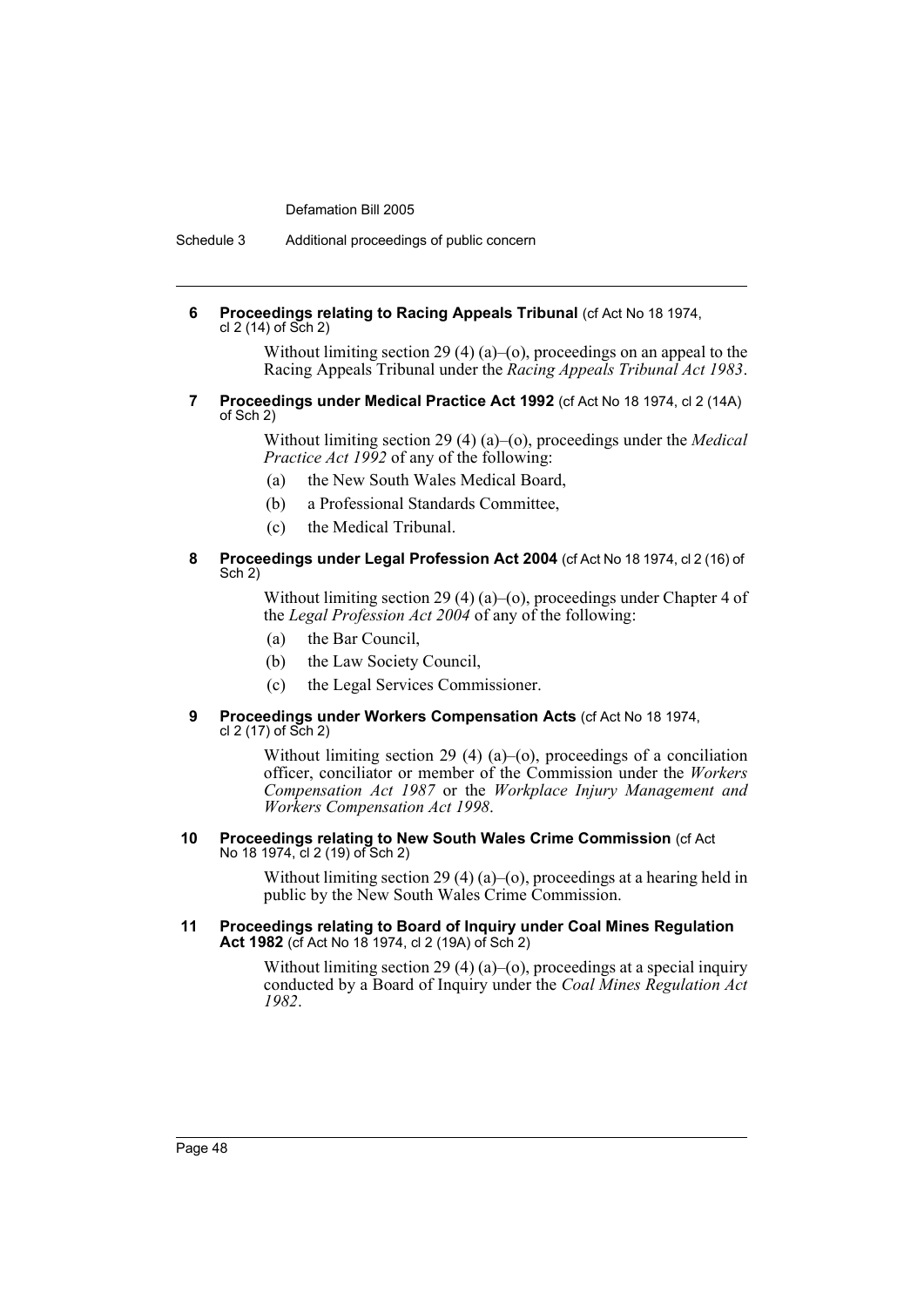Additional proceedings of public concern Schedule 3 and Schedule 3 and Schedule 3

#### **12 Proceedings relating to Board of Inquiry under Mines Inspection Act 1901** (cf Act No 18 1974, cl 2 (19B) of Sch 2)

Without limiting section 29 (4) (a)–(o), proceedings at a special inquiry conducted by a Board of Inquiry under the *Mines Inspection Act 1901*.

#### **13 Proceedings relating to HomeFund Commissioner** (cf Act No 18 1974, cl 2 (20) of Sch 2)

Without limiting section 29 (4) (a)–(o), proceedings of the HomeFund Commissioner, but only to the extent those proceedings are included in a report previously made public under section 34 (3) of the *HomeFund Commissioner Act 1993*.

#### **14 Proceedings relating to Local Government Pecuniary Interest and Disciplinary Tribunal** (cf Act No 18 1974, cl 2 (22) of Sch 2)

Without limiting section 29 (4) (a)–(o), proceedings of the Local Government Pecuniary Interest and Disciplinary Tribunal under the *Local Government Act 1993*.

#### **15 Proceedings relating to Administrative Decisions Tribunal** (cf Act No 18 1974, cl 2 (23) of Sch 2)

Without limiting section 29 (4) (a)–(o), proceedings held in public of the Administrative Decisions Tribunal.

### **16 Proceedings relating to Aboriginal Land Councils Pecuniary Interest Tribunal** (cf Act No 18 1974, cl 2 (24) of Sch 2)

Without limiting section 29 (4) (a)–(o), proceedings of the Aboriginal Land Councils Pecuniary Interest Tribunal under the *Aboriginal Land Rights Act 1983*.

### **17 Proceedings relating to certain parliamentary committees conducted in private**

Without limiting section 29 (4) (a)–(o), any of the following proceedings:

- (a) proceedings of the Committee on Children and Young People constituted under the *Commission for Children and Young People Act 1998* conducted in private, but only to the extent that those proceedings relate to the taking of evidence that is disclosed or published in accordance with clause 6 of Schedule 1 to that Act,
- (b) proceedings of the Committee on the Health Care Complaints Commission appointed as referred to in section 64 of the *Health Care Complaints Act 1993* conducted in private, but only to the extent that those proceedings relate to the taking of evidence that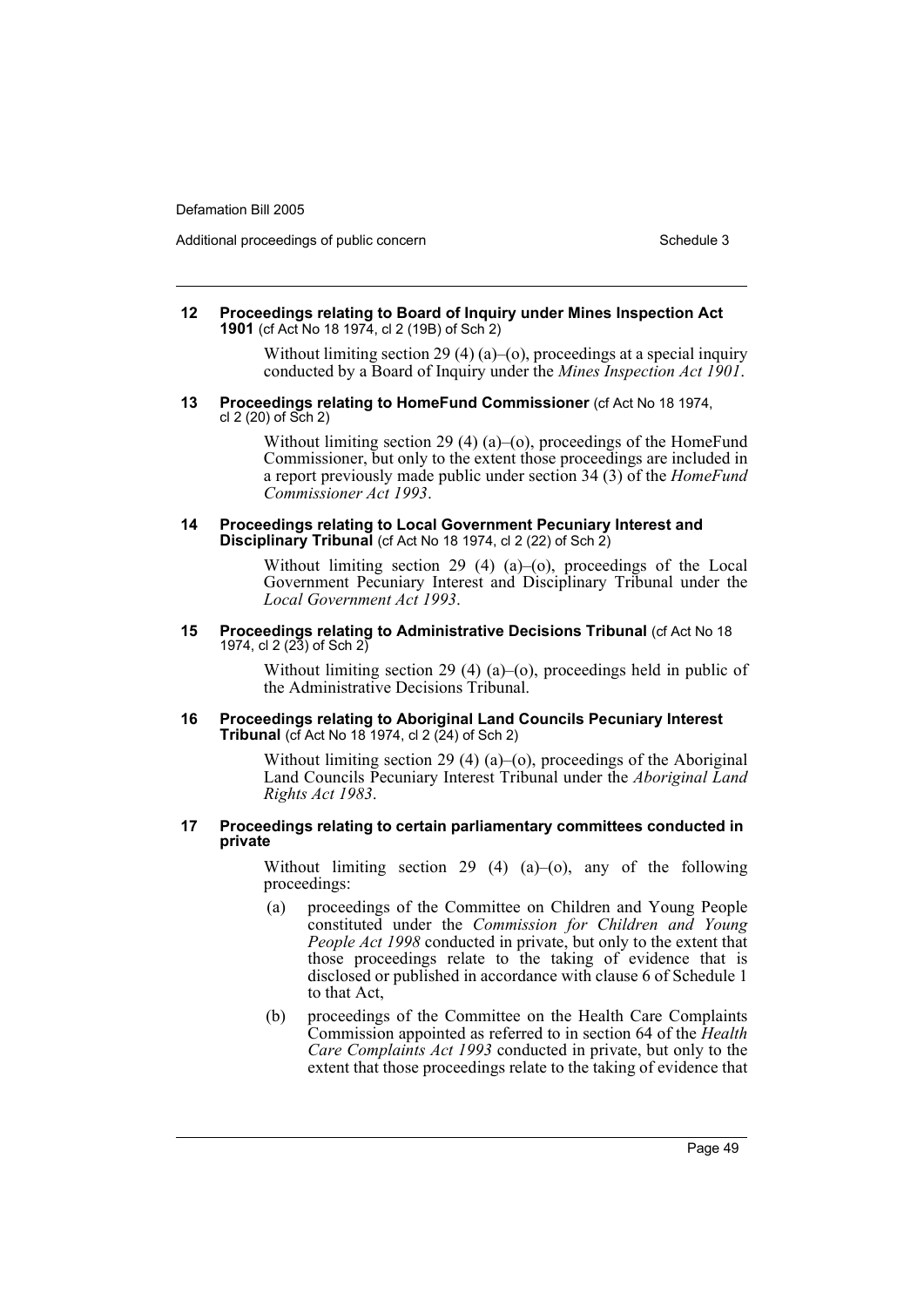Schedule 3 Additional proceedings of public concern

is disclosed or published in accordance with section 72 of that Act,

- (c) proceedings of the Committee on the Independent Commission Against Corruption constituted under the *Independent Commission Against Corruption Act 1988* conducted in private, but only to the extent that those proceedings relate to the taking of evidence that is disclosed or published in accordance with section 70 of that Act,
- (d) proceedings of the Legislation Review Committee constituted under the *Legislation Review Act 1987* conducted in private, but only to the extent that those proceedings relate to the taking of evidence that is disclosed or published in accordance with section 12 of that Act,
- (e) proceedings of the Committee on the Office of the Ombudsman and the Police Integrity Commission constituted under the *Ombudsman Act 1974* conducted in private, but only to the extent that those proceedings relate to the taking of evidence that is disclosed or published in accordance with section 31H of that Act,
- (f) proceedings of the Public Accounts Committee constituted under Part 4 of the *Public Finance and Audit Act 1983* conducted in private, but only to the extent that those proceedings relate to the taking of evidence that is disclosed or published in accordance with section 58 of that Act,
- (g) proceedings of the Committee on the Office of the Valuer-General constituted under Part 8 of the *Valuation of Land Act 1916* conducted in private, but only to the extent that those proceedings relate to the taking of evidence that is disclosed or published in accordance with section 92 of that Act.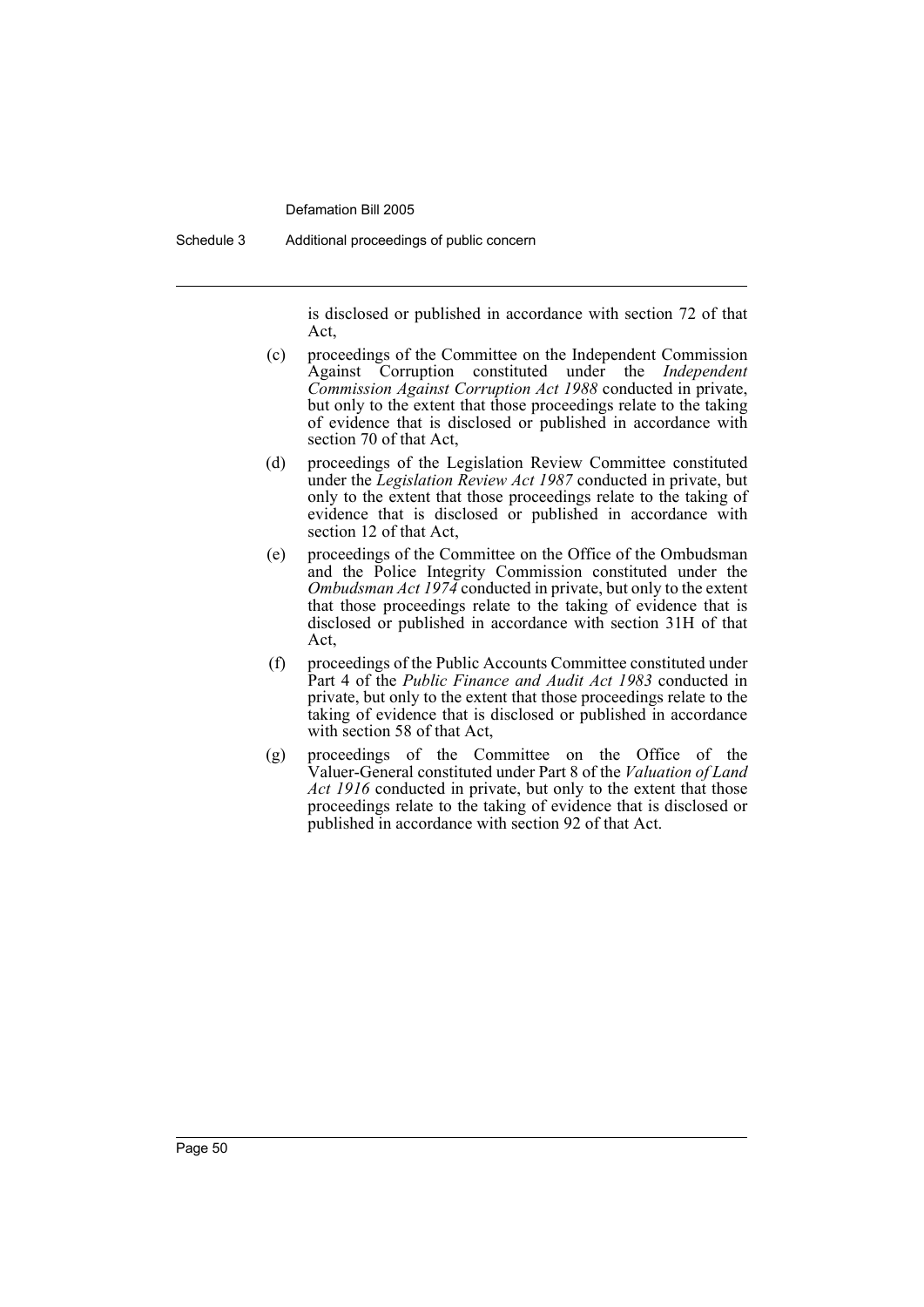Savings, transitional and other provisions Schedule 4 and the schedule 4

# **Schedule 4 Savings, transitional and other provisions**

(Section 47)

# **Part 1 General**

# **1 Regulations**

(1) The regulations may contain provisions of a savings or transitional nature consequent on the enactment of the following Acts:

this Act

- (2) Any such provision may, if the regulations so provide, take effect from the date of assent to the Act concerned or a later date.
- (3) To the extent to which any such provision takes effect from a date that is earlier than the date of its publication in the Gazette, the provision does not operate so as:
	- (a) to affect, in a manner prejudicial to any person (other than the State or an authority of the State), the rights of that person existing before the date of its publication, or
	- (b) to impose liabilities on any person (other than the State or an authority of the State) in respect of anything done or omitted to be done before the date of its publication.

# **Part 2 Provisions consequent on enactment of this Act**

# **2 Application of this Act**

- (1) This Act applies to the publication of defamatory matter after the commencement of this Act, unless subclause (2) provides otherwise.
- (2) The provisions of this Act (other than this clause) do not apply to a cause of action for the publication of defamatory matter that accrues after the commencement of this Act (the *post-commencement action*) if:
	- (a) the post-commencement action is one of 2 or more causes of action in proceedings commenced by a plaintiff, and
	- (b) each cause of action in the proceedings accrues because of the publication of the same, or substantially the same, matter on separate occasions (whether by the same defendant or another defendant), and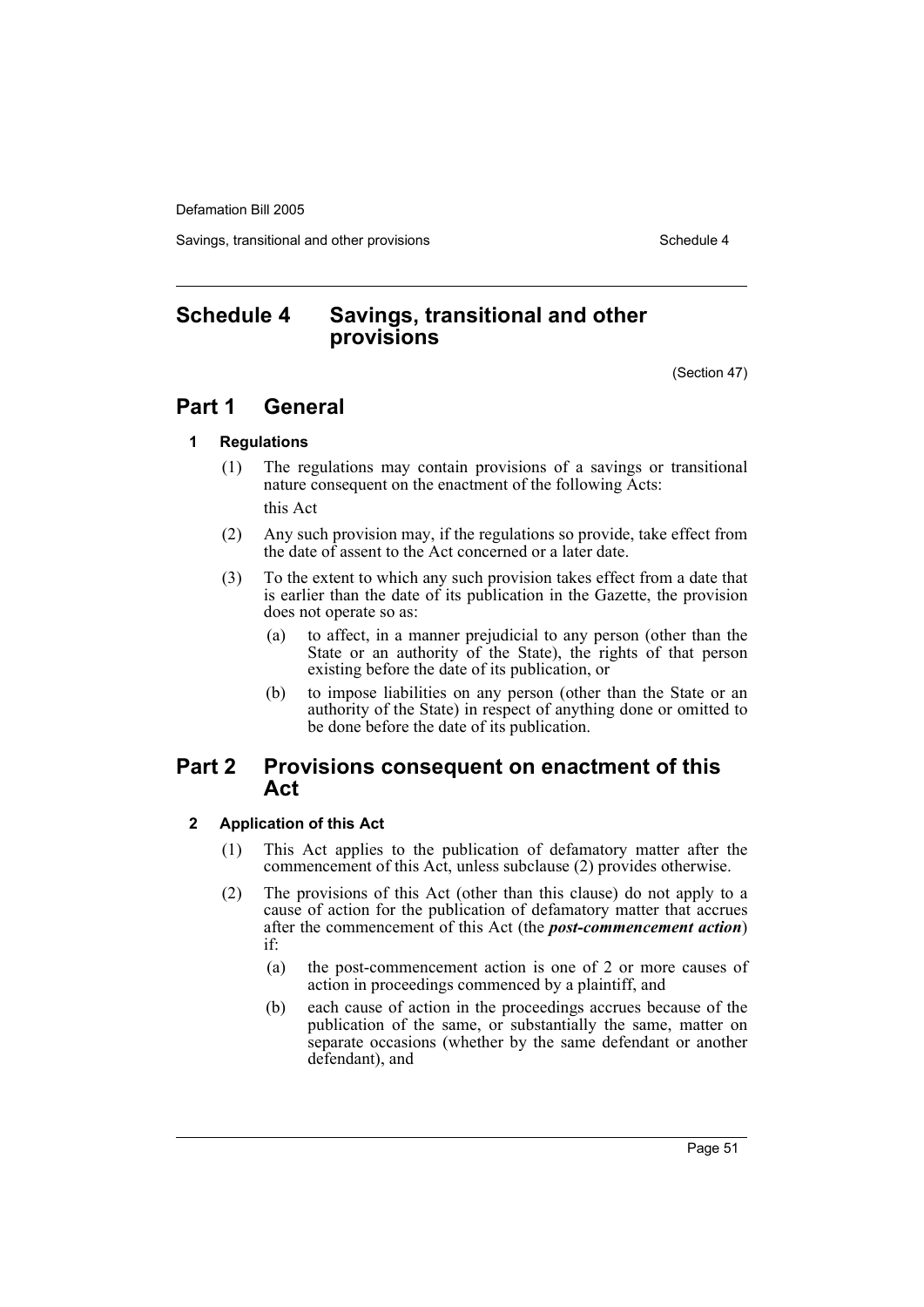Schedule 4 Savings, transitional and other provisions

- (c) one or more of the other causes of action in the proceedings  $\alpha$  accrued before the commencement of this Act *pre-commencement action*), and
- (d) the post-commencement action accrued no later than 12 months after the date on which the earliest pre-commencement action in the proceedings accrued.
- (3) The existing law of defamation continues to apply to the following causes of action in the same way as it would have applied to those causes of action had this Act not been enacted:
	- (a) any cause of action that accrued before the commencement of this Act,
	- (b) any post-commencement action to which the other provisions of this Act do not apply because of subclause (2).
- (4) In this clause, the *existing law of defamation* means the law (including all relevant statutory provisions and principles and rules of the general law) that applied in this jurisdiction to the determination of civil liability for the publication of defamatory matter immediately before the commencement of this Act.

### **3 Amendments to this Act consequent on repeal of Coal Mines Regulation Act 1982**

(1) In this clause:

*relevant day* means:

- (a) if the *Coal Mines Regulation Act 1982* is repealed by the *Coal Mine Health and Safety Act 2002* on or before 1 January 2006— 1 January 2006, or
- (b) if the *Coal Mines Regulation Act 1982* is repealed by the *Coal Mine Health and Safety Act 2002* after 1 January 2006—the day on which that Act is repealed.
- (2) Clause 16 of Schedule 1 and clause 11 of Schedule 3 are amended on the relevant day by omitting "*Coal Mines Regulation Act 1982*" wherever occurring and by inserting instead "*Coal Mine Health and Safety Act 2002*".

### **4 Amendments to this Act consequent on repeal of Mines Inspection Act 1901**

(1) In this clause:

*relevant day* means:

(a) if the *Mines Inspection Act 1901* is repealed by the *Mine Health and Safety Act 2004* on or before 1 January 2006—1 January  $2006$  or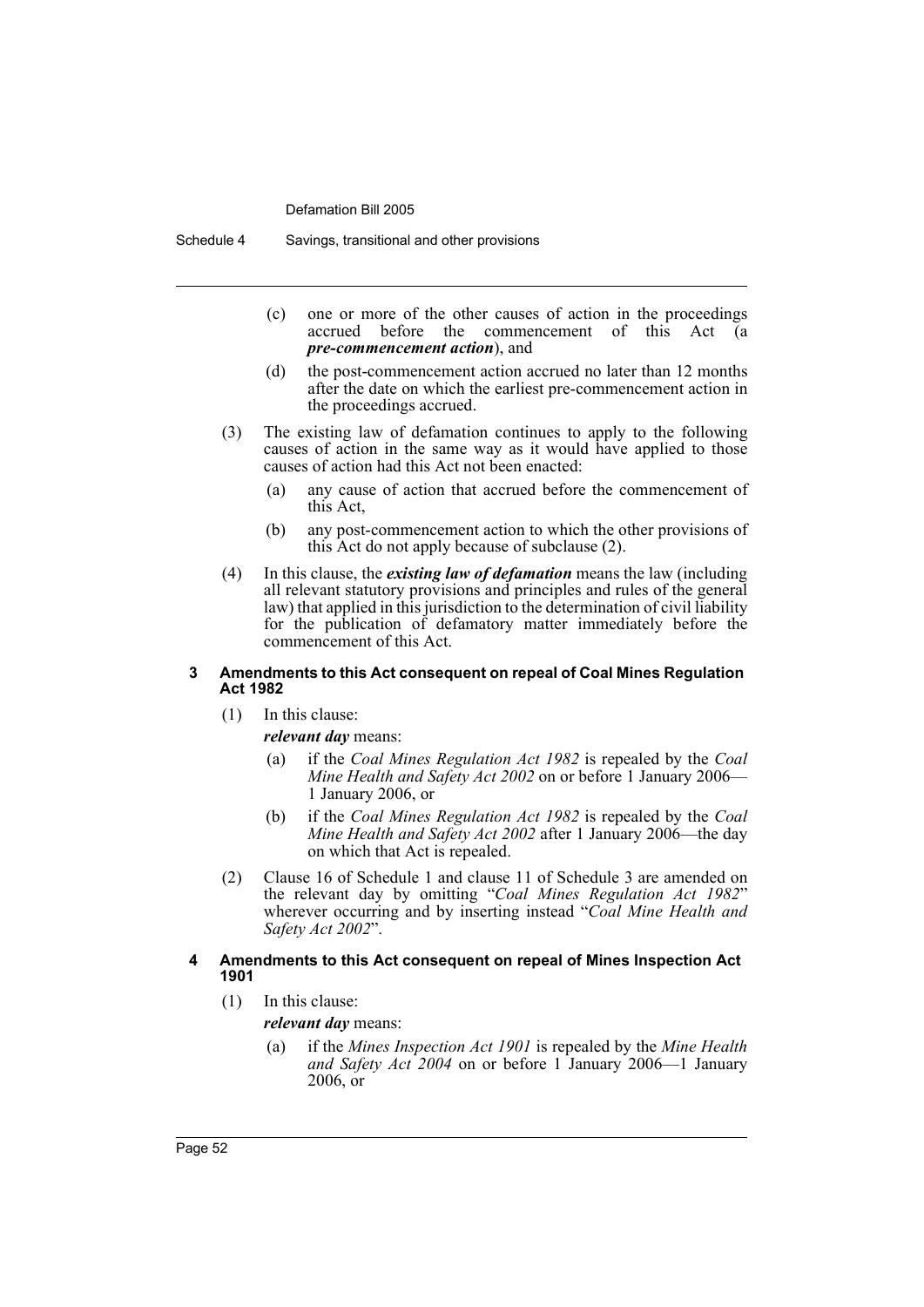Savings, transitional and other provisions Schedule 4 and the schedule 4

- (b) if the *Mines Inspection Act 1901* is repealed by the *Mine Health and Safety Act 2004* after 1 January 2006—the day on which that Act is repealed.
- (2) Clause 17 of Schedule 1 and clause 12 of Schedule 3 are amended on the relevant day by omitting "*Mines Inspection Act 1901*" wherever occurring and by inserting instead "*Mine Health and Safety Act 2004*".

### **5 Amendments to this Act consequent on amendments made by Crimes (Administration of Sentences) Amendment (Parole) Act 2004**

(1) In this clause:

*relevant day* means:

- (a) if Schedule 1 [1] to the *Crimes (Administration of Sentences) Amendment (Parole) Act 2004* commences on or before 1 January 2006—1 January 2006, or
- (b) if Schedule 1 [1] to the *Crimes (Administration of Sentences) Amendment (Parole) Act 2004* commences after 1 January 2006—the day on which Schedule 1 [1] to that Act commences.
- (2) Clause 7 of Schedule 1 is amended on the relevant day:
	- (a) by omitting "Parole Board" wherever occurring and by inserting instead "State Parole Authority", and
	- (b) by omitting "that Board" and by inserting instead "that Authority".

# **6 Construction of references**

- (1) In any other Act or instrument:
	- (a) subject to paragraph (b), a reference to the *Defamation Act 1974* is taken to be a reference to this Act, and
	- (b) a reference to a provision of the *Defamation Act 1974* is taken to be a reference to the corresponding provision or provisions (if any) of this Act or section 529 of the *Crimes Act 1900*.
- (2) Subclause (1) does not apply to any provision of another Act, or an instrument made under another Act, prescribed by the regulations.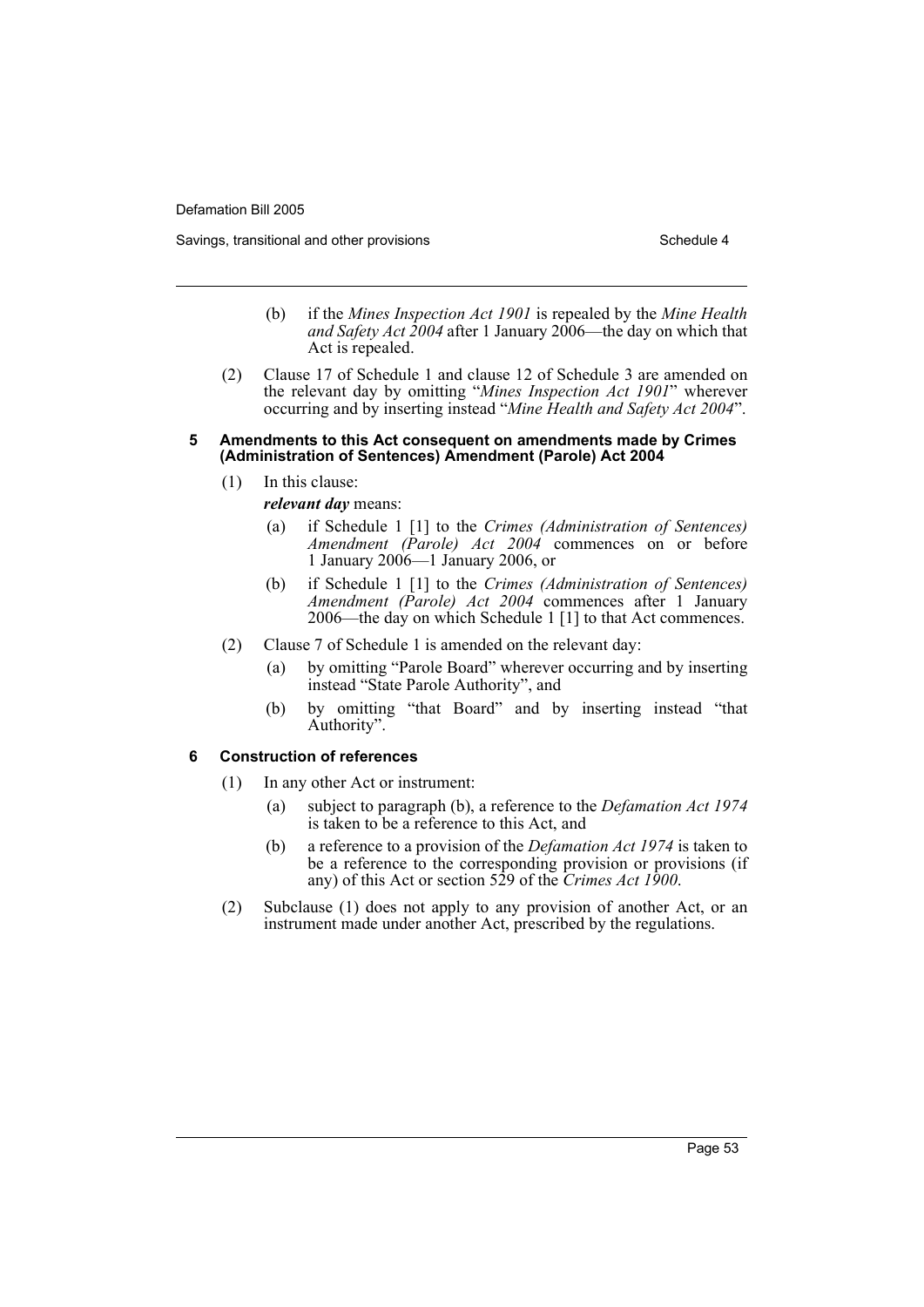Schedule 5 Amendment of other Acts concerning criminal defamation and limitation periods

# **Schedule 5 Amendment of other Acts concerning criminal defamation and limitation periods**

(Section 48)

# **5.1 Crimes Act 1900 No 40**

**[1] Part 14A, heading**

Omit "**Summary**". Insert instead "**Miscellaneous**".

# **[2] Part 14A, Division 1, heading** Insert "**summary**" after "**similar**".

# **[3] Part 14A, Division 2, heading**

Omit "**Miscellaneous**". Insert instead "**Other**".

# **[4] Section 529**

Insert before section 545A:

# **529 Criminal defamation**

# (1) **Common law misdemeanour of criminal libel abolished**

The common law misdemeanour of criminal libel remains abolished.

# (2) **Blasphemous, seditious or obscene libel not affected**

Subsection (1) does not affect the law relating to blasphemous, seditious or obscene libel.

# (3) **Offence of criminal defamation**

A person who, without lawful excuse, publishes matter defamatory of another living person (the *victim*):

- (a) knowing the matter to be false, and
- (b) with intent to cause serious harm to the victim or any other person or being reckless as to whether such harm is caused,

is guilty of an offence.

Maximum penalty: 3 years imprisonment.

# (4) **Lawful excuse**

A defendant in proceedings for an offence under this section has a lawful excuse for the publication of defamatory matter about the victim if, and only if, the defendant would, having regard only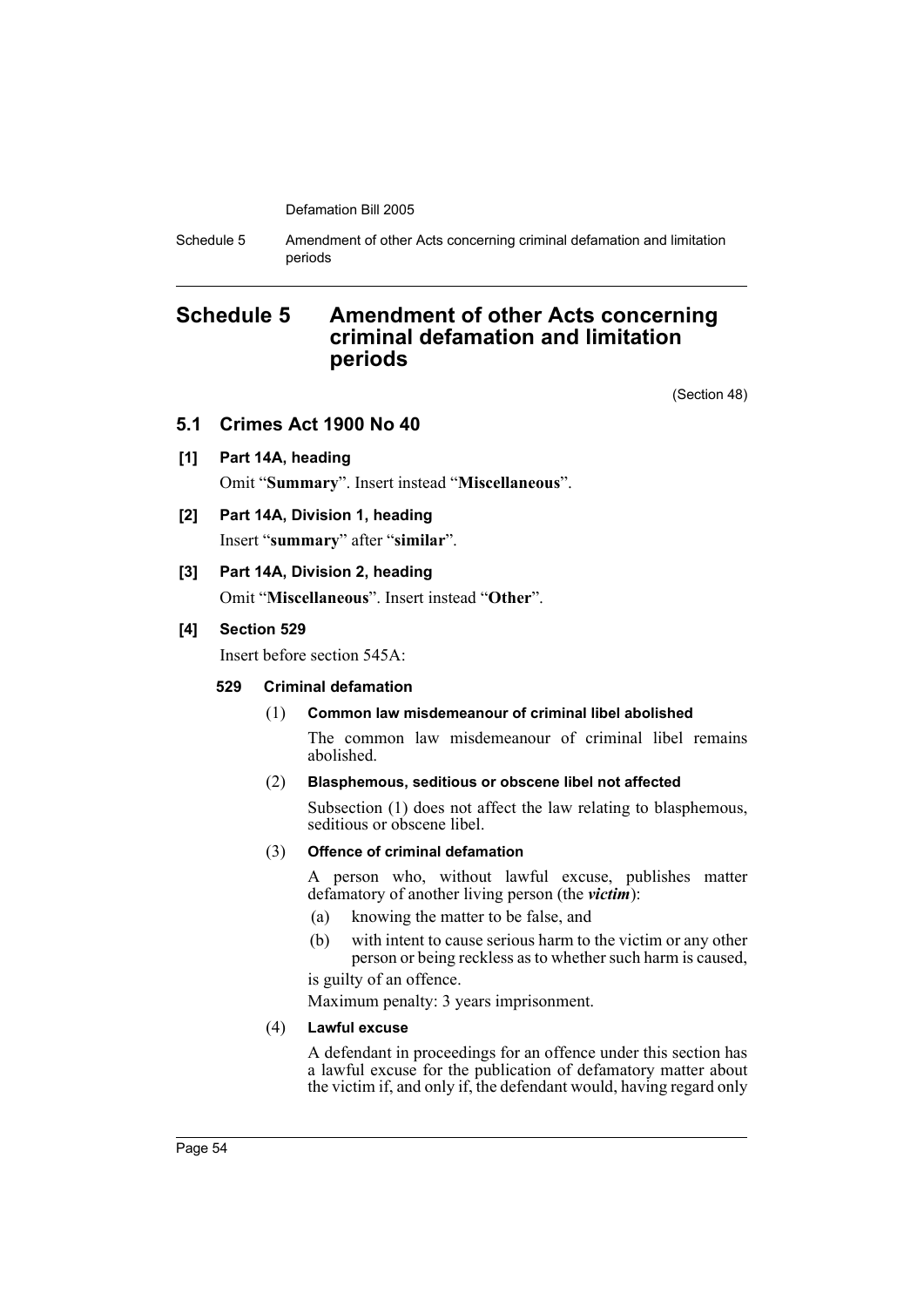Amendment of other Acts concerning criminal defamation and limitation periods Schedule 5

> to the circumstances happening before or at the time of the publication, have had a defence for the publication if the victim had brought civil proceedings for defamation against the defendant.

### (5) **Prosecution to negative lawful excuse**

The prosecution bears the onus of negativing the existence of a lawful excuse if, and only if, evidence directed to establishing the excuse is first adduced by or on behalf of the defendant.

### (6) **Functions of jury**

On a trial before a jury for an offence under this section:

- (a) the question of whether the matter complained of is capable of bearing a defamatory meaning is a question for determination by the judicial officer presiding, and
- (b) the question of whether the matter complained of does bear a defamatory meaning is a question for the jury, and
- (c) the jury may give a general verdict of guilty or not guilty on the issues as a whole.

### (7) **DPP to consent to proceedings**

Proceedings in a court for an offence under this section cannot be instituted without the written consent of the Director of Public Prosecutions.

### (8) **Evidence of consent of DPP**

In those proceedings, a consent purporting to have been signed by the Director of Public Prosecutions is, without proof of the signature, evidence of that consent.

### (9) **Proceedings for an offence do not bar civil proceedings**

The commencement of criminal proceedings for an offence under this section does not prevent:

- (a) the commencement of civil proceedings for defamation against the defendant in the criminal proceedings, or
- (b) the determination of the civil proceedings pending the determination of the criminal proceedings.

### (10) **Proof of convictions for offences**

If the question whether or not a person committed an offence (other than offence under this section) arises in proceedings for an offence under this section, section 42 of the *Defamation Act 2005* applies to the proof of the commission of that offence in the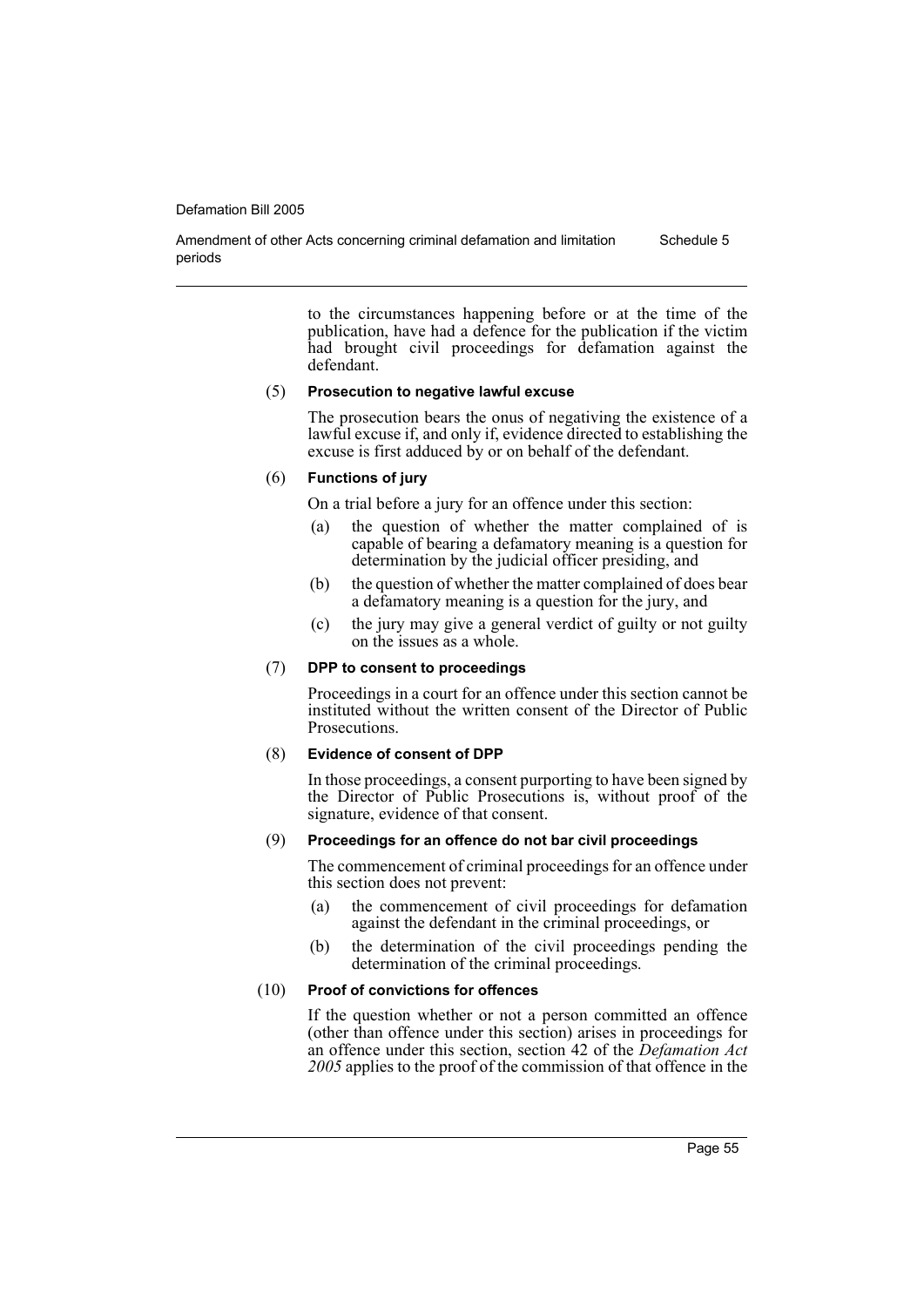Schedule 5 Amendment of other Acts concerning criminal defamation and limitation periods

> same way as it applies to such proof in civil proceedings for defamation.

### (11) **Interpretation**

In this section, *publish* and *defamatory* have the meanings that they have in the law of tort (as modified by the *Defamation Act 2005*) relating to defamation.

### **[5] Section 579 Evidence of proceedings dealt with by way of recognizance after 15 years**

Omit section 579 (4). Insert instead:

(4) This section does not affect the operation of section 529 (10), or the operation of section 178 (Convictions, acquittals and other judicial proceedings) of the *Evidence Act 1995*, for the purposes of section 529  $(10)$ .

# **5.2 Limitation Act 1969 No 31**

# **[1] Section 14B**

Omit the section. Insert instead:

# **14B Defamation**

An action on a cause of action for defamation is not maintainable if brought after the end of a limitation period of 1 year running from the date of the publication of the matter complained of.

# **[2] Part 3, Division 2A**

Omit the Division. Insert instead:

# **Division 2A Defamation**

# **56A Extension of limitation period by court**

- (1) A person claiming to have a cause of action for defamation may apply to the court for an order extending the limitation period for the cause of action.
- (2) A court must, if satisfied that it was not reasonable in the circumstances for the plaintiff to have commenced an action in relation to the matter complained of within 1 year from the date of the publication, extend the limitation period mentioned in section 14B to a period of up to 3 years running from the date of the publication.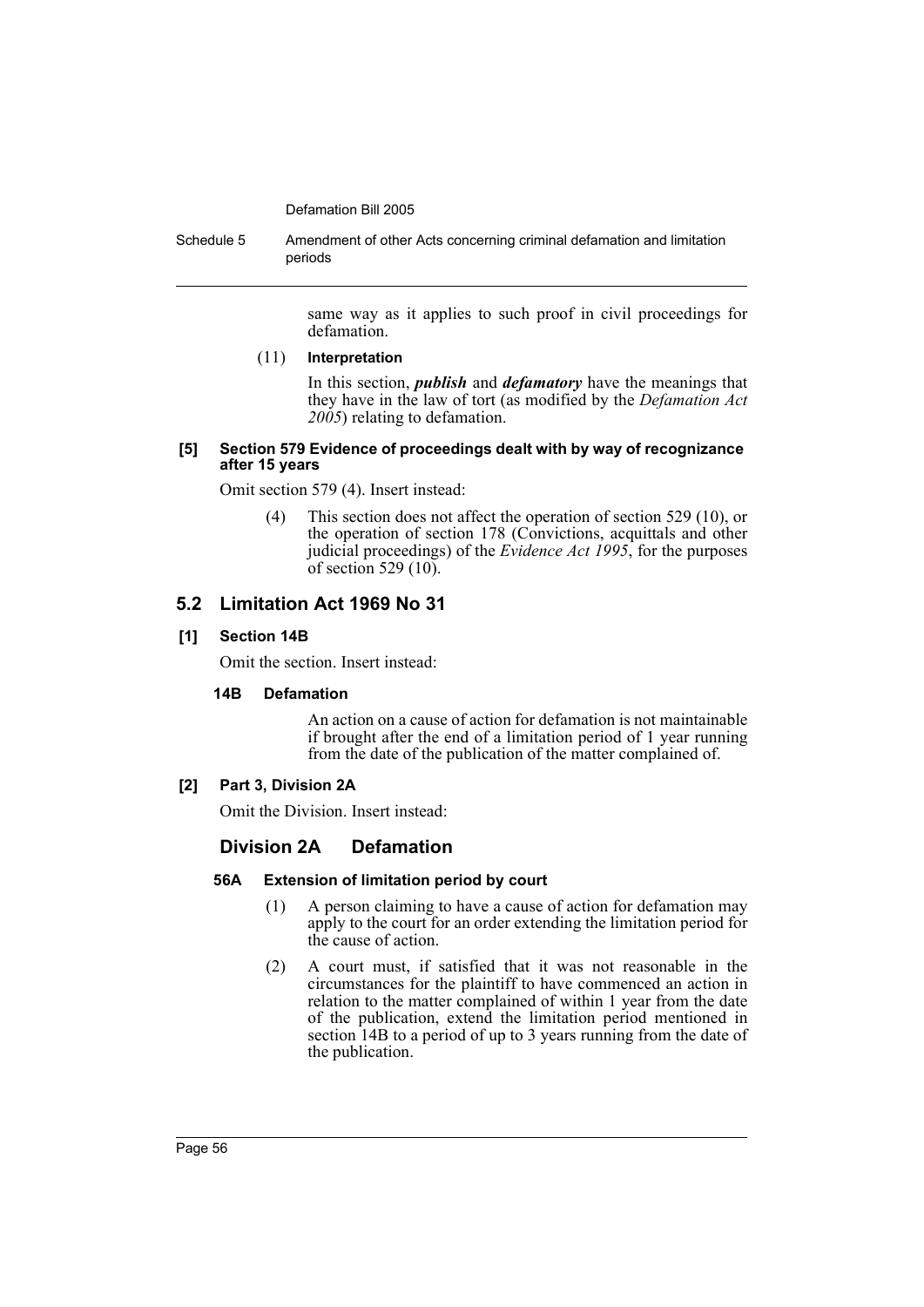Amendment of other Acts concerning criminal defamation and limitation periods Schedule 5

> (3) A court may not order the extension of the limitation period for a cause of action for defamation other than in the circumstances specified in subsection (2).

### **56B Effect of order**

If a court orders the extension of a limitation period for a cause of action under section 56A, the limitation period is accordingly extended for the purposes of:

- (a) an action brought by the applicant in that court on the cause of action that the applicant claims to have, and
- (b) section 26 (1) (b) in relation to any associated contribution action brought by the person against whom the cause of action lies.

# **56C Costs**

Without affecting any discretion that a court has in relation to costs, a court hearing an action brought as a result of an order under section 56A may reduce the costs otherwise payable to a successful plaintiff, on account of the expense to which the defendant has been put because the action was commenced outside the original limitation period.

### **56D Prior expiry of limitation period**

An order for the extension of a limitation period, and an application for such an order, may be made under this Division even though the limitation period has already expired.

# **[3] Schedule 5 Further transitional provisions**

Omit the heading "**Limitation (Amendment) Act 1990**". Insert instead:

# **Part 1 Provisions consequent on enactment of Limitation (Amendment) Act 1990**

# **[4] Schedule 5, clauses 1 and 4 (5)**

Omit "this Schedule" wherever occurring. Insert instead "this Part".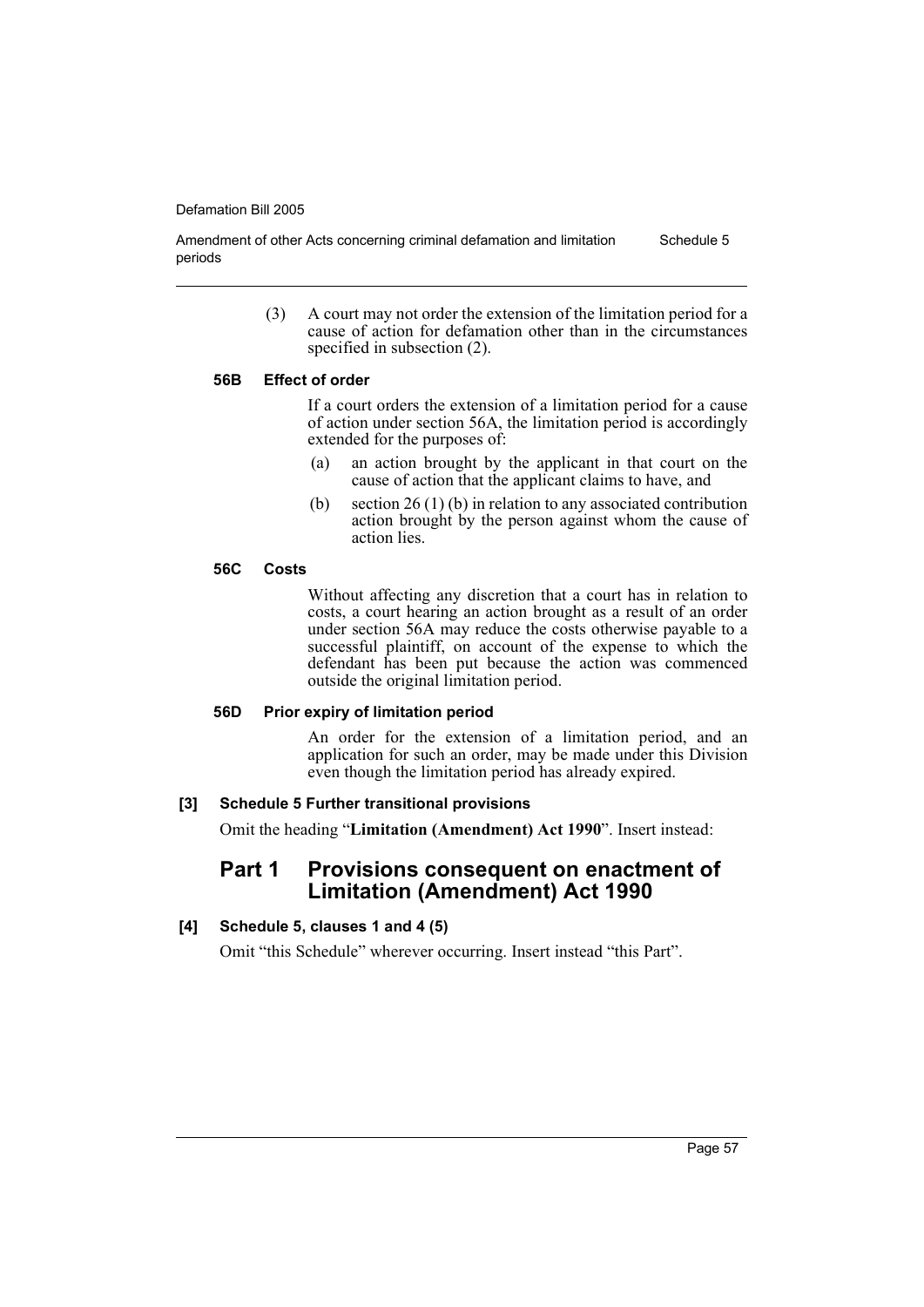Schedule 5 Amendment of other Acts concerning criminal defamation and limitation periods

# **[5] Schedule 5, Part 2**

Insert after clause 5:

# **Part 2 Provisions consequent on enactment of Defamation Act 2005**

## **6 Definition**

In this Part:

*new defamation provisions* means:

- (a) section 14B (as substituted by the *Defamation Act 2005*), and
- (b) Division 2A of Part 3 (as substituted by the *Defamation Act 2005*).

### **7 Application of amendments made by Defamation Act 2005**

- (1) The new defamation provisions apply to the publication of defamatory matter after the commencement of those provisions, unless subclause (2) provides otherwise.
- (2) The new defamation provisions do not apply to a cause of action for the publication of defamatory matter that accrues after the commencement of those provisions (the *post-commencement action*) if:
	- (a) the post-commencement action is one of 2 or more causes of action in proceedings commenced by a plaintiff, and
	- (b) each cause of action in the proceedings accrues because of the publication of the same, or substantially the same, matter on separate occasions (whether by the same defendant or another defendant), and
	- (c) one or more of the other causes of action in the proceedings accrued before the commencement of the new defamation provisions (a *pre-commencement action*), and
	- (d) the post-commencement action accrued no later than 12 months after the date on which the earliest pre-commencement action in the proceedings accrued.
- (3) The existing limitation law continues to apply to the following causes of action in the same way as it would have applied to those causes of action had the new defamation provisions not been enacted:
	- (a) any cause of action that accrued before the new defamation provisions,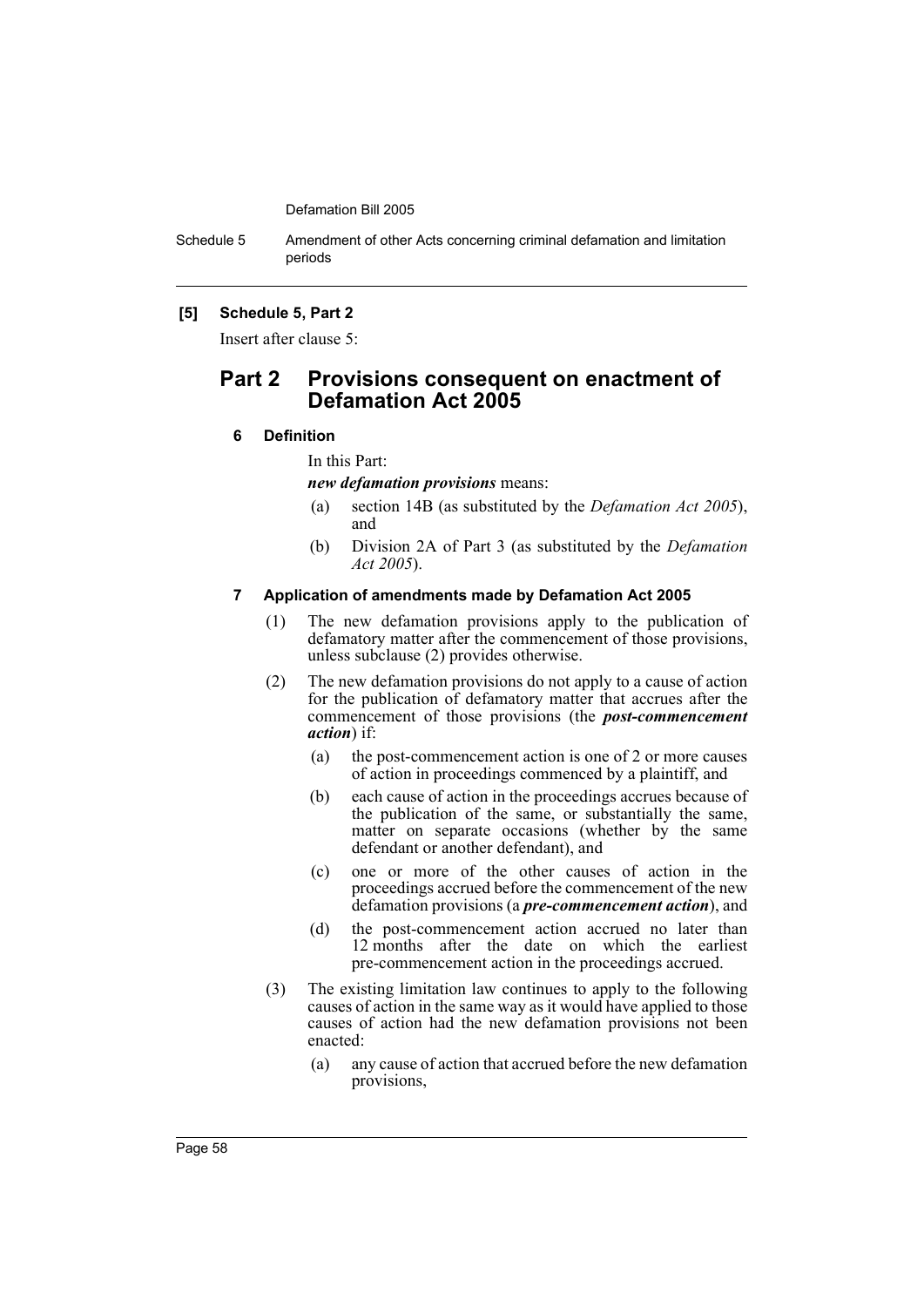Amendment of other Acts concerning criminal defamation and limitation periods Schedule 5

- (b) any post-commencement action to which the new defamation provisions do not apply because of subclause (2).
- (4) In this clause, the *existing limitation law* means the provisions of this Act that applied in relation to the limitation period for defamation actions immediately before the commencement of the new defamation provisions.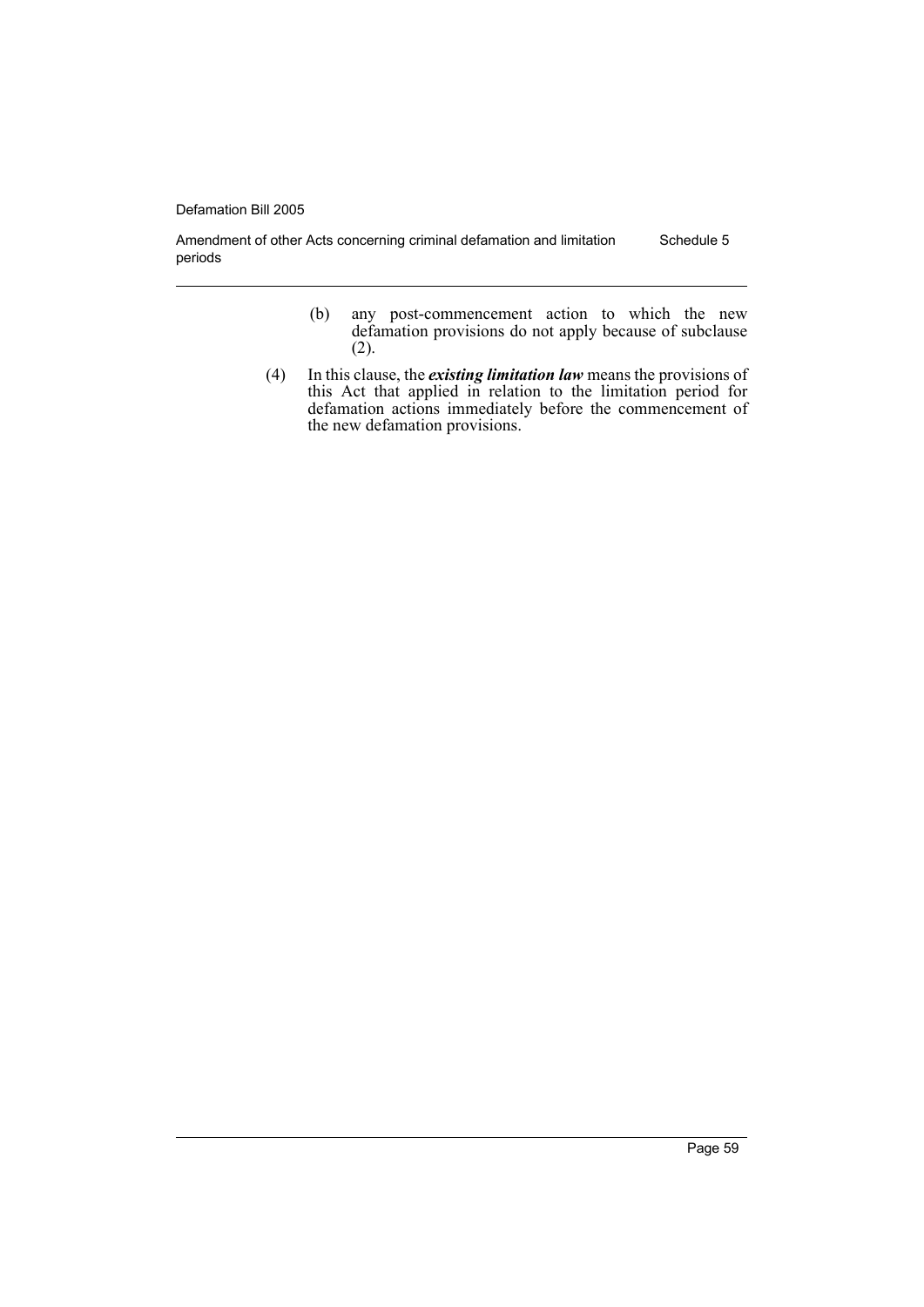Schedule 6 Consequential amendment of other Acts

# **Schedule 6 Consequential amendment of other Acts**

(Section 48)

# **6.1 Anti-Discrimination Act 1977 No 48**

### **[1] Section 20C Racial vilification unlawful**

Omit section 20C (2) (b). Insert instead:

(b) a communication or the distribution or dissemination of any matter on an occasion that would be subject to a defence of absolute privilege (whether under the *Defamation Act 2005* or otherwise) in proceedings for defamation, or

# **[2] Section 38S Transgender vilification unlawful**

Omit section 38S (2) (b). Insert instead:

(b) a communication or the distribution or dissemination of any matter on an occasion that would be subject to a defence of absolute privilege (whether under the *Defamation Act 2005* or otherwise) in proceedings for defamation, or

### **[3] Section 49ZT Homosexual vilification unlawful**

Omit section 49ZT (2) (b). Insert instead:

(b) a communication or the distribution or dissemination of any matter on an occasion that would be subject to a defence of absolute privilege (whether under the *Defamation Act 2005* or otherwise) in proceedings for defamation, or

# **[4] Section 49ZXB HIV/AIDS vilification unlawful**

Omit section 49ZXB (2) (b). Insert instead:

(b) a communication or the distribution or dissemination of any matter on an occasion that would be subject to a defence of absolute privilege (whether under the *Defamation Act 2005* or otherwise) in proceedings for defamation, or

# **6.2 Civil Liability Act 2002 No 22**

# **[1] Section 67 Application of Part**

Insert "or civil liability for defamation" after "section 3B" in section 67 (2).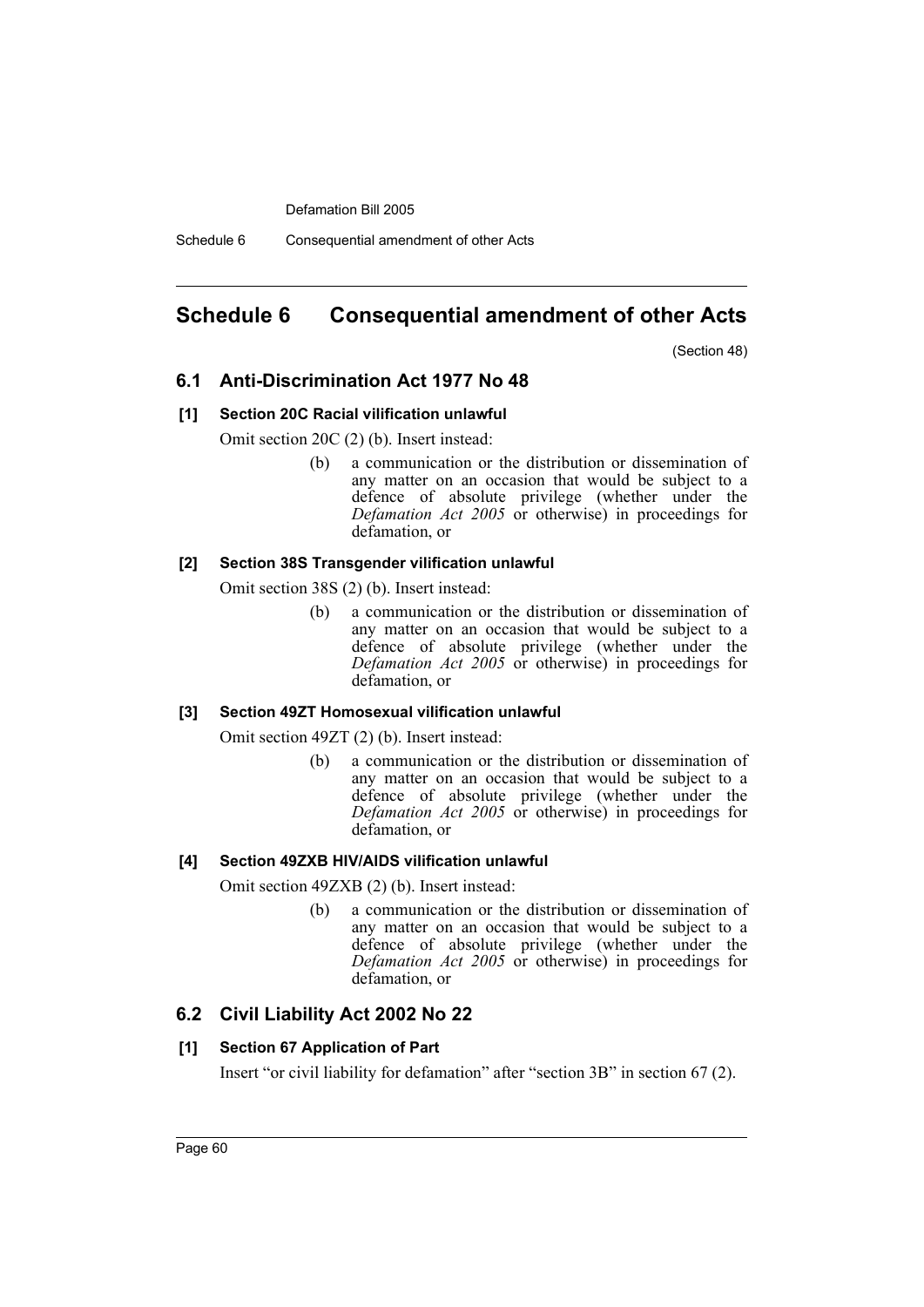Consequential amendment of other Acts Schedule 6

### **[2] Section 67, note**

Insert at the end of the section:

**Note.** Section 20 of the *Defamation Act 2005* makes similar provision to this Part about the effect of apologies in defamation proceedings.

# **6.3 Commission for Children and Young People Act 1998 No 146**

### **Schedule 1 Parliamentary Joint Committee**

Omit clause 6 (8). Insert instead:

(8) If evidence taken by the Parliamentary Joint Committee in private is disclosed or published in accordance with this clause, sections 5 and 6 of the *Parliamentary Papers (Supplementary Provisions) Act 1975* apply to and in relation to the disclosure or publication as if it were a publication of that evidence under the authority of section 4 of that Act.

**Note.** The *Defamation Act 2005* makes provision for 2 defences in respect of the publication of defamatory matter that is contained in evidence taken by, or documents produced to, the Parliamentary Joint Committee in private, but only if the evidence or documents have been disclosed or published in accordance with this clause.

Section 28 of the *Defamation Act 2005* (when read with clause 8 of Schedule 2 to that Act) ensures that such documents attract the defence relating to public documents in defamation proceedings.

Section 29 of the *Defamation Act 2005* (when read with clause 17 of Schedule 3 to that Act) ensures that proceedings in which such evidence is taken or documents produced attract the defences relating to fair reports of proceedings of public concern in defamation proceedings.

# **6.4 District Court Act 1973 No 9**

### **[1] Section 4 Definitions: general**

Insert after section 4 (11):

(12) Notes included in this Act do not form part of this Act.

### **[2] Section 76A Action to be tried without jury unless jury required in interests of justice**

Omit section 76A (4). Insert instead:

- (4) This section does not apply to any action for defamation. **Note.** Section 21 of the *Defamation Act 2005* makes provision for jury trials in defamation actions.
- **[3] Section 76B Defamation actions to be tried by jury unless Court orders otherwise**

Omit the section.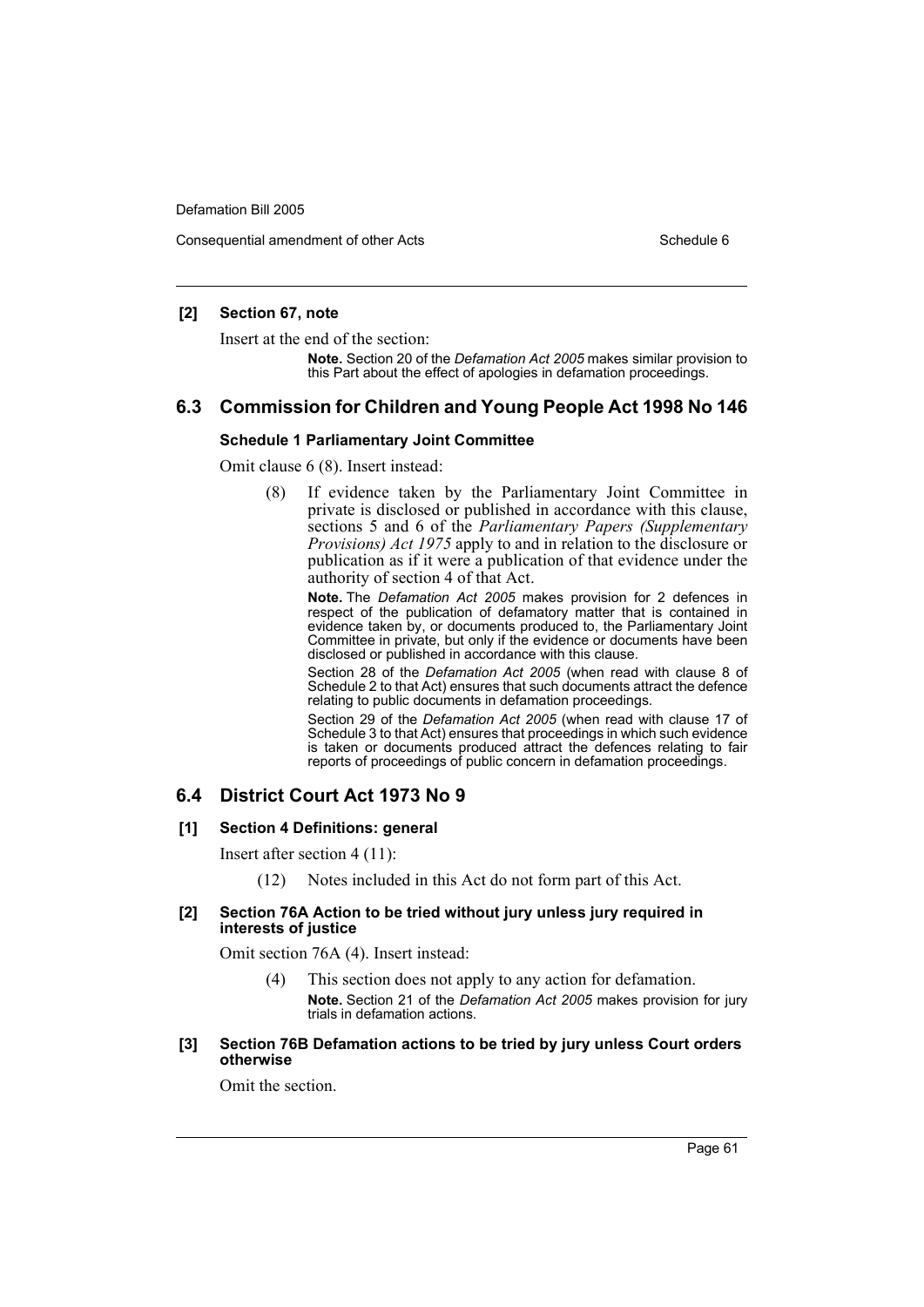Schedule 6 Consequential amendment of other Acts

# **6.5 Government and Related Employees Appeal Tribunal Act 1980 No 39**

### **[1] Section 4 Definitions**

Insert after section 4 (11):

(12) Notes included in this Act do not form part of this Act.

### **[2] Section 50**

Omit the section. Insert instead:

### **50 Application of Defamation Act 2005 to proceedings of Tribunal**

Section 27 of the *Defamation Act 2005* makes provision for a defence of absolute privilege in respect of publications of defamatory matter in the course of proceedings of the Tribunal. **Note.** Section 27 (2) (b) of the *Defamation Act 2005* provides that the defence of absolute privilege is available in respect of defamatory matter that is published in the course of proceedings of an Australian court or Australian tribunal, including (but not limited to) the following:

- (a) the publication of matter in any document filed or lodged with, or otherwise submitted to, the court or tribunal (including any originating process),
- (b) the publication of matter while giving evidence before the court or tribunal,
- (c) the publication of matter in any judgment, order or other determination of the court or tribunal.

The term *Australian tribunal* is defined in section 4 of that Act to mean any tribunal (other than a court) established by or under a law of an Australian jurisdiction that has the power to take evidence from witnesses before it on oath or affirmation (including a Royal Commission or other special commission of inquiry).

The Government and Related Employees Appeal Tribunal is an Australian tribunal for the purposes of the *Defamation Act 2005* because it is a tribunal that has the power under this Act to take evidence from witnesses under oath. See sections 37 (4) (c), 38 (1) and 45.

# **6.6 Guardianship Act 1987 No 257**

### **Section 74**

Omit the section. Insert instead:

### **74 Application of Defamation Act 2005 to proceedings of Tribunal**

Section 27 of the *Defamation Act 2005* makes provision for a defence of absolute privilege in respect of publications of defamatory matter in the course of proceedings of the Tribunal.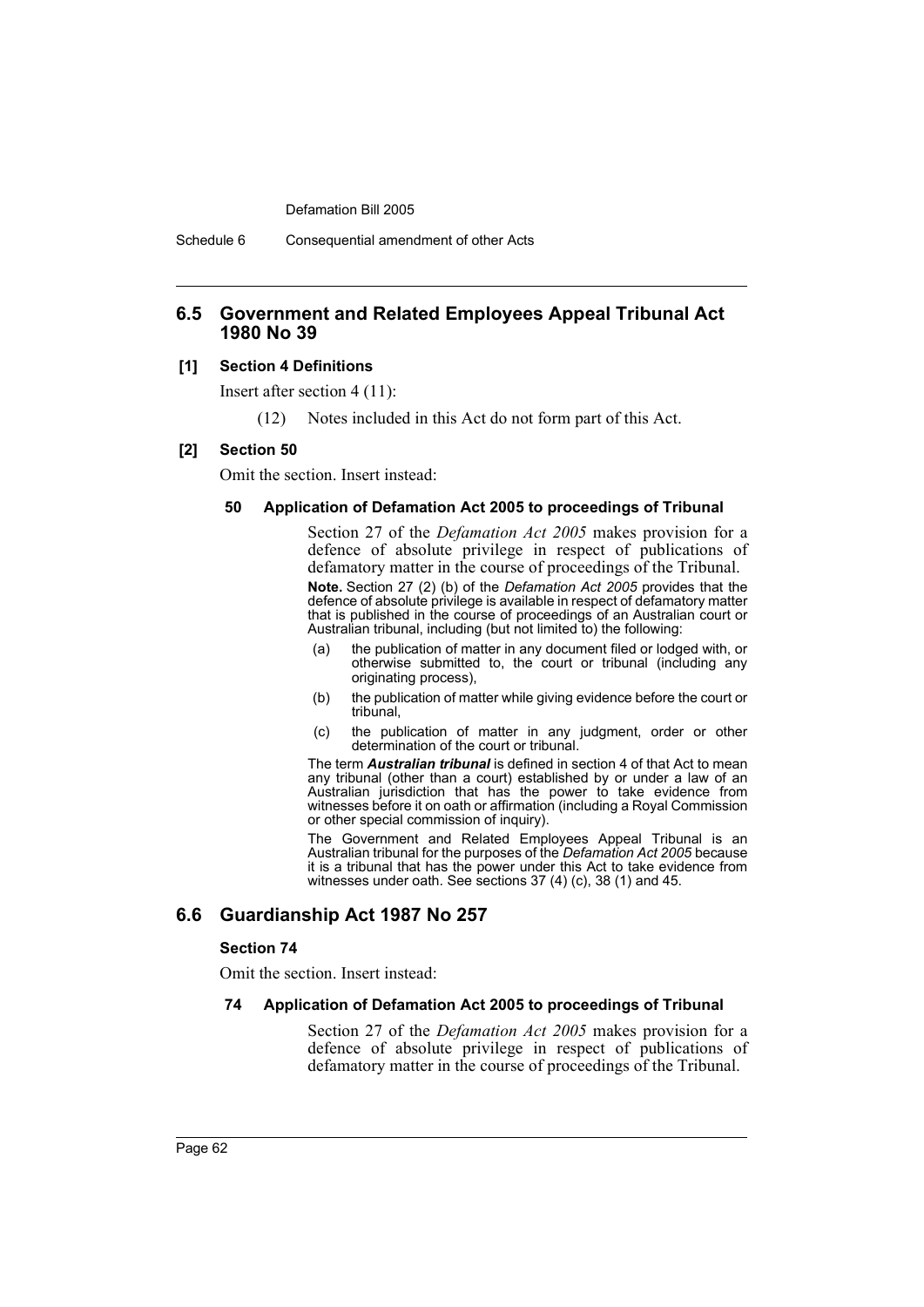Consequential amendment of other Acts Schedule 6

**Note.** Section 27 (2) (b) of the *Defamation Act 2005* provides that the defence of absolute privilege is available in respect of defamatory matter that is published in the course of proceedings of an Australian court or Australian tribunal, including (but not limited to) the following:

- (a) the publication of matter in any document filed or lodged with, or otherwise submitted to, the court or tribunal (including any originating process),
- (b) the publication of matter while giving evidence before the court or tribunal,
- (c) the publication of matter in any judgment, order or other determination of the court or tribunal.

The term *Australian tribunal* is defined in section 4 of that Act to mean any tribunal (other than a court) established by or under a law of an Australian jurisdiction that has the power to take evidence from witnesses before it on oath or affirmation (including a Royal Commission or other special commission of inquiry).

The Guardianship Tribunal is an Australian tribunal for the purposes of the *Defamation Act 2005* because it is a tribunal that has the power under section 60 (1) of this Act to take evidence from witnesses under oath.

### **6.7 Health Care Complaints Act 1993 No 105**

#### **Section 72 Confidentiality**

Omit section 72 (11). Insert instead:

(11) If evidence taken by the Joint Committee in private is disclosed or published in accordance with this section, sections 5 and 6 of the *Parliamentary Papers (Supplementary Provisions) Act 1975* apply to and in relation to the disclosure or publication as if it were a publication of that evidence under the authority of section  $\widehat{4}$  of that Act.

> **Note.** The *Defamation Act 2005* makes provision for 2 defences in respect of the publication of defamatory matter that is contained in evidence taken by, or documents produced to, the Joint Committee in private, but only if the evidence or documents have been disclosed or published in accordance with this section.

> Section 28 of the *Defamation Act 2005* (when read with clause 8 of Schedule 2 to that Act) ensures that such documents attract the defence relating to public documents in defamation proceedings.

> Section 29 of the *Defamation Act 2005* (when read with clause 17 of Schedule 3 to that Act) ensures that proceedings in which such evidence is taken or documents produced attract the defences relating to fair reports of proceedings of public concern in defamation proceedings.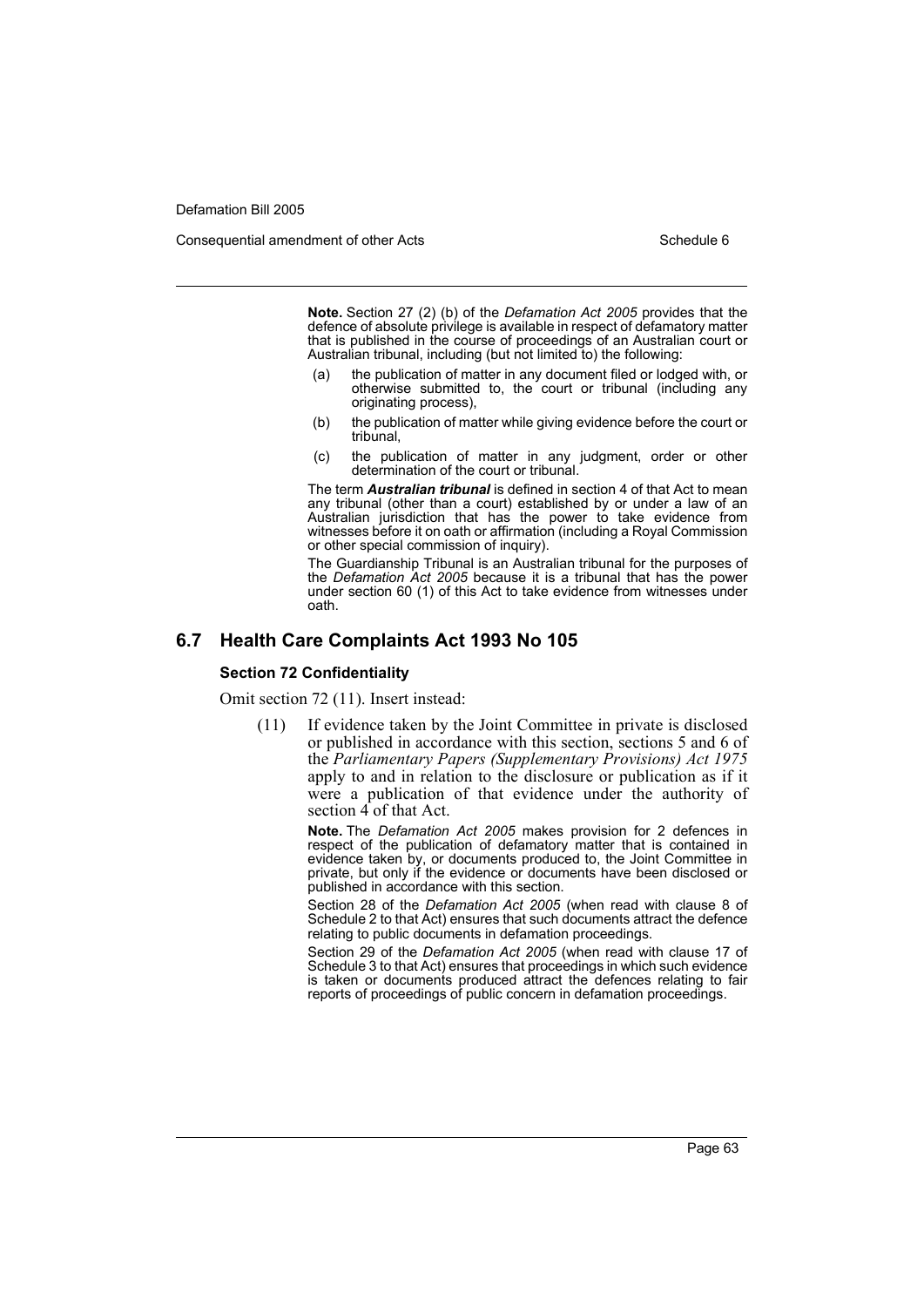Schedule 6 Consequential amendment of other Acts

# **6.8 Independent Commission Against Corruption Act 1988 No 35**

### **Section 70 Confidentiality**

Omit section 70 (8). Insert instead:

(8) If evidence taken by the Joint Committee in private is disclosed or published in accordance with this section, sections 5 and 6 of the *Parliamentary Papers (Supplementary Provisions) Act 1975* apply to and in relation to the disclosure or publication as if it were a publication of that evidence under the authority of section 4 of that Act.

**Note.** The *Defamation Act 2005* makes provision for 2 defences in respect of the publication of defamatory matter that is contained in evidence taken by, or documents produced to, the Joint Committee in private, but only if the evidence or documents have been disclosed or published in accordance with this section.

Section 28 of the *Defamation Act 2005* (when read with clause 8 of Schedule 2 to that Act) ensures that such documents attract the defence relating to public documents in defamation proceedings.

Section 29 of the *Defamation Act 2005* (when read with clause 17 of Schedule 3 to that Act) ensures that proceedings in which such evidence is taken or documents produced attract the defences relating to fair reports of proceedings of public concern in defamation proceedings.

# **6.9 Legislation Review Act 1987 No 165**

### **[1] Section 3 Definitions**

Insert after section 3 (2):

(3) Notes included in this Act do not form part of this Act.

### **[2] Section 12 Confidentiality**

Omit section 12 (8). Insert instead:

(8) If evidence taken by the Committee in private is disclosed or published in accordance with this section, sections 5 and 6 of the *Parliamentary Papers (Supplementary Provisions) Act 1975* apply to and in relation to the disclosure or publication as if it were a publication of that evidence under the authority of section  $\overline{4}$  of that Act.

**Note.** The *Defamation Act 2005* makes provision for 2 defences in respect of the publication of defamatory matter that is contained in evidence taken by, or documents produced to, the Committee in private, but only if the evidence or documents have been disclosed or published in accordance with this section.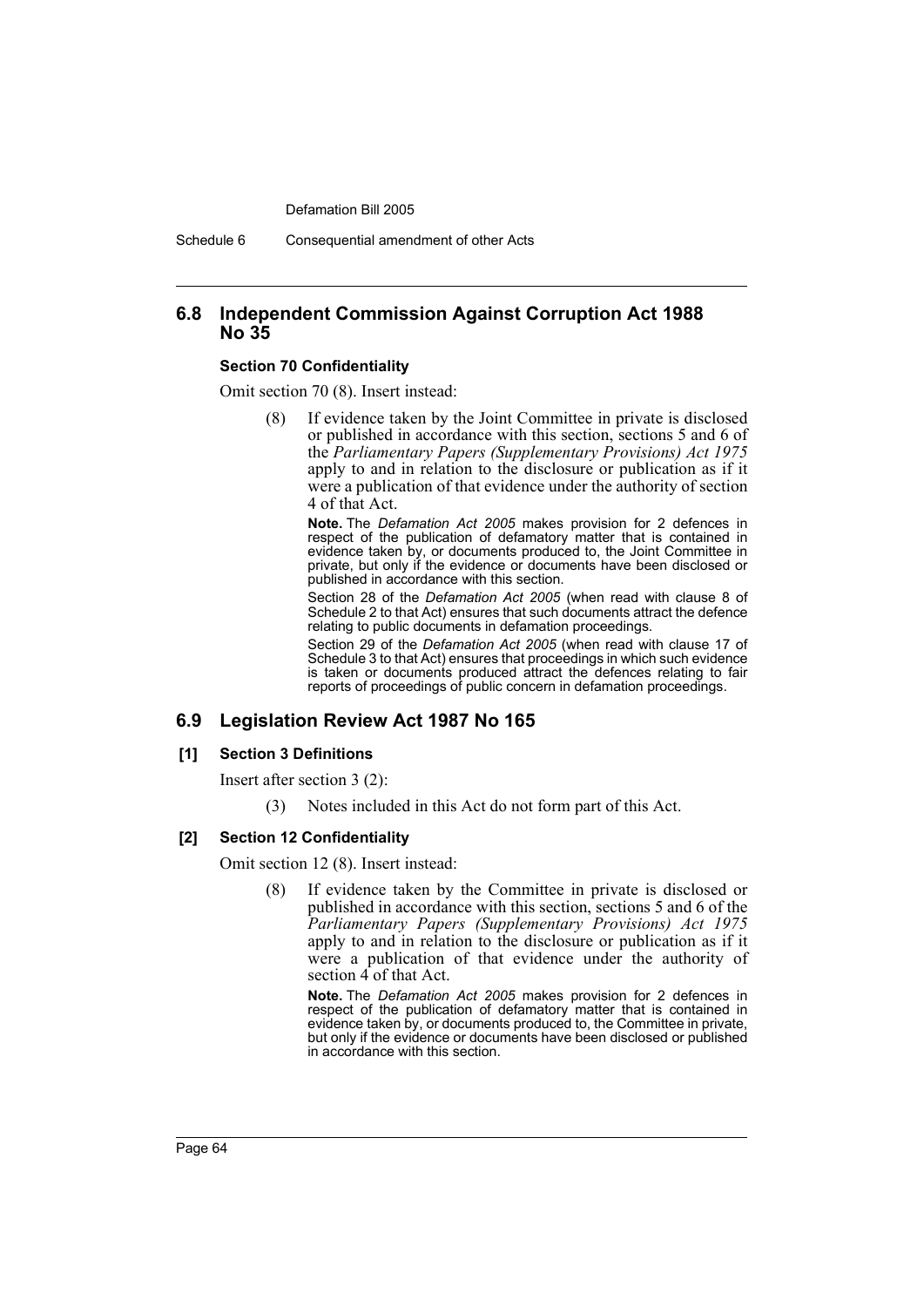Consequential amendment of other Acts Schedule 6

Section 28 of the *Defamation Act 2005* (when read with clause 8 of Schedule 2 to that Act) ensures that such documents attract the defence relating to public documents in defamation proceedings.

Section 29 of the *Defamation Act 2005* (when read with clause 17 of Schedule 3 to that Act) ensures that proceedings in which such evidence is taken or documents produced attract the defences relating to fair reports of proceedings of public concern in defamation proceedings.

# **6.10 Mental Health Act 1990 No 9**

### **[1] Section 3A**

Insert after section 3:

#### **3A Notes**

Notes included in this Act do not form part of this Act.

### **[2] Section 260**

Omit the section. Insert instead:

### **260 Application of Defamation Act 2005 to proceedings of Tribunal**

Section 27 of the *Defamation Act 2005* makes provision for a defence of absolute privilege in respect of publications of defamatory matter in the course of proceedings of the Tribunal.

**Note.** Section 27 (2) (b) of the *Defamation Act 2005* provides that the defence of absolute privilege is available in respect of defamatory matter that is published in the course of proceedings of an Australian court or Australian tribunal, including (but not limited to) the following:

- (a) the publication of matter in any document filed or lodged with, or otherwise submitted to, the court or tribunal (including any originating process),
- (b) the publication of matter while giving evidence before the court or tribunal,
- (c) the publication of matter in any judgment, order or other determination of the court or tribunal.

The term *Australian tribunal* is defined in section 4 of that Act to mean any tribunal (other than a court) established by or under a law of an Australian jurisdiction that has the power to take evidence from witnesses before it on oath or affirmation (including a Royal Commission or other special commission of inquiry).

The Mental Health Review Tribunal is an Australian tribunal for the purposes of the *Defamation Act 2005* because it is a tribunal that has the power under section 277 of this Act to take evidence from witnesses under oath.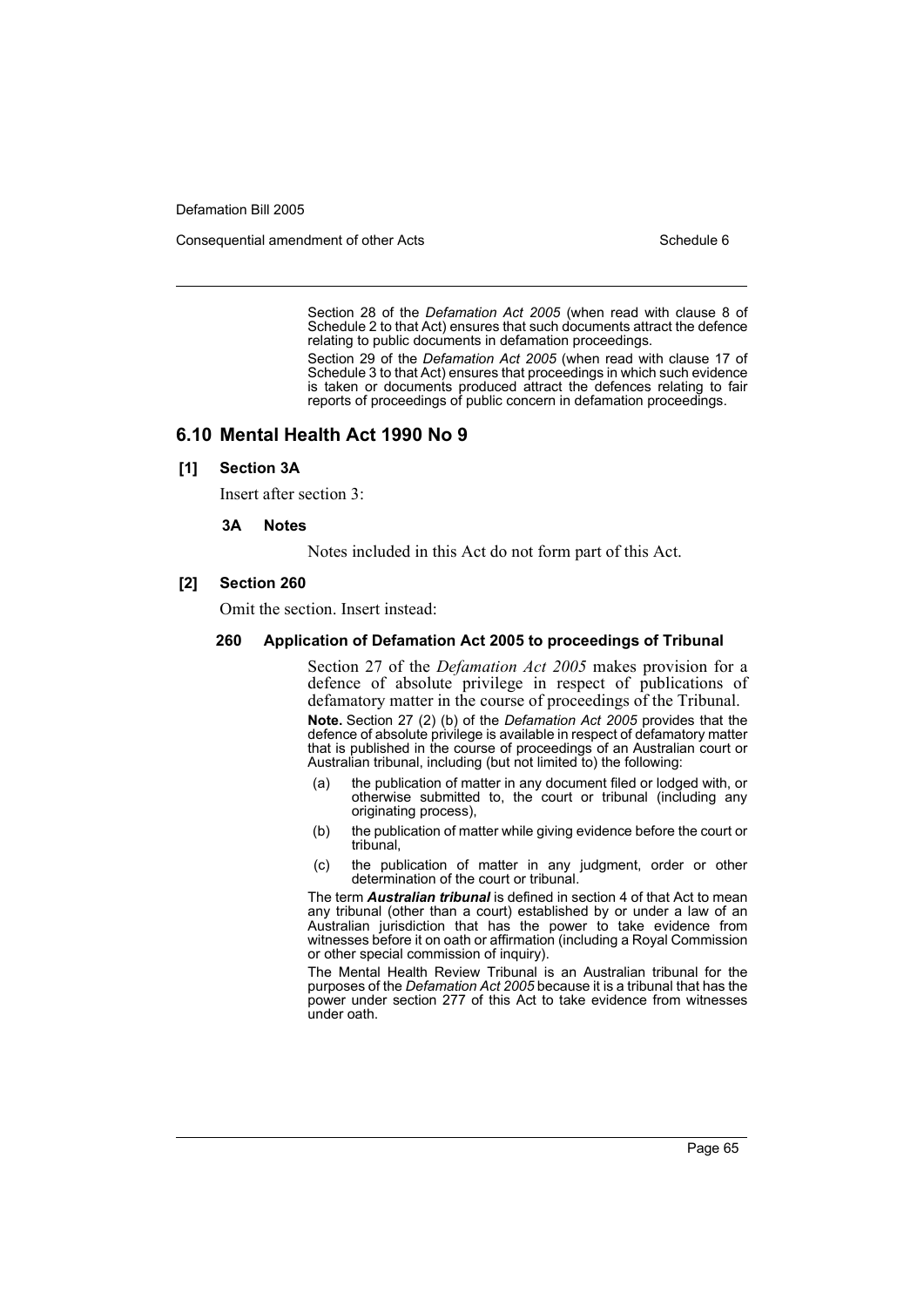Schedule 6 Consequential amendment of other Acts

# **6.11 Notice of Action and Other Privileges Abolition Act 1977 No 19**

### **Section 5 Amendment of other Acts**

Omit section 5 (4) (c). Insert instead:

(c) Division 1 of Part 3 of the *Defamation Act 2005*, or

# **6.12 Ombudsman Act 1974 No 68**

### **[1] Section 5 Definitions**

Insert after section 5 (4):

(5) Notes included in this Act do not form part of this Act.

### **[2] Section 31H Confidentiality**

Omit section 31H (8). Insert instead:

(8) If evidence taken by the Joint Committee in private is disclosed or published in accordance with this section, sections 5 and 6 of the *Parliamentary Papers (Supplementary Provisions) Act 1975* apply to and in relation to the disclosure or publication as if it were a publication of that evidence under the authority of section 4 of that Act.

**Note.** The *Defamation Act 2005* makes provision for 2 defences in respect of the publication of defamatory matter that is contained in evidence taken by, or documents produced to, the Joint Committee in private, but only if the evidence or documents have been disclosed or published in accordance with this section.

Section 28 of the *Defamation Act 2005* (when read with clause 8 of Schedule 2 to that Act) ensures that such documents attract the defence relating to public documents in defamation proceedings.

Section 29 of the *Defamation Act 2005* (when read with clause 17 of Schedule 3 to that Act) ensures that proceedings in which such evidence is taken or documents produced attract the defences relating to fair reports of proceedings of public concern in defamation proceedings.

# **6.13 Parliamentary Evidence Act 1901 No 43**

### **[1] Section 3 Definitions**

Insert at the end of the section:

(2) Notes included in this Act do not form part of this Act.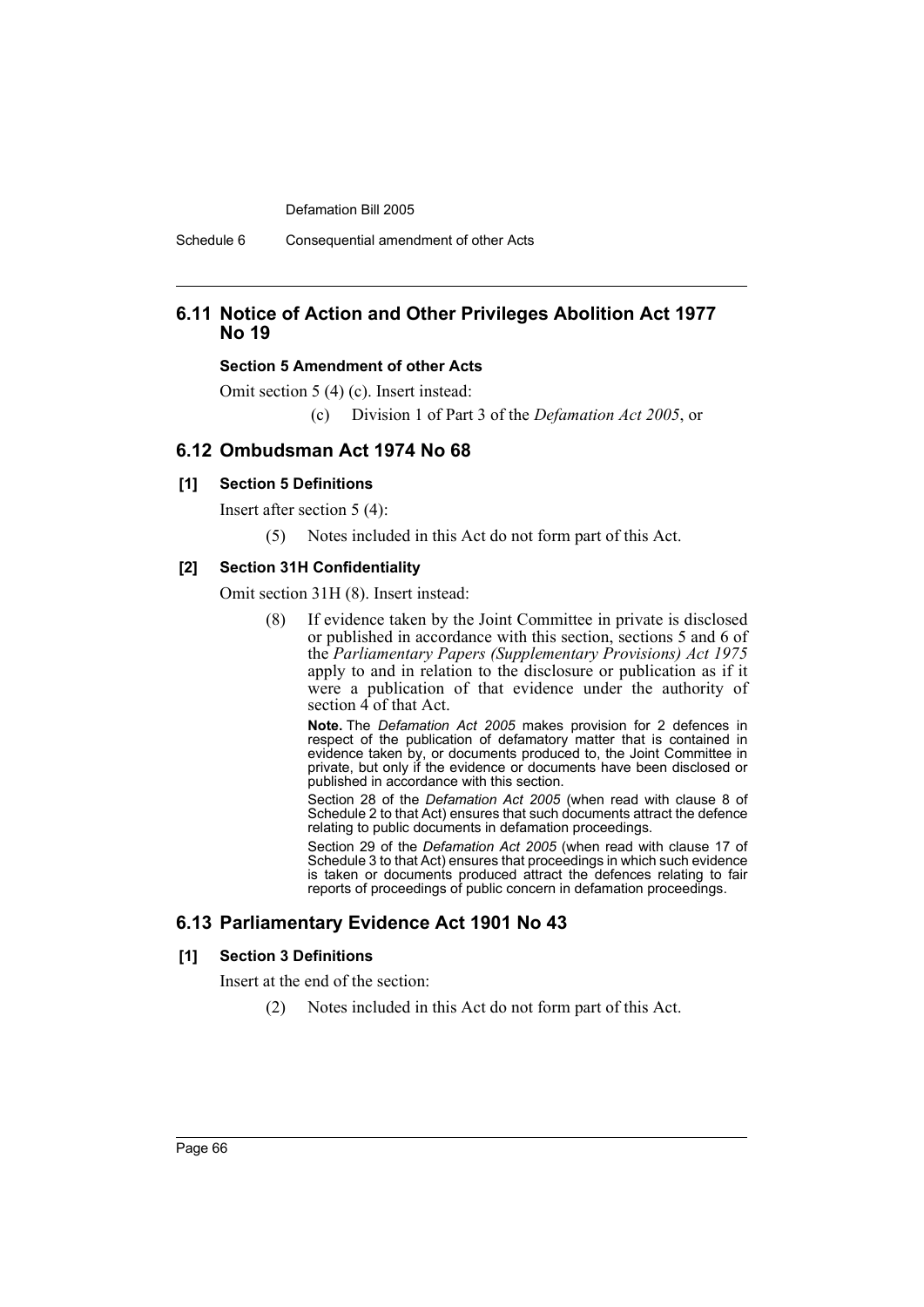Consequential amendment of other Acts Schedule 6

### **[2] Section 12 Privilege of witness**

Insert at the end of the section:

(2) This section operates in addition to, and not in derogation of, any defence available to any such witness under the *Defamation Act 2005* for the publication of defamatory matter.

**Note.** For example, section 27 (2) (a) (iii) of the *Defamation Act 2005* provides that the publication of defamatory matter while giving evidence before a parliamentary body attracts the defence of absolute privilege in defamation proceedings. Section 4 of that Act defines a *parliamentary body* to include a parliament or legislature, a house of a parliament or legislature and committees of any such parliament, legislature or house.

# **6.14 Parliamentary Papers (Supplementary Provisions) Act 1975 No 49**

### **[1] Section 3 Definitions**

Insert at the end of the section:

(2) Notes included in this Act do not form part of this Act.

### **[2] Section 7 Proceedings for defamation**

Insert at the end of the section:

**Note.** Section 27 (2) (a) of the *Defamation Act 2005* provides that the publication of defamatory matter in the course of proceedings of a parliamentary body attracts the defence of absolute privilege in defamation proceedings, including (but not limited to):

- (a) the publication of a document by order, or under the authority, of the body, and
- (b) the publication of the debates and proceedings of the body by or under the authority of the body or any law, and
- (c) the publication of matter while giving evidence before the body, and
- (d) the publication of matter while presenting or submitting a document to the body.

Section 4 of that Act defines a *parliamentary body* to include a parliament or legislature, a house of a parliament or legislature and committees of any such parliament, legislature or house.

# **6.15 Public Finance and Audit Act 1983 No 152**

### **Section 58 Evidence**

Omit section 58 (9). Insert instead:

(9) If evidence taken by the Committee in private is disclosed or published in accordance with this section, sections 5 and 6 of the *Parliamentary Papers (Supplementary Provisions) Act 1975*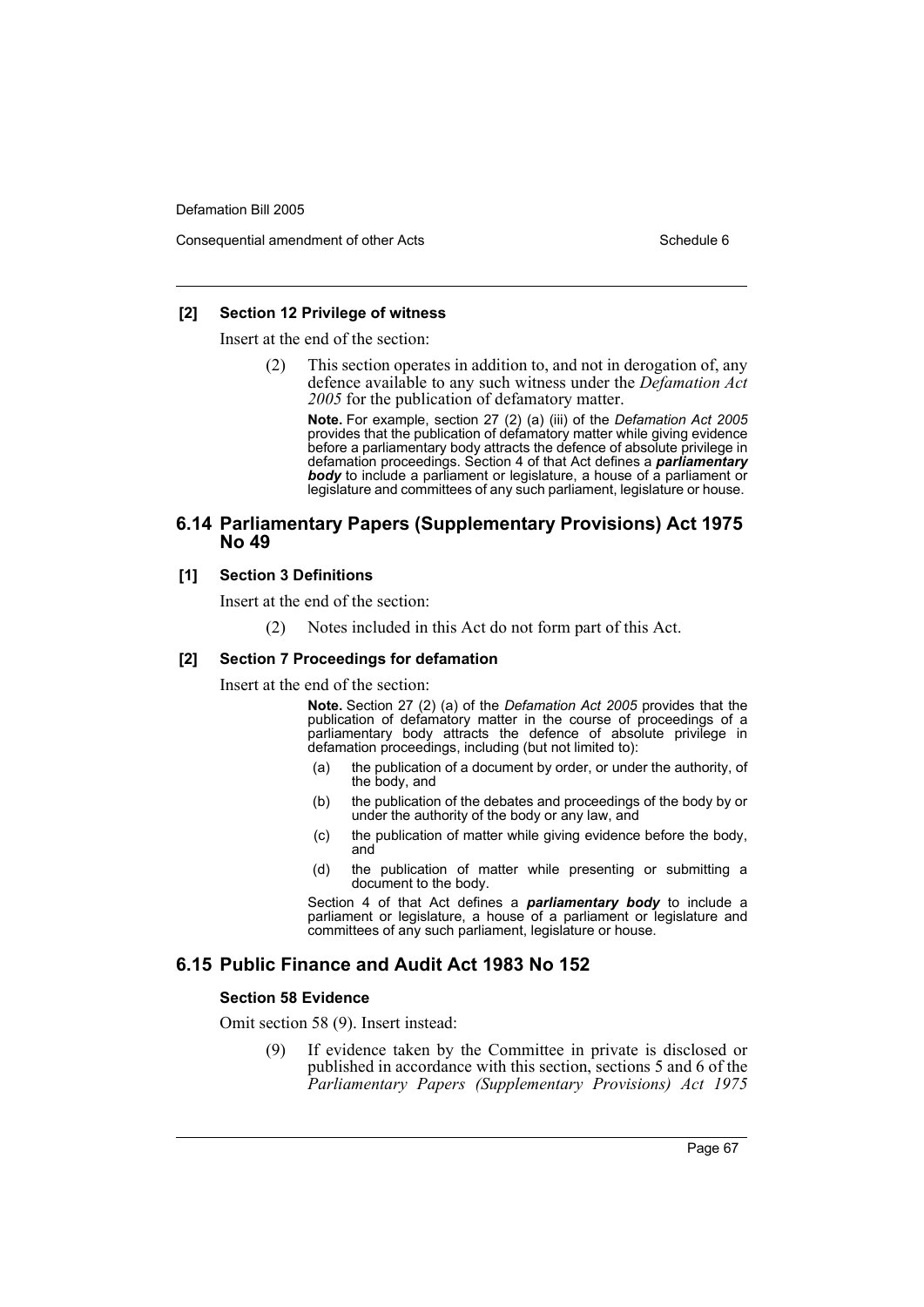Schedule 6 Consequential amendment of other Acts

apply to and in relation to the disclosure or publication as if it were a publication of that evidence under the authority of section  $\widehat{4}$  of that Act.

**Note.** The *Defamation Act 2005* makes provision for 2 defences in respect of the publication of defamatory matter that is contained in evidence taken by, or documents produced to, the Committee in private, but only if the evidence or documents have been disclosed or published in accordance with this section.

Section 28 of the *Defamation Act 2005* (when read with clause 8 of Schedule 2 to that Act) ensures that such documents attract the defence relating to public documents in defamation proceedings.

Section 29 of the *Defamation Act 2005* (when read with clause 17 of Schedule 3 to that Act) ensures that proceedings in which such evidence is taken or documents produced attract the defences relating to fair reports of proceedings of public concern in defamation proceedings.

# **6.16 Special Commissions of Inquiry Act 1983 No 90**

### **[1] Section 3 Definitions**

Insert after section 3 (3):

(4) Notes included in this Act do not form part of this Act.

### **[2] Section 10 Reports**

Omit section 10 (4). Insert at the end of the section:

**Note.** Any determinations made by a Commissioner that are contained in a report made to the Governor under this section attract the following defences under the specified provisions of the *Defamation Act 2005* in defamation proceedings:

- (a) the defence of absolute privilege (see section 27 (2) (b) and the definition of *Australian tribunal* in section 4 of that Act),
- (b) the defence for publication of public documents (see section 28 of, and clause 7 of Schedule 2 to, that Act),
- (c) the defences of fair report of proceedings of public concern (see section 29 and, in particular, section 29 (4) (f) of that Act).

# **6.17 Supreme Court Act 1970 No 52**

### **[1] Section 85 Trial without jury unless jury required in interests of justice**

Omit section 85 (6). Insert instead:

(6) This section does not apply to proceedings in any Division for defamation.

**Note.** Section 21 of the *Defamation Act 2005* makes provision for jury trials in defamation proceedings.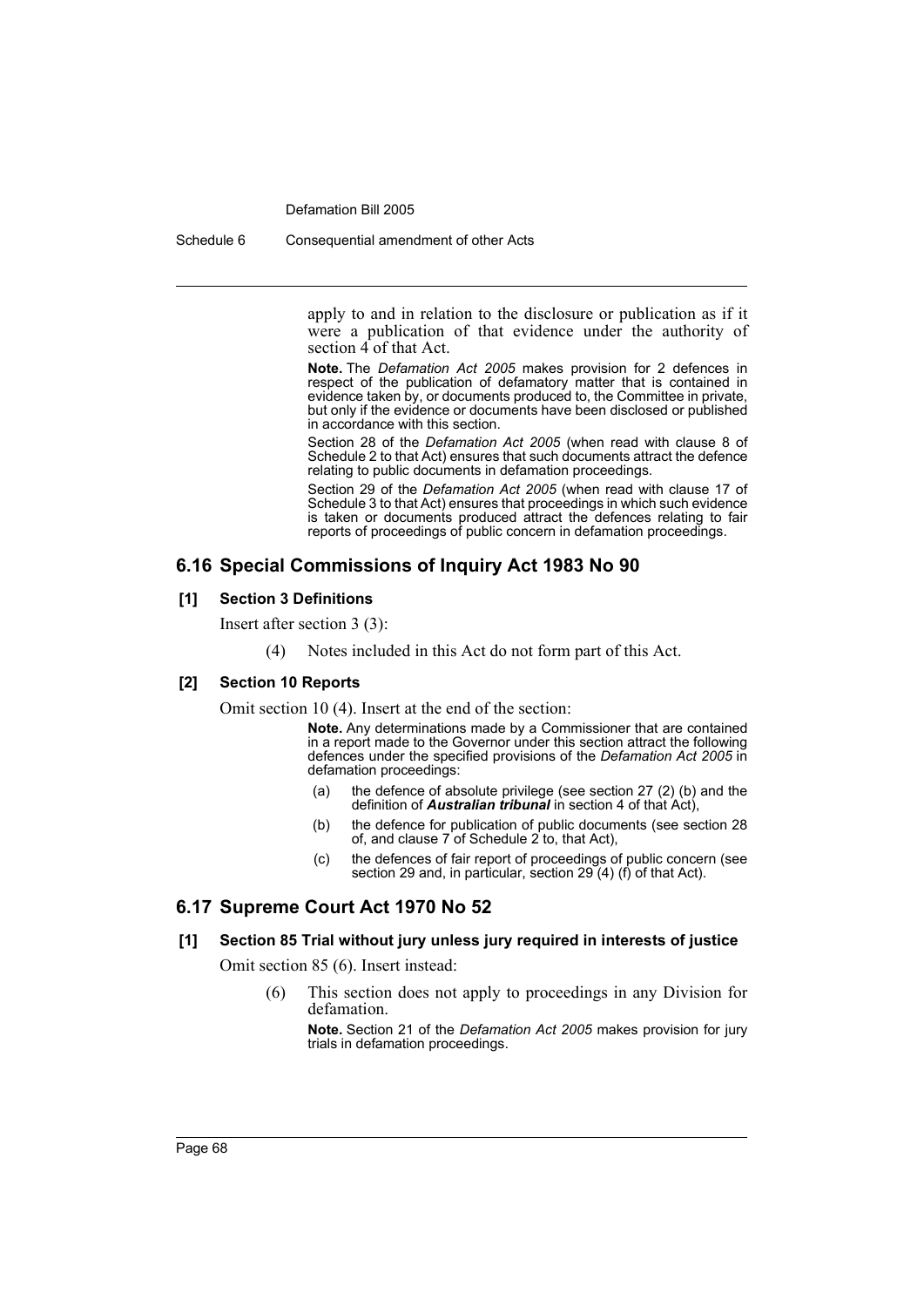## **[2] Section 86 Common law claim—defamation**

Omit the section.

# **6.18 Transport Appeal Boards Act 1980 No 104**

### **[1] Section 4 Definitions**

Insert after section 4 (3):

(4) Notes included in this Act do not form part of this Act.

### **[2] Section 26**

Omit the section. Insert instead:

### **26 Application of Defamation Act 2005 to proceedings of Board**

Section 27 of the *Defamation Act 2005* makes provision for a defence of absolute privilege in respect of publications of defamatory matter in the course of proceedings of a Board.

**Note.** Section 27 (2) (b) of the *Defamation Act 2005* provides that the defence of absolute privilege is available in respect of defamatory matter that is published in the course of proceedings of an Australian court or Australian tribunal, including (but not limited to) the following:

- (a) the publication of matter in any document filed or lodged with, or otherwise submitted to, the court or tribunal (including any originating process),
- (b) the publication of matter while giving evidence before the court or tribunal,
- (c) the publication of matter in any judgment, order or other determination of the court or tribunal.

The term *Australian tribunal* is defined in section 4 of that Act to mean any tribunal (other than a court) established by or under a law of an Australian jurisdiction that has the power to take evidence from witnesses before it on oath or affirmation (including a Royal Commission or other special commission of inquiry).

A Transport Appeal Board is an Australian tribunal for the purposes of the *Defamation Act 2005* because it is a tribunal that has the power under this Act to take evidence from witnesses under oath. See sections 11C (4) (d), 11D (1) and 19.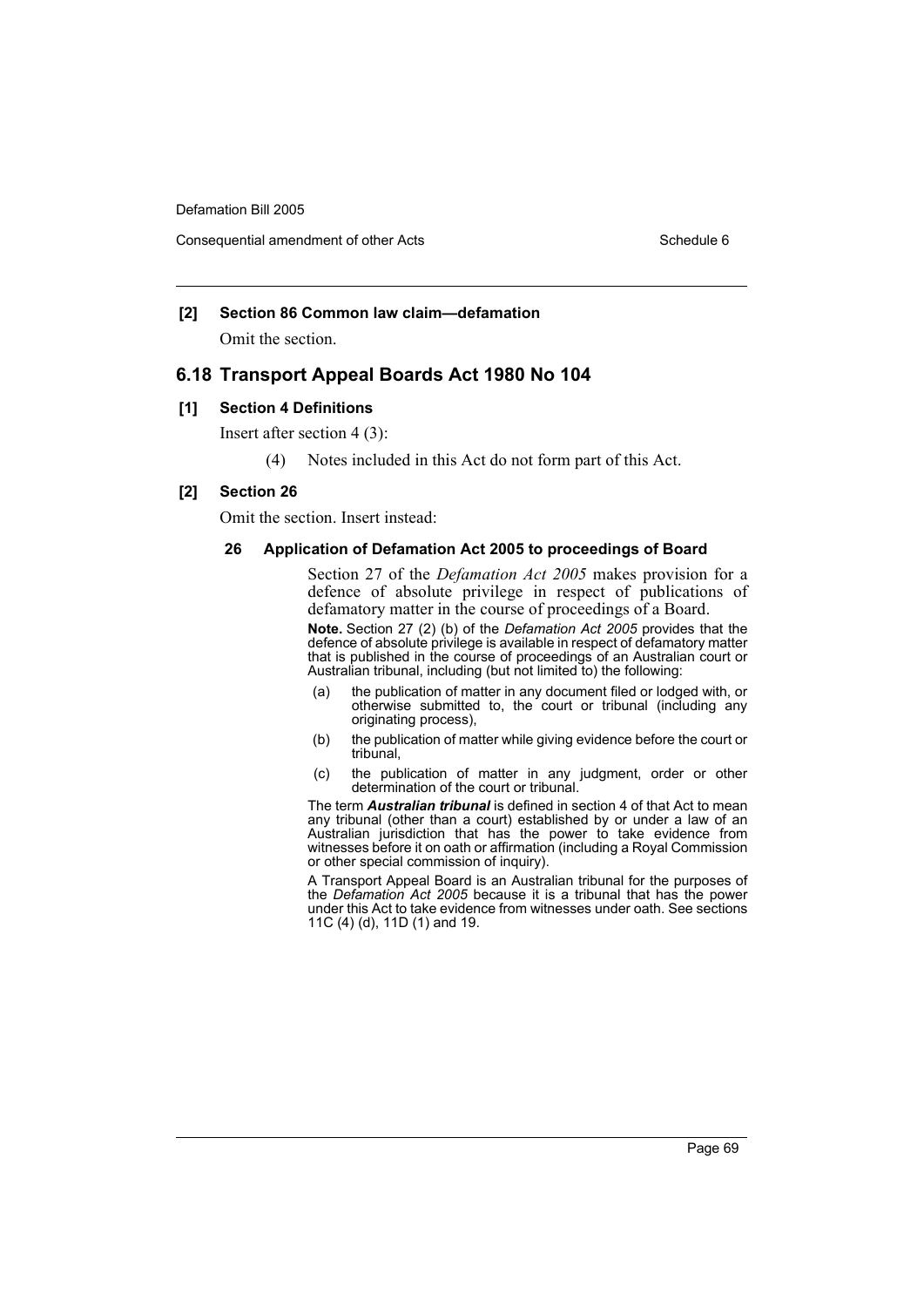Defamation Bill 2005

Schedule 6 Consequential amendment of other Acts

## **6.19 Valuation of Land Act 1916 No 2**

### **Section 92 Confidentiality**

Omit section 92 (10). Insert instead:

(10) If evidence taken by the Joint Committee in private is disclosed or published in accordance with this section, sections 5 and 6 of the *Parliamentary Papers (Supplementary Provisions) Act 1975* apply to and in relation to the disclosure or publication as if it were a publication of that evidence under the authority of section  $\widehat{4}$  of that Act.

> **Note.** The *Defamation Act 2005* makes provision for 2 defences in respect of the publication of defamatory matter that is contained in evidence taken by, or documents produced to, the Joint Committee in private, but only if the evidence or documents have been disclosed or published in accordance with this section.

> Section 28 of the *Defamation Act 2005* (when read with clause 8 of Schedule 2 to that Act) ensures that such documents attract the defence relating to public documents in defamation proceedings.

> Section 29 of the *Defamation Act 2005* (when read with clause 17 of Schedule 3 to that Act) ensures that proceedings in which such evidence is taken or documents produced attract the defences relating to fair reports of proceedings of public concern in defamation proceedings.

# **6.20 Victims Support and Rehabilitation Act 1996 No 115**

#### **Schedule 2 Provisions relating to Tribunal**

Omit clause 10. Insert instead:

### **10 Application of Defamation Act 2005 to proceedings of Tribunal**

Section 27 of the *Defamation Act 2005* makes provision for a defence of absolute privilege in respect of publications of defamatory matter in the course of proceedings of the Tribunal.

**Note.** Section 27 (2) (b) of the *Defamation Act 2005* provides that the defence of absolute privilege is available in respect of defamatory matter that is published in the course of proceedings of an Australian court or Australian tribunal, including (but not limited to) the following:

- (a) the publication of matter in any document filed or lodged with, or otherwise submitted to, the court or tribunal (including any originating process),
- (b) the publication of matter while giving evidence before the court or tribunal,
- (c) the publication of matter in any judgment, order or other determination of the court or tribunal.